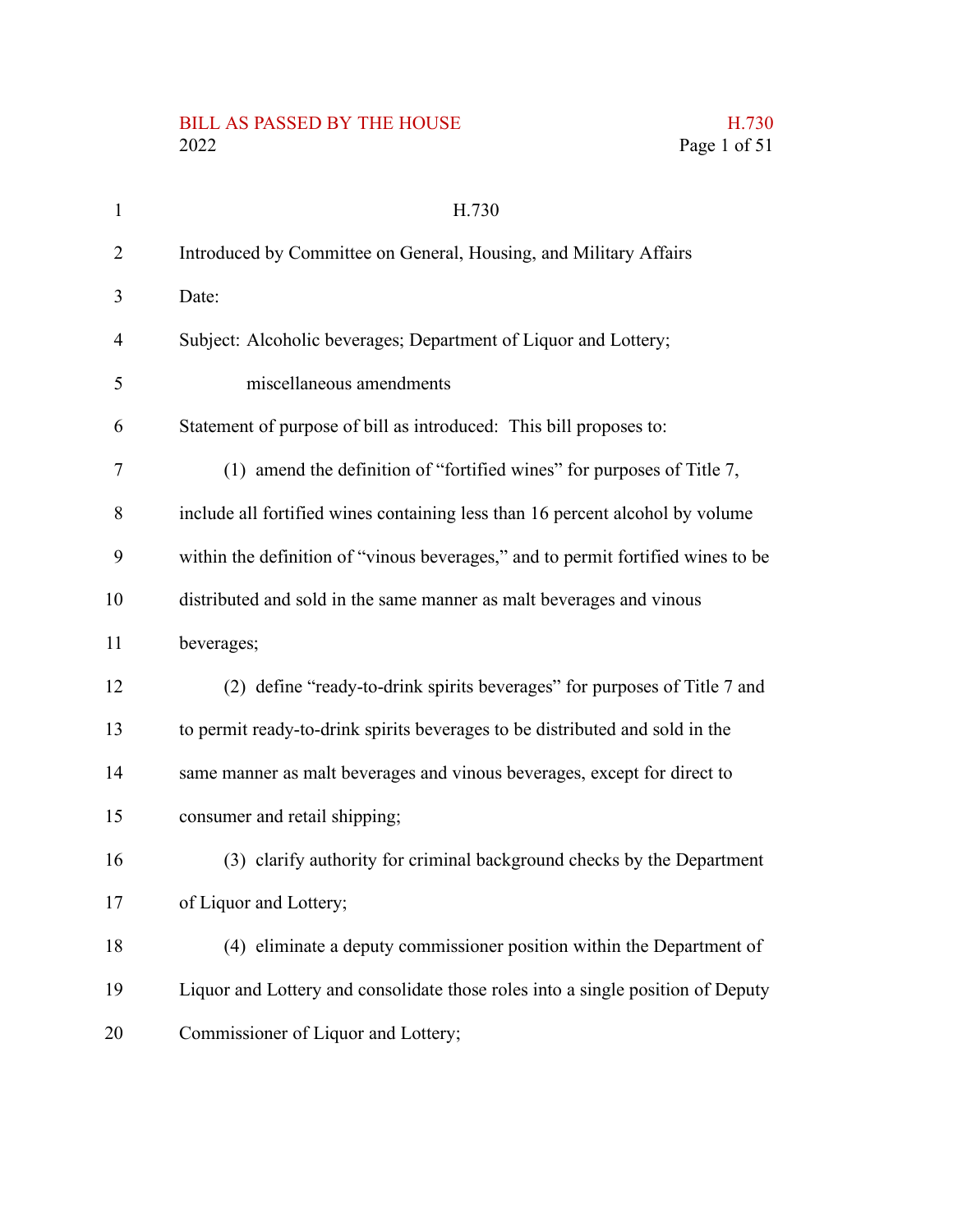# BILL AS PASSED BY THE HOUSE H.730<br>2022 Page 2 of 51

| $\mathbf{1}$   | (5) authorize third-class licensees to purchase tickets for the                      |
|----------------|--------------------------------------------------------------------------------------|
| $\overline{2}$ | Department's rare and unusual products raffle; and                                   |
| 3              | (6) authorize the Department of Liquor and Lottery to extend the                     |
| $\overline{4}$ | expiration dates and stagger the issuance or renewal of permits, licenses, and       |
| 5              | certificates that are set to expire in the years 2022 and 2023.                      |
|                |                                                                                      |
|                |                                                                                      |
| 6<br>$\tau$    | An act relating to alcoholic beverages and the Department of Liquor and<br>Lottery   |
| 8              | It is hereby enacted by the General Assembly of the State of Vermont:                |
| 9              | Sec. 1. [Deleted.]                                                                   |
| 10             | *** Ready-to-Drink Spirits Beverages; Fortified Wines ***                            |
| 11             | Sec. 2. 7 V.S.A. § 2 is amended to read:                                             |
| 12             | § 2. DEFINITIONS                                                                     |
| 13             | As used in this title:                                                               |
| 14             | * * *                                                                                |
| 15             | (6) "Certificate of approval" means a license granted by the Board of                |
| 16             | Liquor and Lottery to a manufacturer or distributor of malt beverages $\Theta_{f_2}$ |
| 17             | vinous beverages, or both, fortified wines that is not licensed under the            |
| 18             | provisions of this title, that permits the licensee to sell those beverages to       |
| 19             | holders of a packager's or wholesale dealer's license.                               |
| 20             | * * *                                                                                |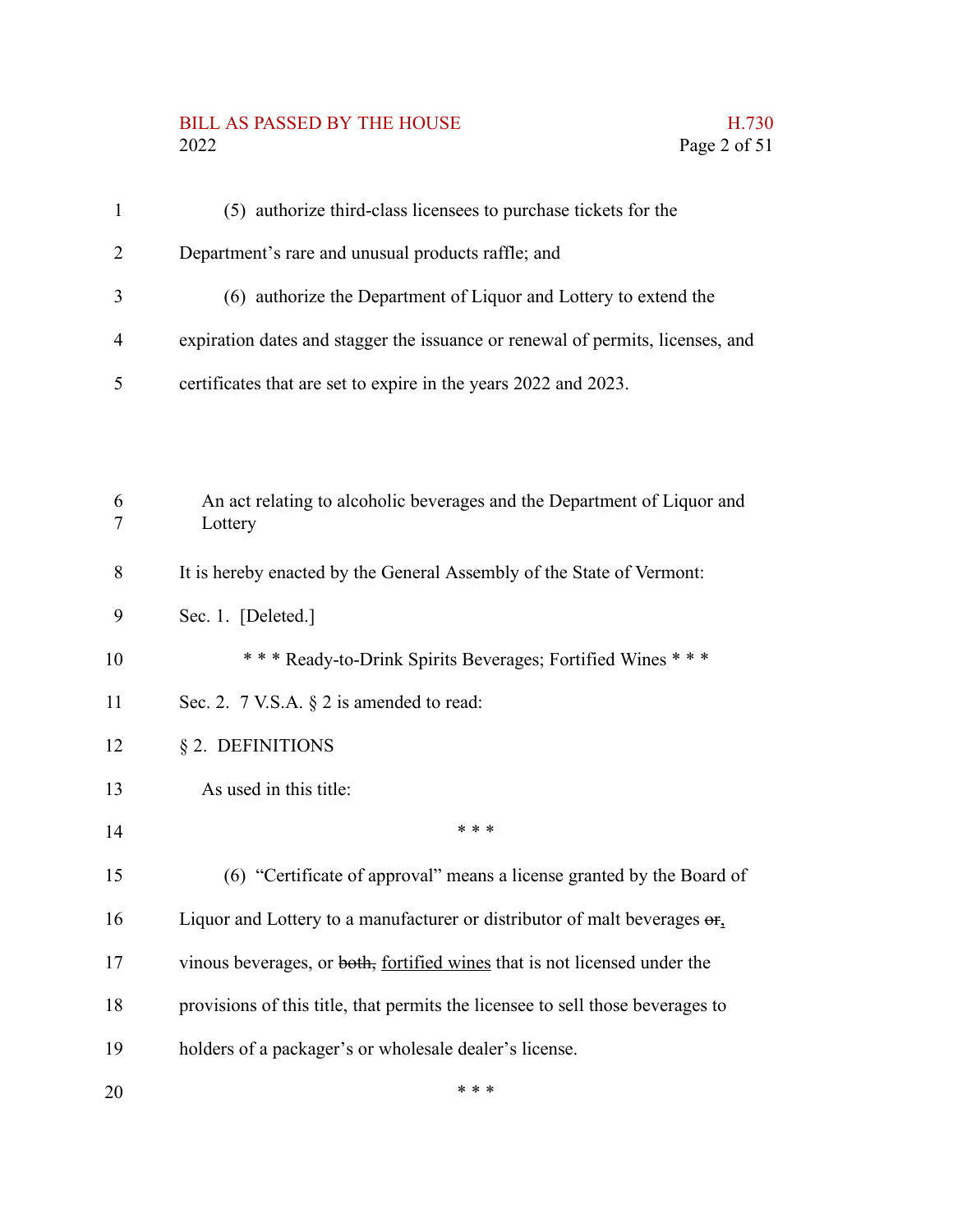## BILL AS PASSED BY THE HOUSE H.730<br>2022 Page 3 of 51

| $\mathbf{1}$             | (16) "First-class license" means a license permitting the licensee to sell          |
|--------------------------|-------------------------------------------------------------------------------------|
| $\overline{2}$           | malt and beverages, vinous beverages, fortified wines, and ready-to-drink           |
| 3                        | spirits beverages to the public for consumption only on the premises for which      |
| $\overline{\mathcal{A}}$ | the license is granted.                                                             |
| 5                        | (17) "Fortified wine permit" means a permit granted to a second-class               |
| 6                        | licensee that permits the licensee to export and sell fortified wines to the public |
| 7                        | for consumption off the licensed premises: [Repealed.]                              |
| 8                        | (18) "Fortified wines" means vinous beverages, including those to                   |
| 9                        | which spirits have been added during manufacture, containing at least more          |
| 10                       | than 16 percent alcohol but not more than 23 percent alcohol by volume at           |
| 11                       | 60 degrees Fahrenheit, and all vermouths containing more than 16 percent            |
| 12                       | alcohol but not more than 23 percent alcohol by volume at 60 degrees                |
| 13                       | Fahrenheit.                                                                         |
| 14                       | (19) "Fourth-class license" means a license permitting a licensed                   |
| 15                       | manufacturer or rectifier to sell by the unopened container and distribute by       |
| 16                       | the glass sample, with or without charge, beverages manufactured by the             |
| 17                       | licensee.                                                                           |
| 18                       | * * *                                                                               |
| 19                       | (25) "Ready-to-drink spirits beverage" means an alcoholic beverage                  |
| 20                       | containing more than one percent alcohol by volume and not more than                |
| 21                       | 12 percent alcohol by volume at 60 degrees Fahrenheit obtained by distillation,     |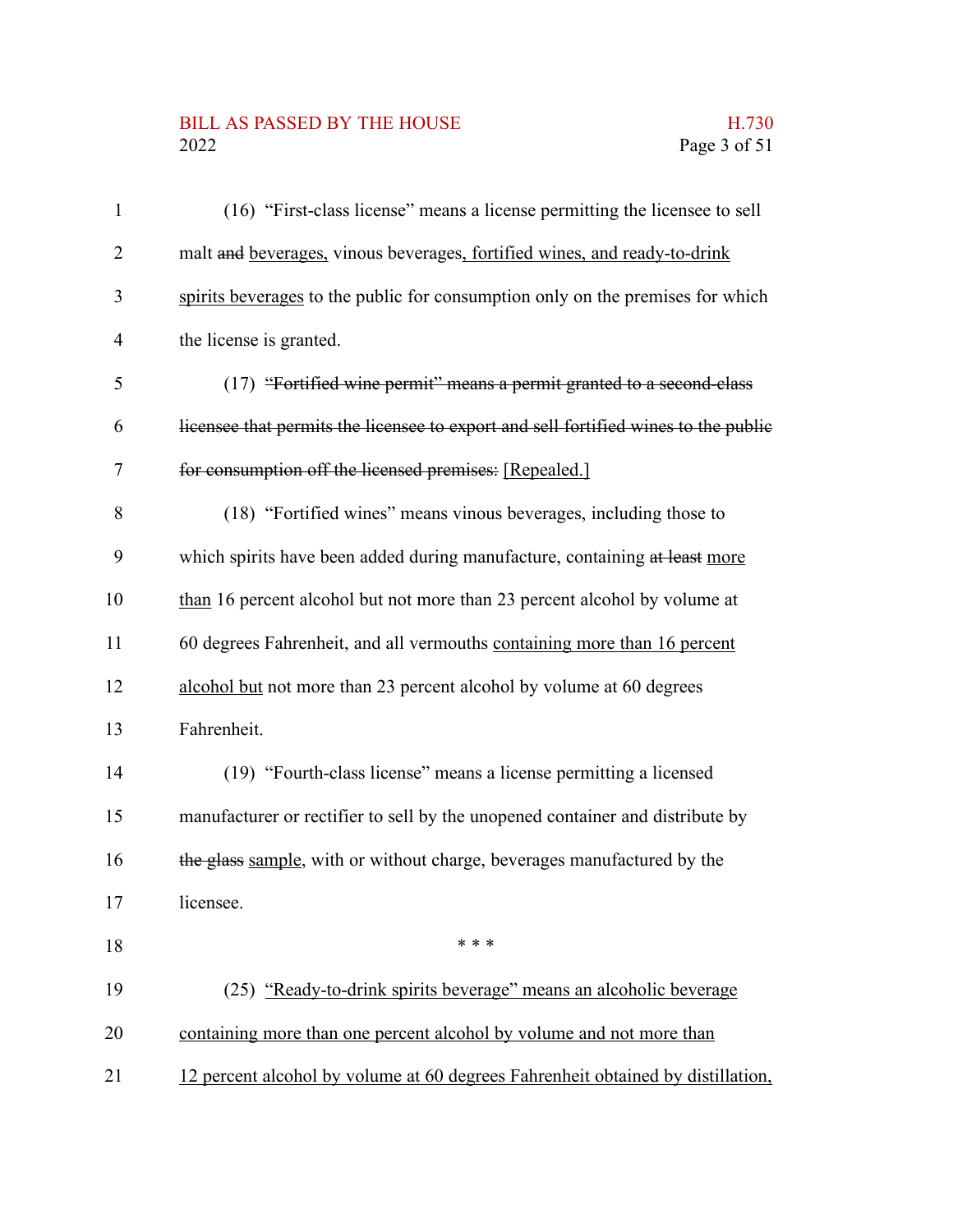#### BILL AS PASSED BY THE HOUSE **H.730** 2022 Page 4 of 51

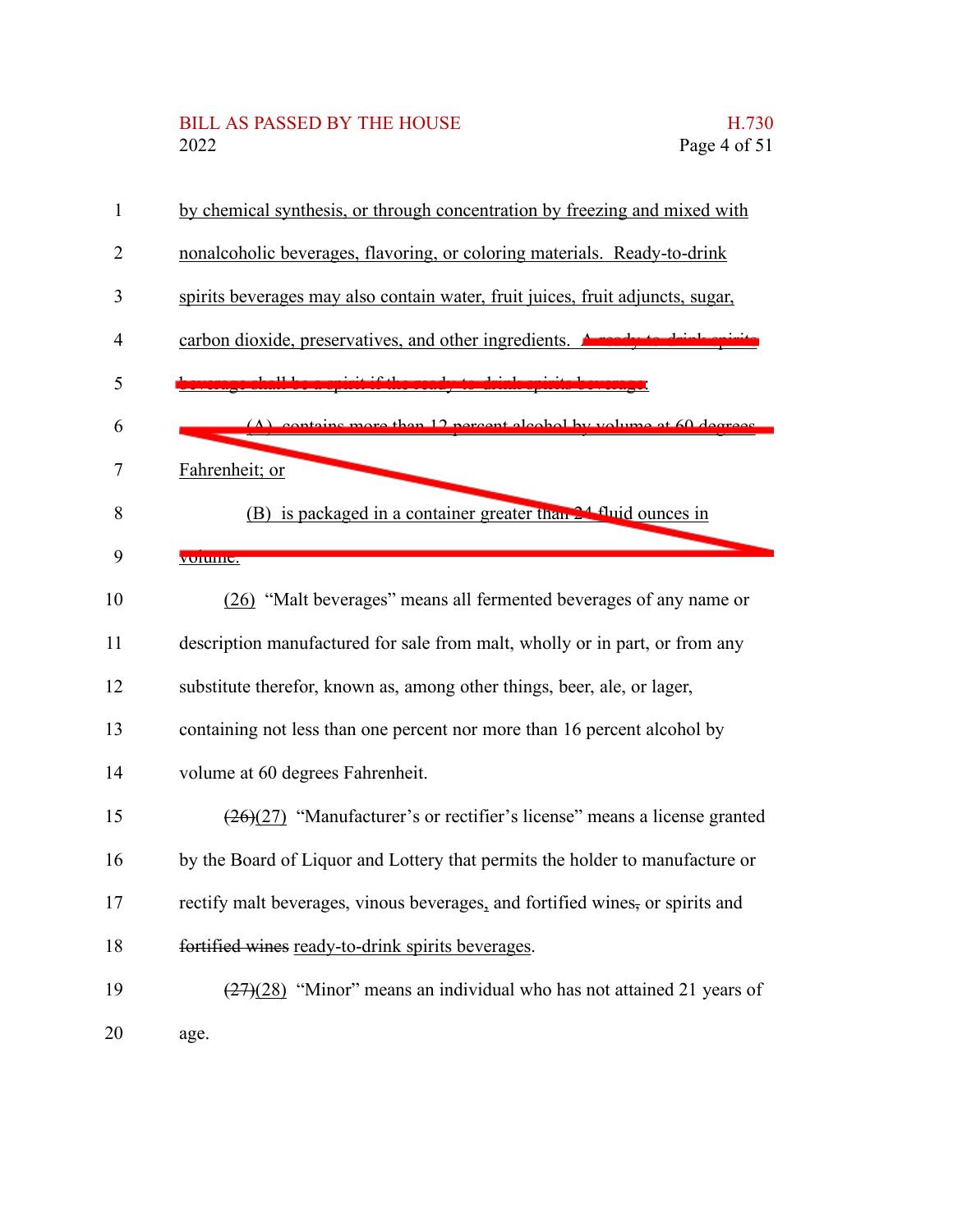### BILL AS PASSED BY THE HOUSE H.730<br>2022 Page 5 of 51

| $\mathbf{1}$   | $(28)(29)$ "Outside consumption permit" means a permit granted by the              |
|----------------|------------------------------------------------------------------------------------|
| $\overline{2}$ | Division of Liquor Control allowing the holder of a first-class, first- and third- |
| 3              | class, or fourth-class license to allow for consumption of alcoholic beverages     |
| 4              | in a delineated outside area.                                                      |
| 5              | $(29)(30)$ "Packager's license" means a license granted by the Board of            |
| 6              | Liquor and Lottery permitting a person to bottle or otherwise package              |
| 7              | alcoholic beverages for sale and to distribute and sell alcoholic beverages at     |
| 8              | wholesale in this State.                                                           |
| 9              | $(30)(31)$ "Person," as applied to licensees, means an individual who is a         |
| 10             | citizen, a lawful permanent resident of the United States, or a holder of an E-2   |
| 11             | Visa; a partnership composed of individuals, a majority of whom are citizens,      |
| 12             | lawful permanent residents of the United States, or holders of an E-2 Visa; a      |
| 13             | corporation organized under the laws of this State or another state in which a     |
| 14             | majority of the directors are citizens, lawful permanent residents of the United   |
| 15             | States, or holders of an E-2 Visa; or a limited liability company organized        |
| 16             | under the laws of this State or another state in which a majority of the           |
| 17             | members or managers are citizens, lawful permanent residents of the United         |
| 18             | States, or holders of an E-2 Visa.                                                 |
| 19             | $(31)(32)$ "Request-to-cater permit" means a permit granted by the                 |
| 20             | Division of Liquor Control authorizing a licensed caterer or commercial            |
| 21             | caterer to cater individual events.                                                |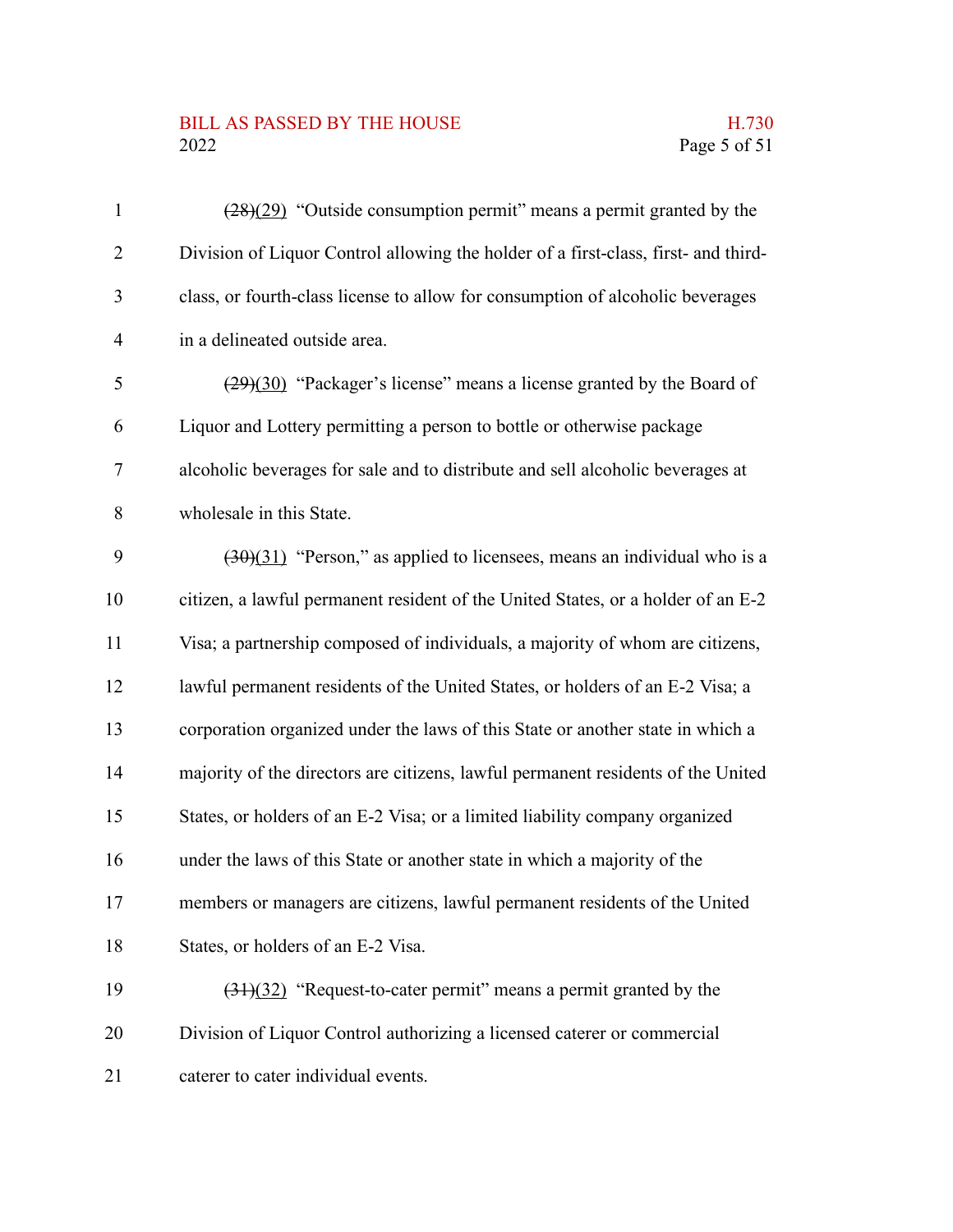#### BILL AS PASSED BY THE HOUSE H.730 2022 Page 6 of 51

| $\mathbf{1}$   | $(32)(33)$ "Retail dealer" means any person who sells or furnishes malt         |
|----------------|---------------------------------------------------------------------------------|
| $\overline{2}$ | or beverages, vinous beverages, or fortified wines to the public.               |
| 3              | $(33)(34)$ "Retail delivery permit" means a permit granted by the               |
| 4              | Division of Liquor Control that permits a second-class licensee to deliver malt |
| 5              | beverages and vinous beverages sold from the licensed premises for              |
| 6              | consumption off the premises to an individual who is 21 years of age or older   |
| $\tau$         | at a physical address in Vermont.                                               |
| 8              | (34)(35) "Sampler flight" means a flight, ski, paddle, or any similar           |
| 9              | device by design or name intended to hold alcoholic beverage samples for the    |
| 10             | purpose of comparison.                                                          |
|                | $(35)(36)$ "Second-class license" means a license permitting the licensee       |
|                | to export and to sell malt beverages and, vinous beverages, ready-to-drink      |
|                | spirits beverages, and fortified wines to the public for consumption off the    |
|                | premises for which the license is granted.                                      |
|                |                                                                                 |

(36)(37) "Special event permit" means a permit granted by the Division of Liquor Control permitting a licensed manufacturer or rectifier to sell, by the glass or by the unopened bottle, alcoholic beverages manufactured or rectified by the license holder at an event open to the public that has been approved by the local control commissioners. 11 12 13 14 15

(37)(38) "Special venue serving permit" means a permit granted by the Division of Liquor Control permitting an art gallery, bookstore, public library, 16 17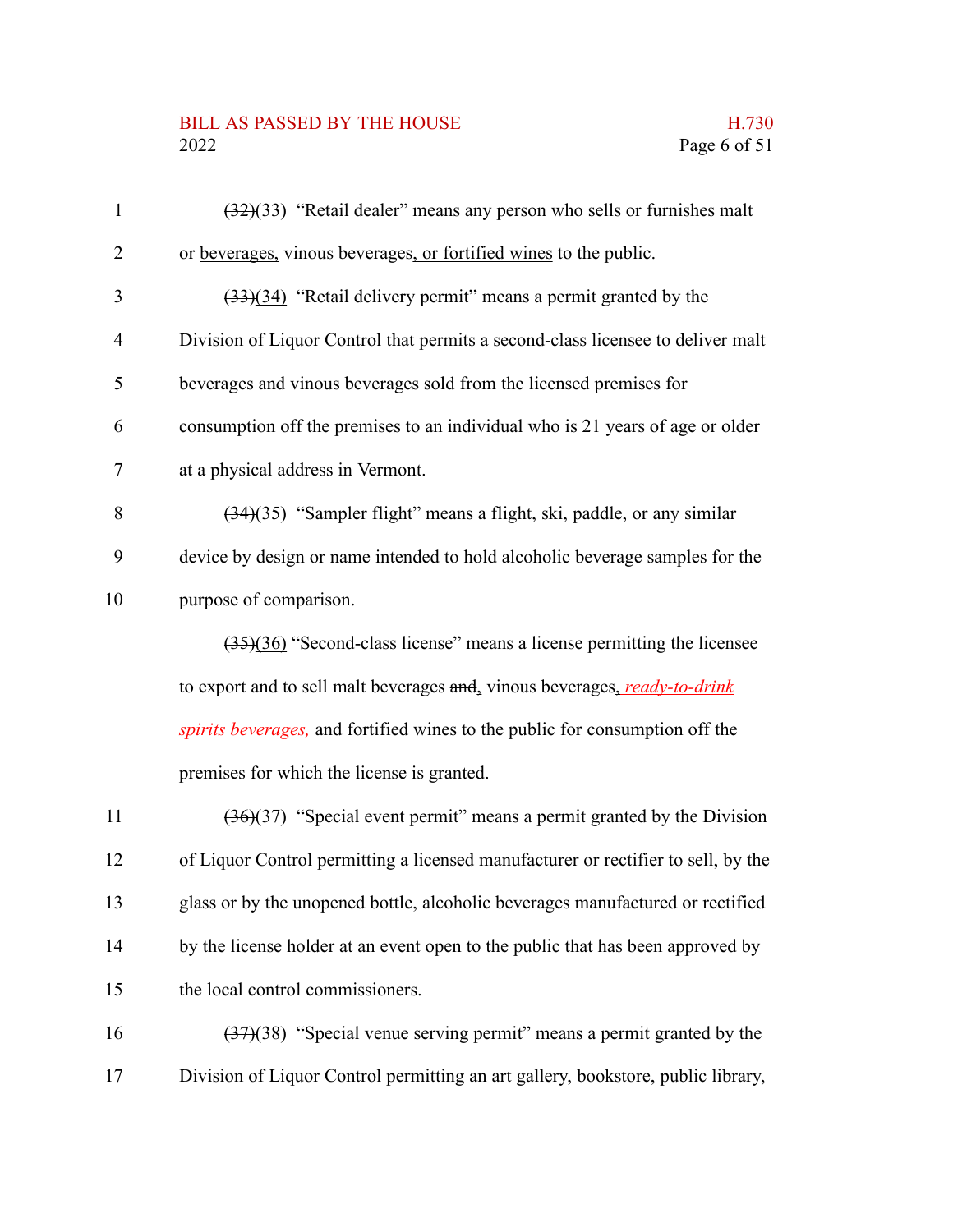#### BILL AS PASSED BY THE HOUSE H.730 2022 Page 7 of 51

| $\mathbf{1}$   | or museum to conduct an event at which malt or vinous beverages, or both, are     |
|----------------|-----------------------------------------------------------------------------------|
| 2              | served by the glass to the public. As used in this section, "art gallery" means a |
| 3              | fixed establishment whose primary purpose is to exhibit or offer for sale works   |
| $\overline{4}$ | of art; "bookstore" means a fixed establishment whose primary purpose is to       |
| 5              | offer books for sale; "public library" has the same meaning as in 22 V.S.A.       |
| 6              | $\S$ 101; and "museum" has the same meaning as in 27 V.S.A. $\S$ 1151.            |
| $\overline{7}$ | $(38)(39)$ "Specialty beer" means a malt beverage that contains more              |
| 8              | than eight percent alcohol and not more than 16 percent alcohol by volume at      |
| 9              | 60 degrees Fahrenheit.                                                            |
|                | $(39)(40)$ "Spirits" means beverages that contain more than one percent           |
|                | alcohol obtained by distillation, by chemical synthesis, or through               |

concentration by freezing; vinous beverages containing more than 23 percent alcohol; and malt beverages containing more than 16 percent alcohol by volume at 60 degrees Fahrenheit but does not mean fortified wines or vinous beverages to which spirits have been added during manufacture that contain not more than 16 percent alcohol by volume at 60 degrees Fahrenheit.

*"Spirits" also means a ready-to-drink spirits beverage that contains more than 12 percent alcohol by volume at 60 degrees Fahrenheit or is packaged in containers greater than 24 fluid ounces in volume.*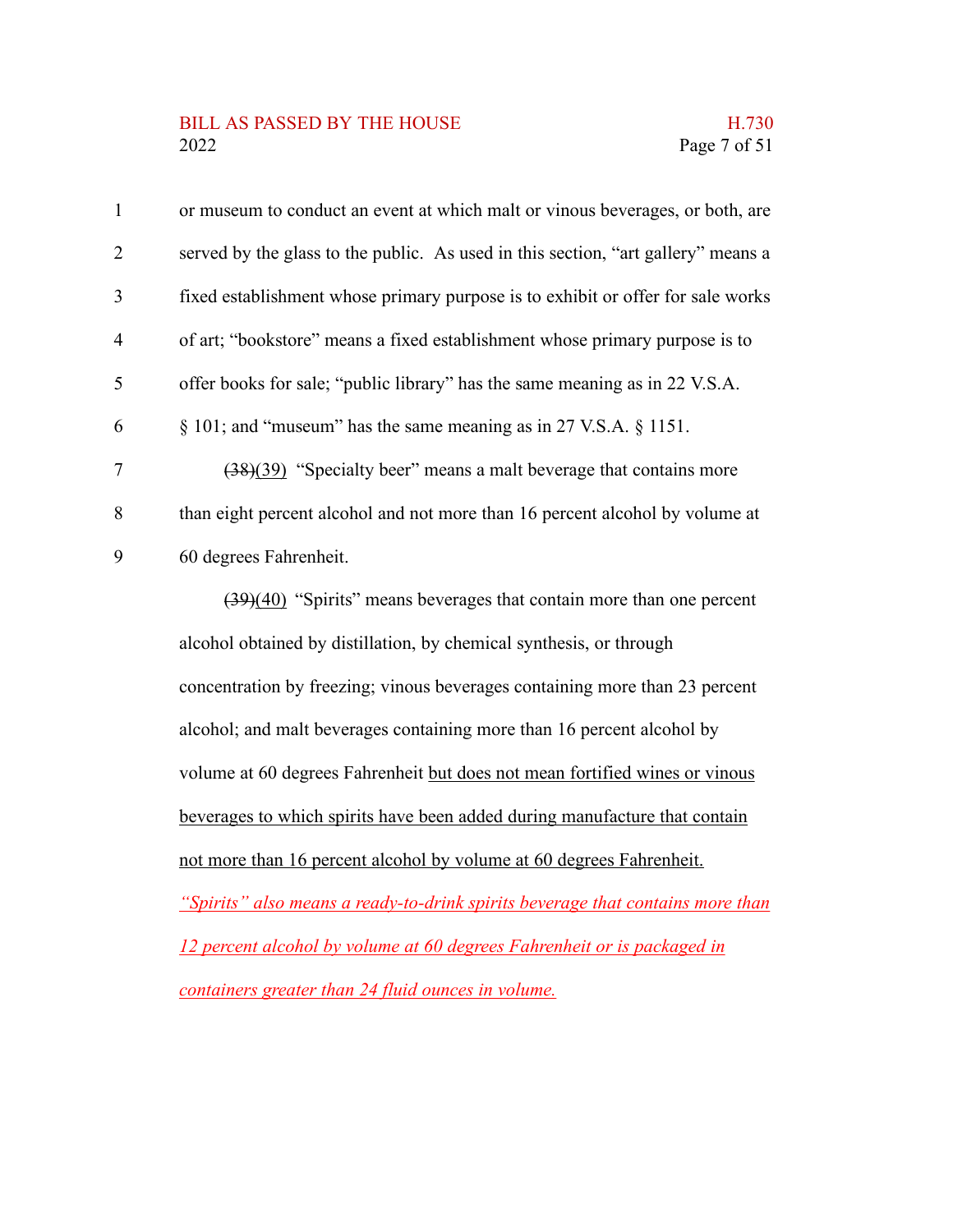#### BILL AS PASSED BY THE HOUSE H.730<br>2022 Page 8 of 51

| $\mathbf{1}$   | $(40)(41)$ "Third-class license" means a license granted by the Board of           |
|----------------|------------------------------------------------------------------------------------|
| $\overline{2}$ | Liquor and Lottery permitting the licensee to sell spirits and fortified wines for |
| 3              | consumption only on the premises for which the license is granted.                 |
| 4              | $(41)(42)$ "Vinous beverages" means all fermented beverages of any                 |
| 5              | name or description manufactured or obtained for sale from the natural sugar       |
| 6              | content of fruits or other agricultural product, containing sugar, including       |
| 7              | beverages to which spirits have been added during manufacture, the total           |
| 8              | alcoholic content of which is not less than one percent nor more than              |
| 9              | 16 percent by volume at 60 degrees Fahrenheit.                                     |
| 10             | $(42)(43)$ "Wholesale dealer's license" means a license granted by the             |
| 11             | Board of Liquor and Lottery permitting the holder to sell or distribute malt and   |
| 12             | beverages, vinous beverages, fortified wines, and ready-to-drink spirits           |
| 13             | beverages to first- and second-class licensees, to educational sampling event      |
| 14             | permit holders, and to agencies of the United States.                              |
| 15             | Sec. 3. 7 V.S.A. § 5 is amended to read:                                           |
| 16             | § 5. DIVISION OF LIQUOR CONTROL; RAFFLES FOR RIGHT TO                              |
| 17             | PURCHASE RARE AND UNUSUAL PRODUCTS SPIRITS                                         |
| 18             | (a) Notwithstanding any provision of 13 V.S.A. chapter 51 to the contrary,         |
| 19             | the Division of Liquor Control may conduct raffles for the right to purchase       |
| 20             | certain rare and unusual spirits and fortified wines that are acquired by the      |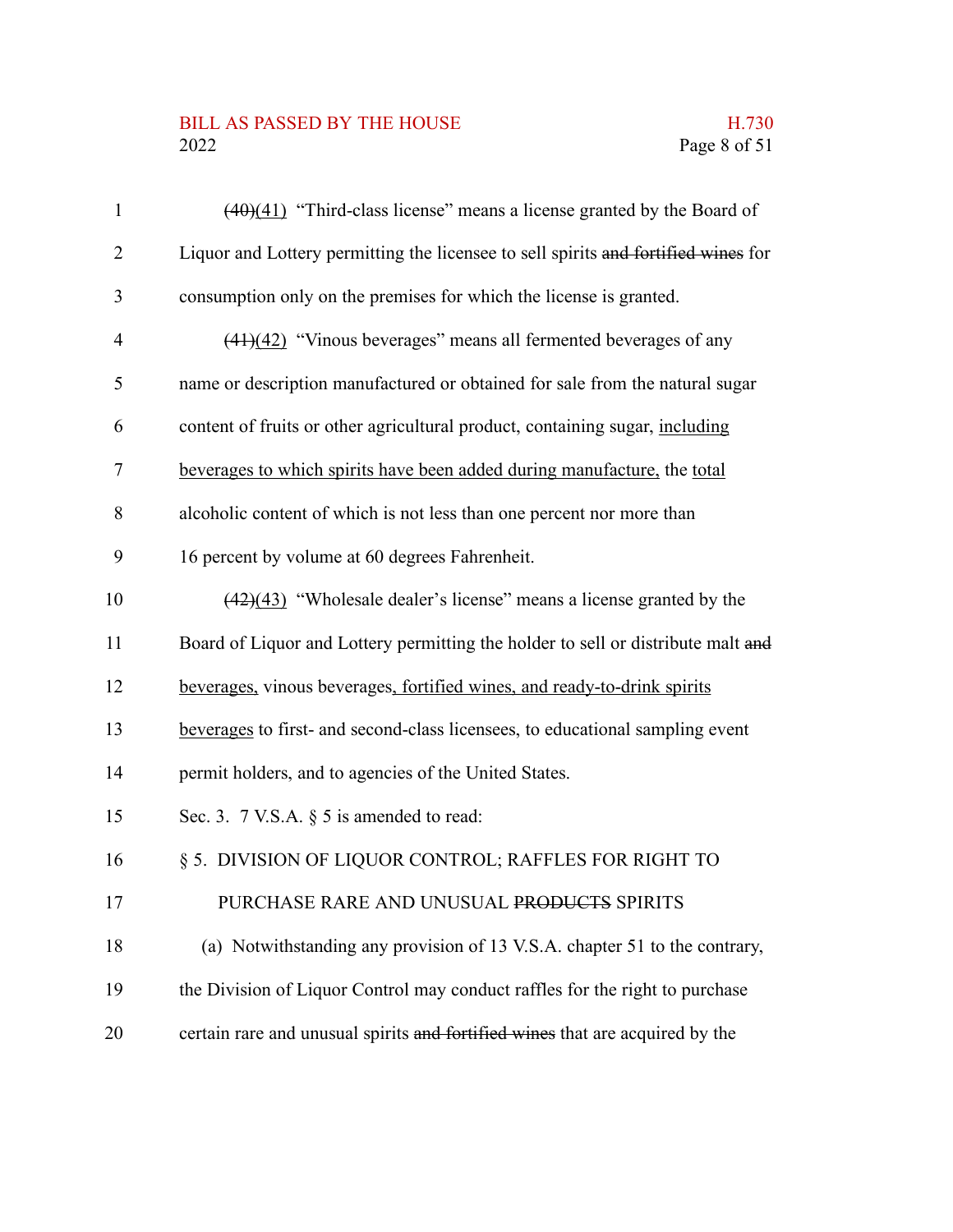# BILL AS PASSED BY THE HOUSE H.730<br>2022 Page 9 of 51

| $\mathbf{1}$ | Board of Liquor and Lottery. A raffle conducted pursuant to this section shall    |
|--------------|-----------------------------------------------------------------------------------|
| 2            | meet the following requirements:                                                  |
| 3            | * * *                                                                             |
| 4            | (3) All notices or advertisements relating to the raffle shall clearly state:     |
| 5            | * * *                                                                             |
| 6            | (C) the sales price of each rare and unusual spirit or fortified wine;            |
| 7            | and                                                                               |
| 8            | (D) that the winning prize will be the right to purchase the rare and             |
| 9            | unusual spirit or fortified wine for the specified sales price.                   |
| 10           | * * *                                                                             |
| 11           | (c) As used in this section, "rare and unusual spirits and fortified wines"       |
| 12           | means spirits and fortified wines that are distributed or allocated to the Board  |
| 13           | in an amount that is insufficient for general distribution to local agency stores |
| 14           | and for which the Commissioner determines that an extraordinary level of          |
| 15           | public demand exists.                                                             |
| 16           | Sec. 4. $7$ V.S.A. $\S$ 62 is amended to read:                                    |
| 17           | § 62. HOURS OF SALE                                                               |
| 18           | (a) First- or first- and third-class licensees, or festival, special event, or    |
| 19           | educational sampling event permit holders may sell alcoholic beverages            |
| 20           | between the hours of 8:00 a.m. and 2:00 a.m. the next morning.                    |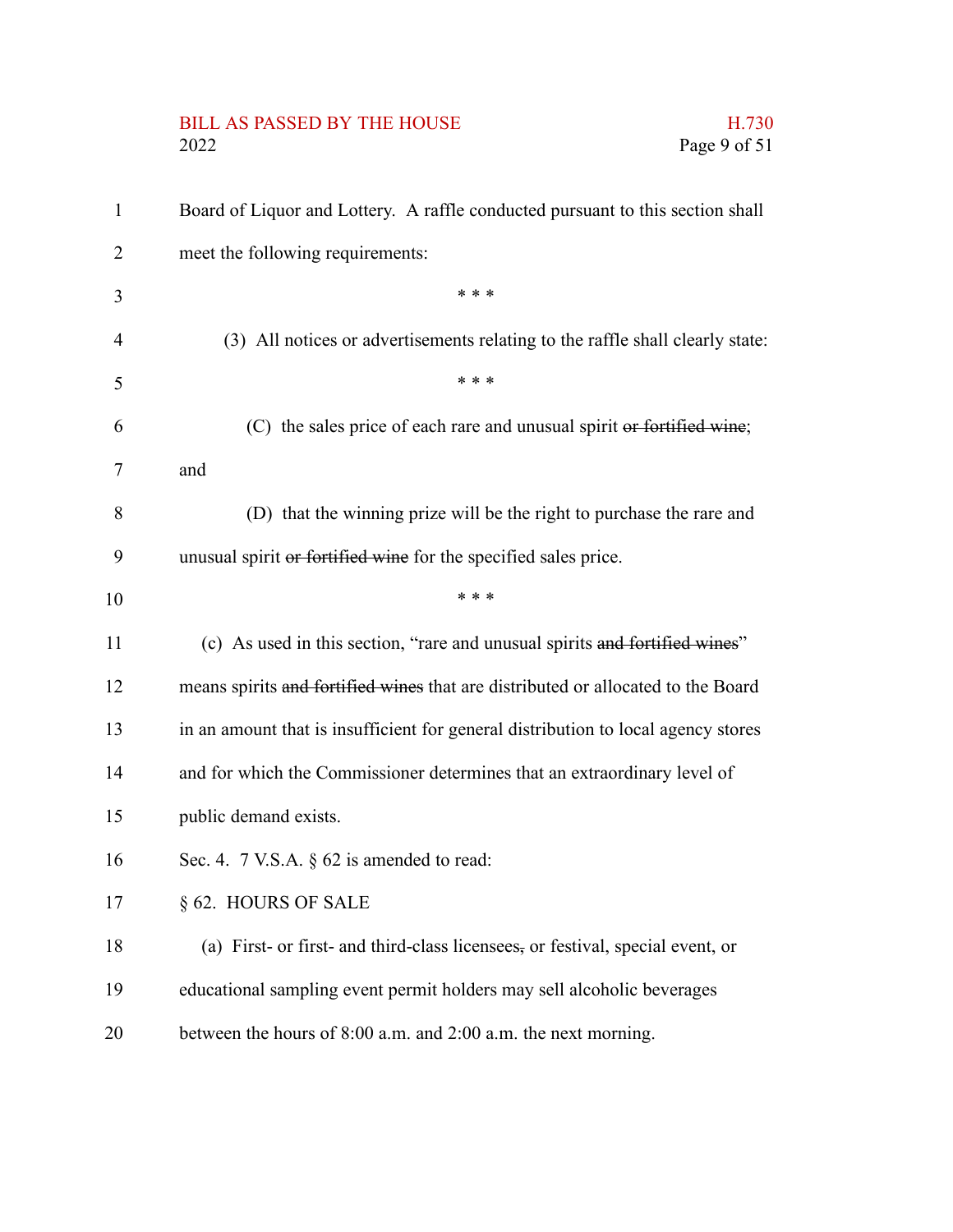## BILL AS PASSED BY THE HOUSE H.730<br>2022 Page 10 of 51

| $\mathbf{1}$   | $(b)(1)$ Second-class licensees may sell malt and beverages, vinous                  |
|----------------|--------------------------------------------------------------------------------------|
| $\overline{2}$ | beverages, fortified wines, and ready-to-drink spirits beverages between the         |
| 3              | hours of 6:00 a.m. and 12:00 midnight.                                               |
| 4              | * * *                                                                                |
| 5              | Sec. 5. 7 V.S.A. § 63 is amended to read:                                            |
| 6              | § 63. IMPORTATION OR TRANSPORTATION OF ALCOHOL;                                      |
| 7              | PROHIBITIONS; PERSONAL IMPORT LIMIT; PENALTY                                         |
| 8              | $(a)(1)$ All spirits and fortified wines imported or transported into this State     |
| 9              | shall be imported or transported by and through the Board of Liquor and              |
| 10             | Lottery. A person importing or transporting or causing to be imported or             |
| 11             | transported into this State any spirits or fortified wines, or both, in violation of |
| 12             | this section shall be imprisoned not more than one year or fined not more than       |
| 13             | \$5,000.00, or both.                                                                 |
| 14             | (2) Notwithstanding subdivision (1) of this subsection, a person may                 |
| 15             | import or transport not more than eight quarts of spirits or fortified wines, or     |
| 16             | both, into this State in his or her the person's own private vehicle or in his or    |
| 17             | her actual possession at the time of importation without a license or permit,        |
| 18             | provided the beverages are not for resale.                                           |
| 19             | $(b)(1)$ Except as provided in sections 277, 278, and 283 of this title, all         |
| 20             | malt or beverages, vinous beverages, fortified wines, or ready-to-drink spirits      |
| 21             | beverages, or both a combination of malt beverages, vinous beverages,                |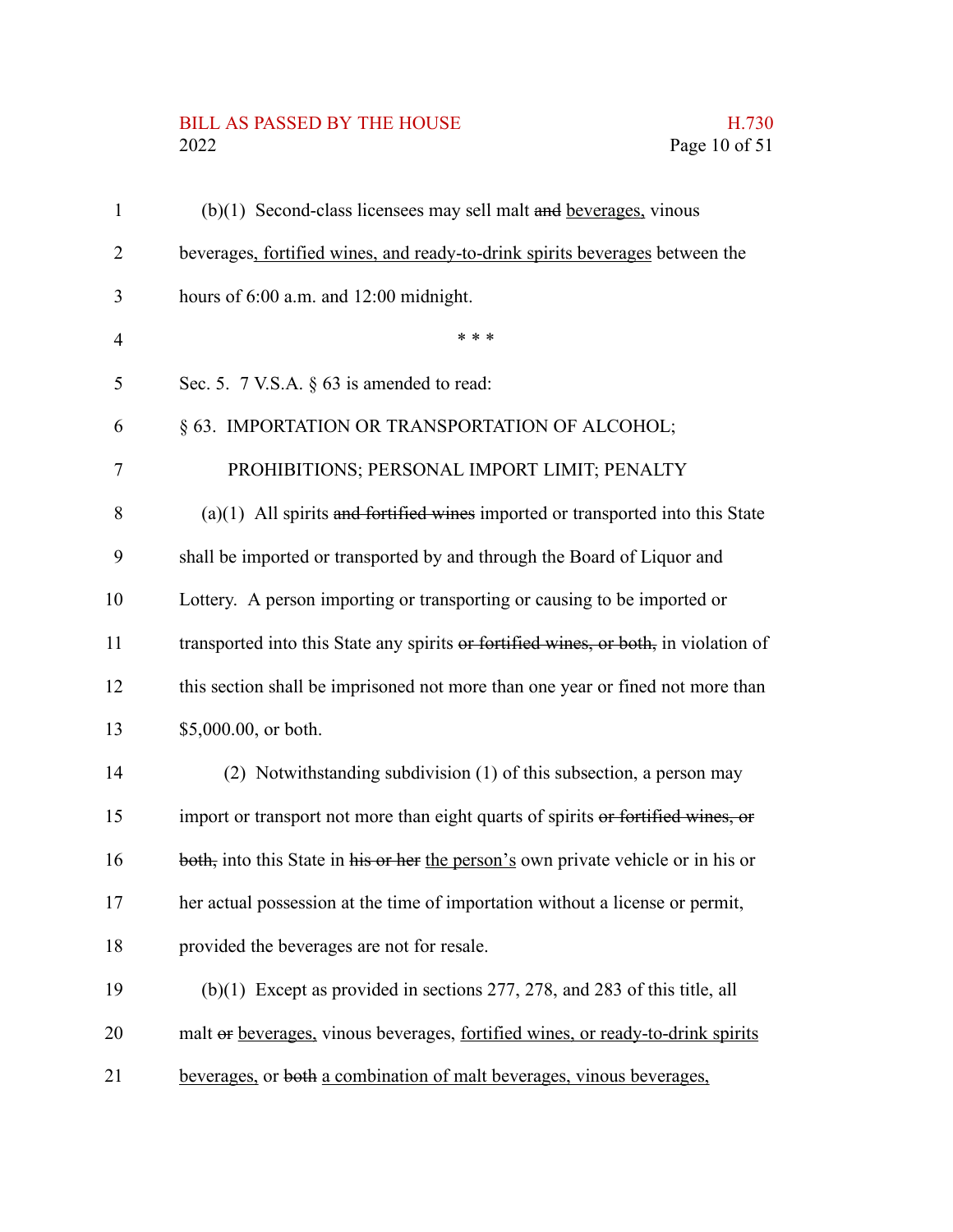#### BILL AS PASSED BY THE HOUSE H.730<br>2022 Page 11 of 51

| $\mathbf{1}$   | fortified wines, and ready-to-drink spirits beverages, imported or transported     |
|----------------|------------------------------------------------------------------------------------|
| $\overline{2}$ | into this State shall be imported or transported by and through the holder of a    |
| 3              | wholesale dealer's license issued by the Board of Liquor and Lottery. A            |
| 4              | person importing or transporting or causing to be imported or transported into     |
| 5              | this State any malt or beverages, vinous beverages, or both fortified wines, or    |
| 6              | ready-to-drink spirits beverages, in violation of this section shall be imprisoned |
| 7              | not more than one year or fined not more than \$1,000.00, or both.                 |
| 8              | (2) Notwithstanding subdivision (1) of this subsection, a person may               |
| 9              | import or transport not more than six gallons of malt or beverages, vinous         |
| 10             | beverages, fortified wines, or ready-to-drink spirits beverages, or both a         |
| 11             | combination of malt beverages, vinous beverages, fortified wines, and ready-       |
| 12             | to-drink spirits beverages, into this State in his or her the person's own private |
| 13             | vehicle or in his or her the person's actual possession at the time of             |
| 14             | importation without a license or permit, provided the beverages are not for        |
| 15             | resale.                                                                            |
| 16             | Sec. 6. 7 V.S.A. § 104 is amended to read:                                         |
| 17             | § 104. DUTIES; AUTHORITY TO RESOLVE ALLEGED VIOLATIONS                             |
| 18             | The Board shall supervise and manage the sale of spirits and fortified wines       |
| 19             | within the State in accordance with the provisions of this title, and through the  |
| 20             | Commissioner of Liquor and Lottery shall:                                          |
| 21             | * * *                                                                              |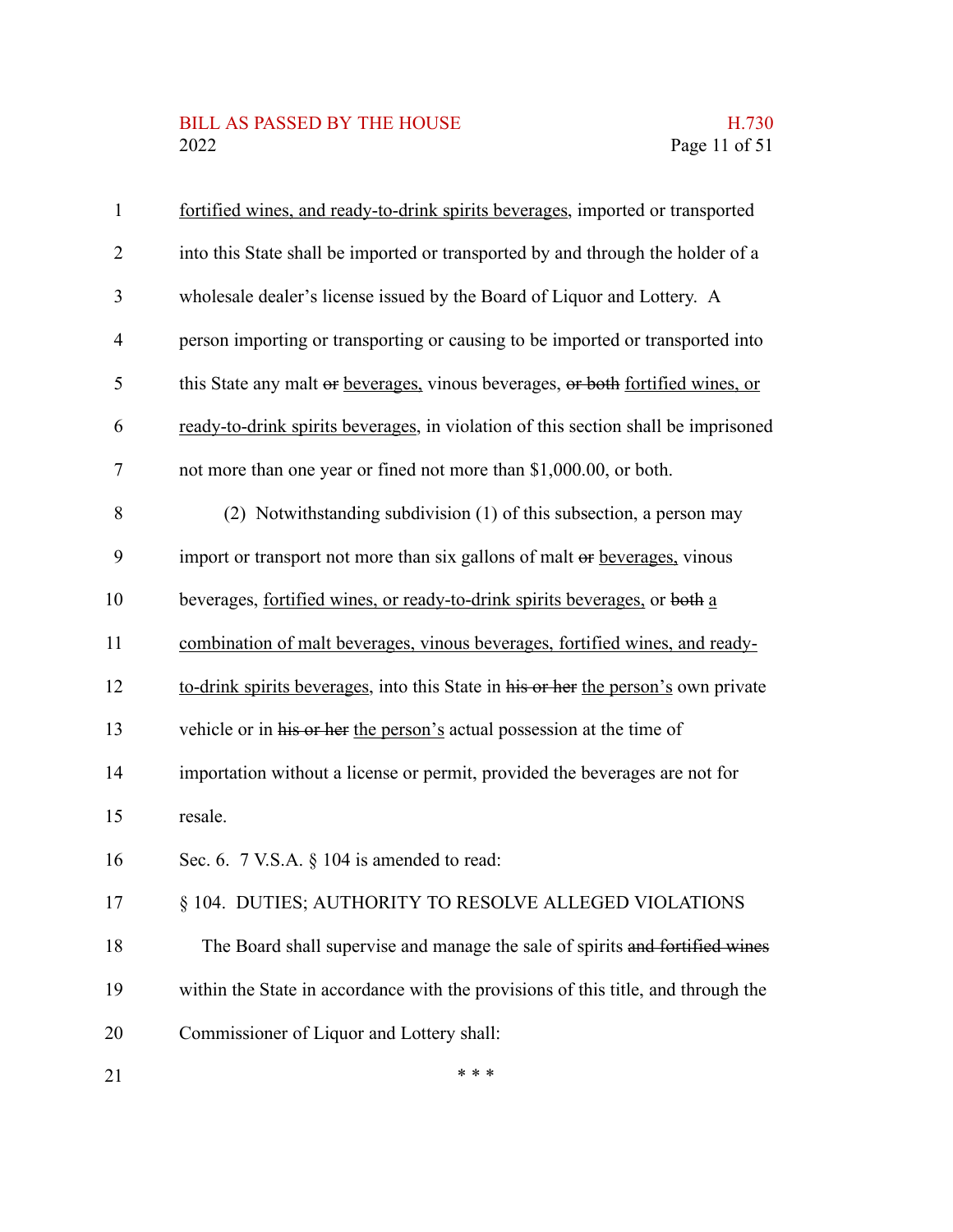# BILL AS PASSED BY THE HOUSE H.730<br>2022 Page 12 of 51

| $\mathbf{1}$ | (2) Supervise the opening and operation of local agencies for the sale            |
|--------------|-----------------------------------------------------------------------------------|
| 2            | and distribution of spirits and fortified wines.                                  |
| 3            | (3) Locate, establish, and supervise the operation of a central liquor            |
| 4            | warehouse and office for the purpose of supplying spirits and fortified wines to  |
| 5            | local agencies established in accordance with this title and for the purpose of   |
| 6            | selling spirits and fortified wines to licensees of the third class and fortified |
| 7            | wine permit holders.                                                              |
| 8            | * * *                                                                             |
| 9            | (11) Adopt rules regarding intrastate transportation of malt and                  |
| 10           | beverages, vinous beverages, fortified wines, and ready-to-drink spirits          |
| 11           | beverages.                                                                        |
| 12           | * * *                                                                             |
| 13           | Sec. 7. 7 V.S.A. § 107 is amended to read:                                        |
| 14           | § 107. DUTIES OF COMMISSIONER OF LIQUOR AND LOTTERY                               |
| 15           | * * *                                                                             |
| 16           | (b) With respect to the laws relating to alcohol, the Commissioner shall:         |
| 17           | (1) In towns that vote to permit the sale of spirits and fortified wines,         |
| 18           | establish local agencies as the Board of Liquor and Lottery shall determine.      |
| 19           | However, the Board shall not be obligated to establish an agency in every town    |
| 20           | that votes to permit the sale of spirits and fortified wines.                     |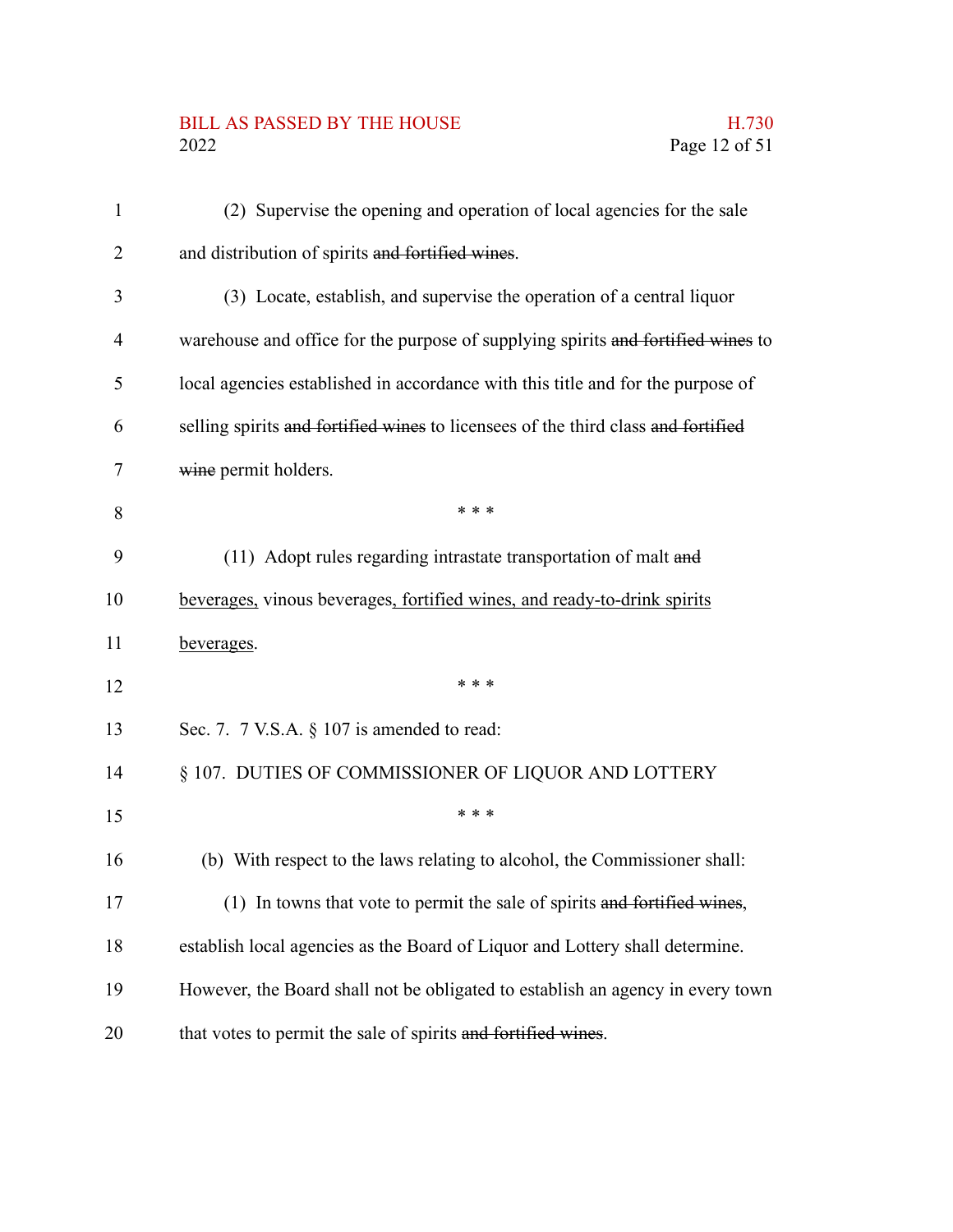## BILL AS PASSED BY THE HOUSE H.730<br>2022 Page 13 of 51

| $\mathbf{1}$   | (2) Recommend rules subject to approval and adoption by the Board                 |
|----------------|-----------------------------------------------------------------------------------|
| $\overline{2}$ | governing the hours during which local agencies shall be open for the sale of     |
| 3              | spirits and fortified wines, the qualifications of the agencies' employees, and   |
| $\overline{4}$ | the business, operational, financial, and revenue standards that must be met for  |
| 5              | the establishment of an agency and its continued operation.                       |
| 6              | (3) Recommend rules subject to approval and adoption by the Board                 |
| 7              | governing:                                                                        |
| 8              | $(A)$ the prices at which spirits shall be sold by local agencies, the            |
| 9              | method for their delivery, and the quantities of spirits that may be sold to any  |
| 10             | one person at any one time; and                                                   |
| 11             | (B) the minimum prices at which fortified wines shall be sold by                  |
| 12             | local agencies and second-class licensees that hold fortified wine permits, the   |
| 13             | method for their delivery, and the quantities of fortified wines that may be sold |
| 14             | to any one person at any one time.                                                |
| 15             | (4) Supervise the quantities and qualities of spirits and fortified wines to      |
| 16             | be kept as stock in local agencies and recommend rules subject to approval and    |
| 17             | adoption by the Board regarding the filling of requisitions for spirits and       |
| 18             | fortified wines on the Commissioner of Liquor and Lottery.                        |
| 19             | (5) Purchase spirits and fortified wines for and in behalf of the Board of        |
| 20             | Liquor and Lottery; supervise their storage and distribution to local agencies,   |
| 21             | third-class licensees, and holders of fortified wine permits; and recommend       |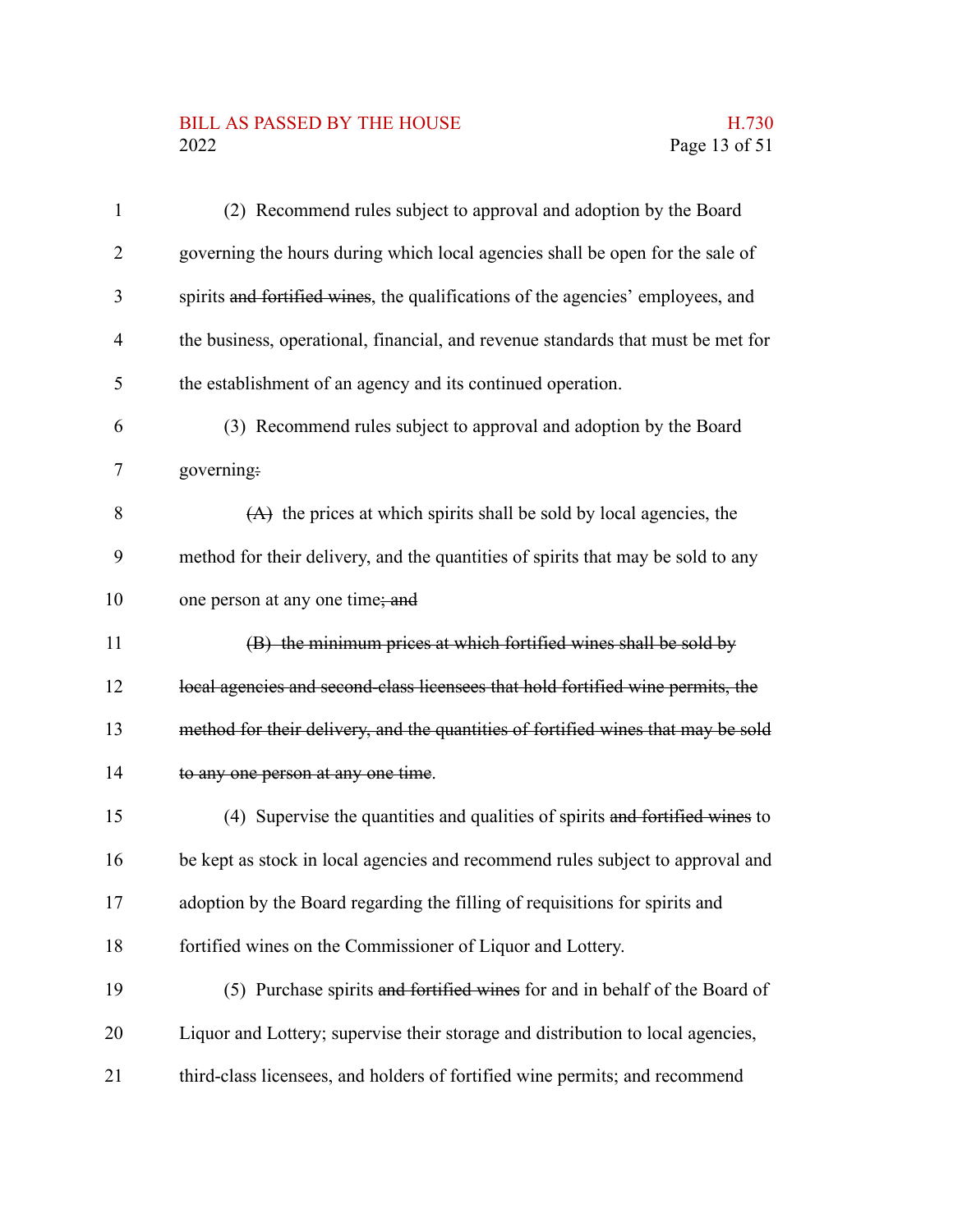# BILL AS PASSED BY THE HOUSE H.730<br>2022 Page 14 of 51

| $\mathbf{1}$   | rules subject to approval and adoption by the Board regarding the sale and                     |
|----------------|------------------------------------------------------------------------------------------------|
| $\overline{2}$ | delivery from the central liquor warehouse.                                                    |
| 3              | * * *                                                                                          |
| $\overline{4}$ | Sec. 8. $7$ V.S.A. $\S$ 110 is amended to read:                                                |
| 5              | § 110. SPECIAL BRANDS; PURCHASE BY COMMISSIONER OF                                             |
| 6              | <b>LIQUOR AND LOTTERY</b>                                                                      |
| 7              | If a person desires to purchase any class, variety, or brand of spirits or                     |
| 8              | fortified wine that a local agency or fortified wine permit holder does not have               |
| 9              | in stock, the Commissioner of Liquor and Lottery shall order the product upon                  |
| 10             | the payment of a reasonable deposit by the purchaser in a proportion of the                    |
| 11             | approximate cost of the order as prescribed by the rules of the Board of Liquor                |
| 12             | and Lottery.                                                                                   |
| 13             | Sec. 9. 7 V.S.A. § 112 is amended to read:                                                     |
| 14             | § 112. LIQUOR CONTROL ENTERPRISE FUND                                                          |
| 15             | The Liquor Control Enterprise Fund is established. It shall consist of all                     |
| 16             | receipts from the sale of spirits, fortified wines, and other items by the Board               |
| 17             | of Liquor and Lottery and Division of Liquor Control; fees paid to the                         |
| 18             | Division of Liquor Control for the benefit of the Division; all other amounts                  |
| 19             | received by the Division of Liquor Control for its benefit <sub>5</sub> , and all amounts that |
| 20             | are from time to time appropriated to the Division of Liquor Control.                          |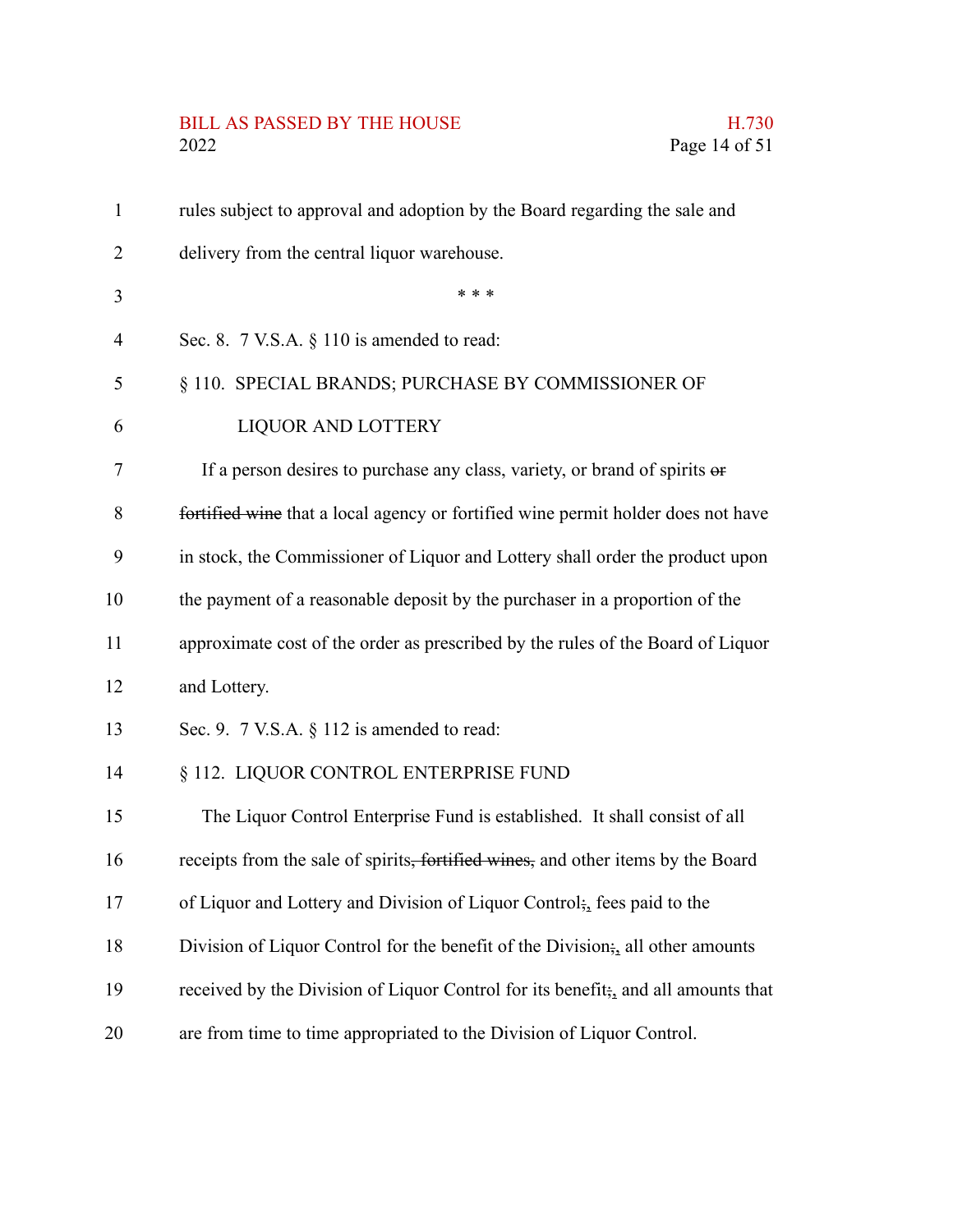| $\mathbf{1}$   | Sec. 10. $7$ V.S.A. $\S$ 161 is amended to read:                                 |
|----------------|----------------------------------------------------------------------------------|
| $\overline{2}$ | § 161. LICENSES VOTED BY TOWN; TOWN MEETINGS; WARNING                            |
| 3              | (a) Upon petition of not less than five percent of the legal voters of any       |
| 4              | town, filed with the town clerk in conformance with 17 V.S.A. § 2642, the        |
| 5              | warning of the annual or special meeting shall contain an article providing for  |
| 6              | a vote upon the following questions:                                             |
| 7              | Shall licenses for the sale of malt and beverages, vinous beverages, fortified   |
| 8              | wines, and ready-to-drink spirits beverages be granted in this town?             |
| 9              | Shall spirits and fortified wines be sold in this town?                          |
| 10             | The vote under the article shall be by ballot in the following form:             |
| 11             | Shall licenses for the sale of malt and beverages, vinous beverages, fortified   |
| 12             | wines, and ready-to-drink spirits beverages be granted in this town?             |
| 13             | Yes No                                                                           |
| 14             | Shall spirits and fortified wines be sold in this town?                          |
| 15             | $Yes$ No $\qquad$                                                                |
| 16             | (b) Licenses and permits for the sale of malt and beverages, vinous              |
| 17             | beverages, fortified wines, ready-to-drink spirits beverages, and spirits and    |
| 18             | fortified wines shall be issued according to the vote at the annual town meeting |
| 19             | held in March 1969 until a town votes otherwise.                                 |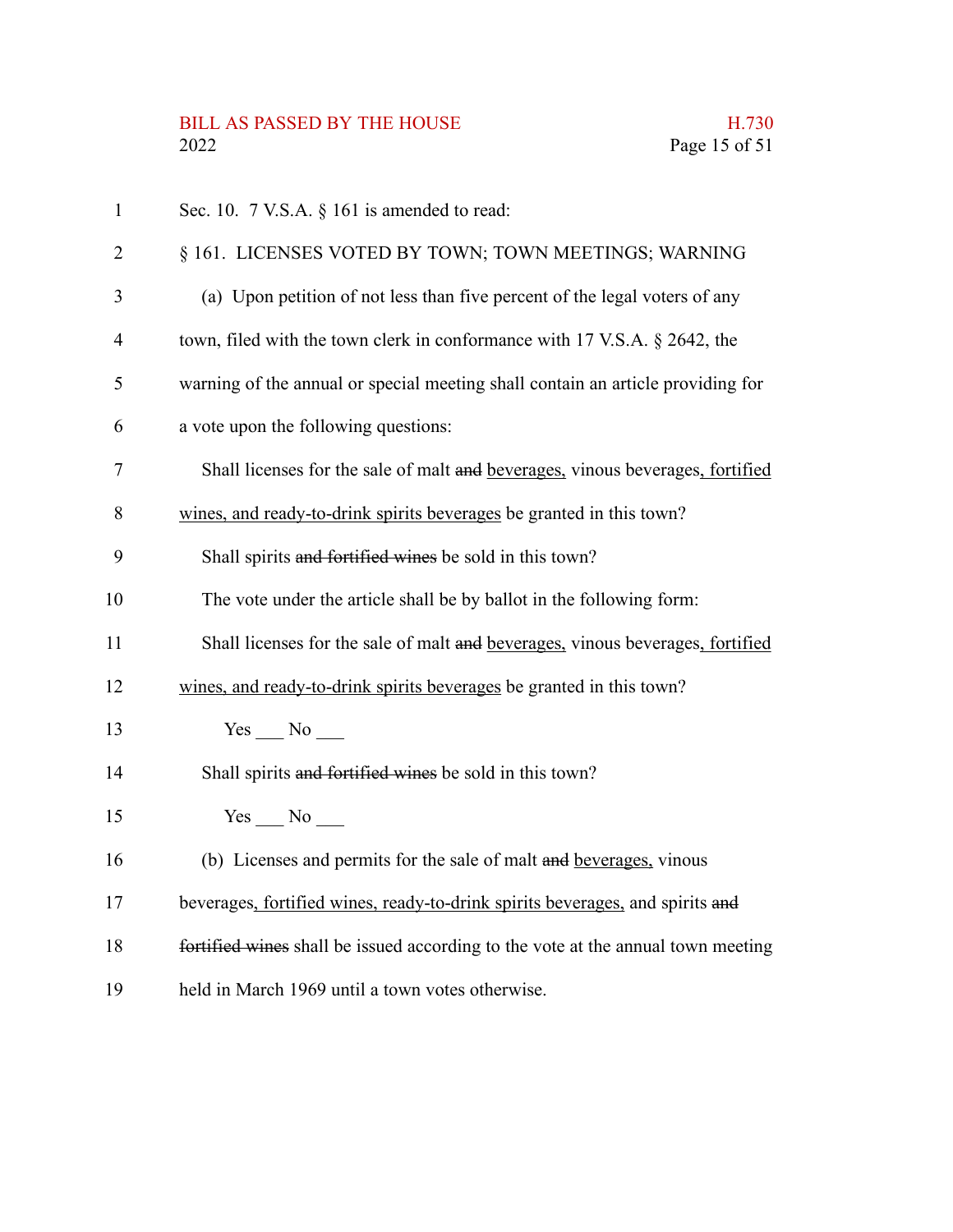| 1  | Sec. 11. $7$ V.S.A. $\S$ 201 is amended to read:                                         |
|----|------------------------------------------------------------------------------------------|
| 2  | § 201. LICENSES CONTINGENT ON TOWN VOTE                                                  |
| 3  | Licenses of the first or second class shall not be granted by the control                |
| 4  | commissioners or the Board of Liquor and Lottery to be exercised in any city             |
| 5  | or town, the voters of which vote "No" on the question of whether to permit              |
| 6  | the sale of malt beverages and, vinous beverages, fortified wines, and ready-to-         |
| 7  | drink spirits beverages pursuant to section 161 of this title. Licenses of the           |
| 8  | third class shall not be granted by the Board of Liquor and Lottery to be                |
| 9  | exercised in any city or town, the voters of which vote "No" on the question of          |
| 10 | whether to sell fortified wines and spirits pursuant to section 161 of this title.       |
| 11 | Sec. 12. 7 V.S.A. § 204 is amended to read:                                              |
| 12 | § 204. APPLICATION AND RENEWAL FEES FOR LICENSES AND                                     |
| 13 | PERMITS; DISPOSITION OF FEES                                                             |
| 14 | (a) The following fees shall be paid when applying for a new license or                  |
| 15 | permit or to renew a license or permit:                                                  |
| 16 | (1) For a manufacturer's or rectifier's license to manufacture or rectify                |
| 17 | malt beverages, or vinous beverages and fortified wines, or spirits and fortified        |
| 18 | wines ready-to-drink spirits beverages, \$285.00 for each license.                       |
| 19 | * * *                                                                                    |
| 20 | (7) For a shipping license for malt beverages $\Theta$ <sub>r</sub> vinous beverages, or |
| 21 | ready-to-drink spirits beverages:                                                        |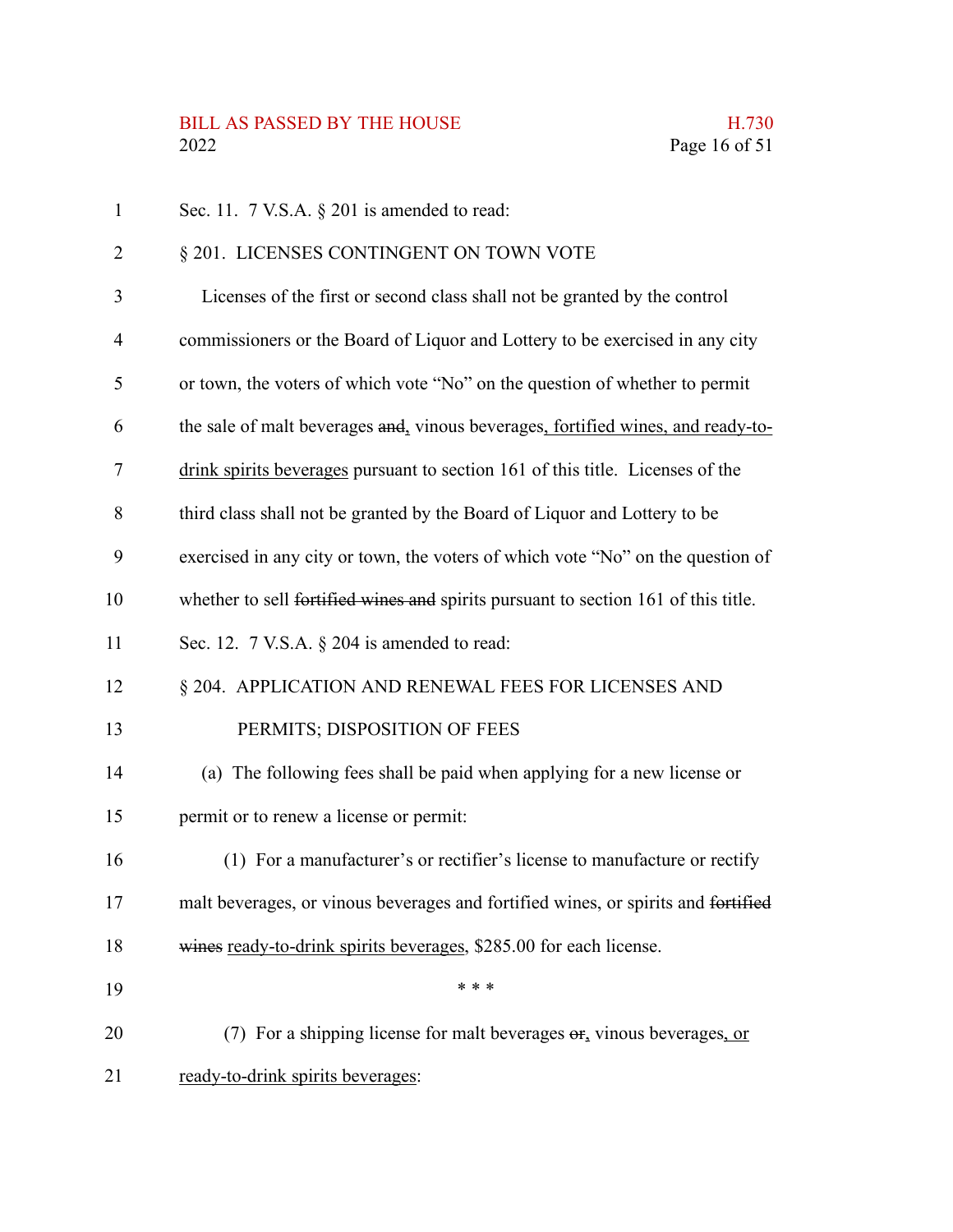# BILL AS PASSED BY THE HOUSE H.730<br>2022 Page 17 of 51

| 1              | (A) in-state consumer shipping license, \$330.00.                               |
|----------------|---------------------------------------------------------------------------------|
| $\overline{2}$ | (B) out-of-state consumer shipping license, \$330.00.                           |
| 3              | (C) vinous beverages retail shipping license, \$250.00.                         |
| $\overline{4}$ | * * *                                                                           |
| 5              | (16) For a certificate of approval:                                             |
| 6              | (A) for malt beverages, $$2,485.00;$                                            |
| 7              | (B) for vinous beverages and fortified wines, \$985.00.                         |
| 8              | (C) for ready-to-drink spirits beverages, \$985.00.                             |
| 9              | * * *                                                                           |
| 10             | (21) For a fortified wine permit, \$100.00. [Repealed.]                         |
| 11             | * * *                                                                           |
| 12             | Sec. 13. $7$ V.S.A. $\S$ 221 is amended to read:                                |
| 13             | § 221. FIRST-CLASS LICENSES                                                     |
| 14             | * * *                                                                           |
| 15             | $(b)(1)$ A first-class license permits the holder to sell malt and beverages,   |
| 16             | vinous beverages, fortified wines, and ready-to-drink spirits beverages for     |
| 17             | consumption only on those premises.                                             |
| 18             | (2) Except as otherwise provided pursuant to sections 271 and 278 of            |
| 19             | this title, a first-class license holder shall purchase all malt beverages and, |
| 20             | vinous beverages, fortified wines, and ready-to-drink spirits beverages sold    |
| 21             | pursuant to the license from Vermont wholesale dealers or packagers.            |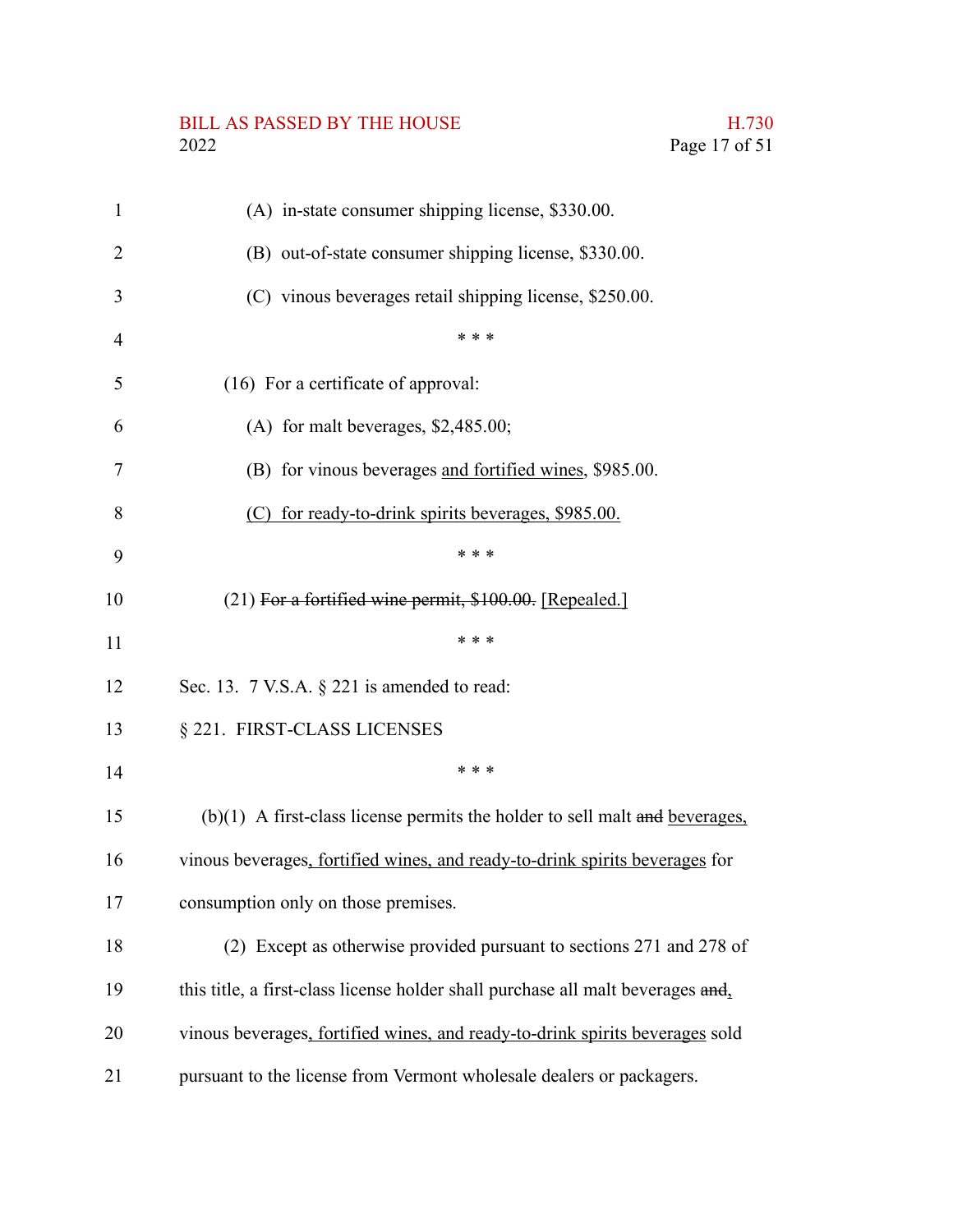## BILL AS PASSED BY THE HOUSE H.730<br>2022 Page 18 of 51

| $\mathbf{1}$   | (c) A retail dealer carrying on business in more than one place shall acquire    |
|----------------|----------------------------------------------------------------------------------|
| 2              | a first-class license for each place where the retail dealer sells malt or       |
| 3              | beverages, vinous beverages, fortified wines, or ready-to-drink spirits          |
| $\overline{4}$ | beverages for consumption on the premises.                                       |
| 5              | * * *                                                                            |
| 6              | Sec. 14. 7 V.S.A. § 222 is amended to read:                                      |
| 7              | § 222. SECOND-CLASS LICENSES                                                     |
| 8              | $(a)(1)$ With the approval of the Board of Liquor and Lottery, the control       |
| 9              | commissioners may grant a second-class license to a retail dealer for the        |
| 10             | premises where the dealer carries on business if the retail dealer submits an    |
| 11             | application and pays the fee provided in section 204 of this title and satisfies |
| 12             | the Board that the premises:                                                     |
| 13             | * * *                                                                            |
| 14             | (B) are a safe, sanitary, and proper place from which to sell malt and           |
| 15             | beverages, vinous beverages, and fortified wines.                                |
| 16             | * * *                                                                            |
| 17             | $(b)(1)$ A second-class license permits the holder to export malt and            |
| 18             | beverages, vinous beverages, fortified wines, and ready-to-drink spirits         |
| 19             | beverages and to sell malt and beverages, vinous beverages, fortified wines,     |
| 20             | and ready-to-drink spirits beverages to the public from the licensed premises    |
| 21             | for consumption off the premises.                                                |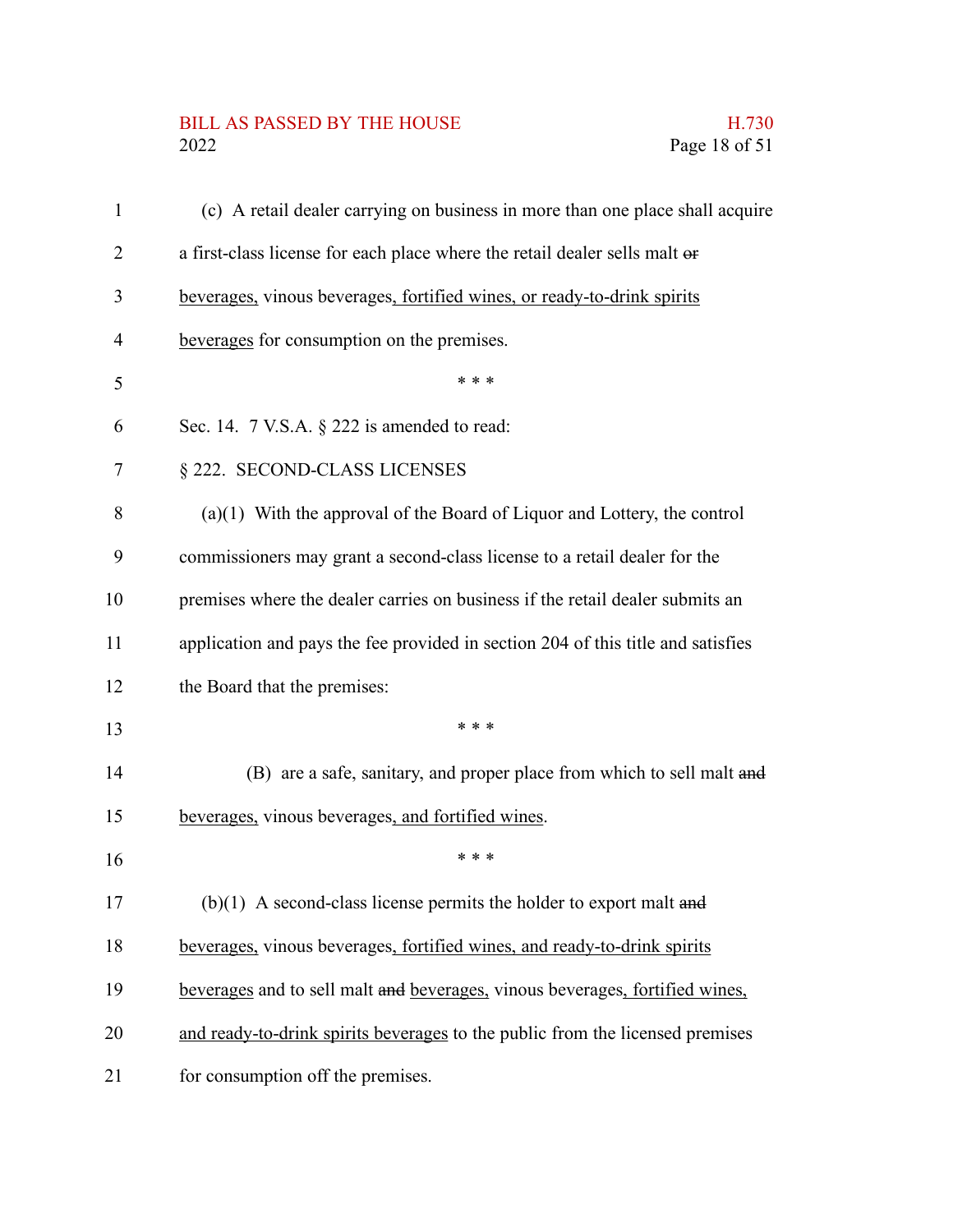#### BILL AS PASSED BY THE HOUSE H.730<br>2022 Page 19 of 51

| $\mathbf{1}$   | (2) The Division of Liquor Control may grant a second-class licensee a             |
|----------------|------------------------------------------------------------------------------------|
| $\overline{2}$ | fortified wine permit pursuant to section 225 of this chapter or a retail delivery |
| 3              | permit pursuant to section 226 of this chapter.                                    |
| 4              | (3) Except as otherwise provided pursuant to sections 225, 271, and 278            |
| 5              | of this title, a second-class license holder shall purchase all malt beverages     |
| 6              | and, vinous beverages, fortified wines, and ready-to-drink spirits beverages       |
| 7              | sold pursuant to its license from Vermont wholesale dealers or packagers.          |
| 8              | (c) A retail dealer carrying on business in more than one place shall be           |
| 9              | required to acquire a second-class license for each place where the retail dealer  |
| 10             | sells malt and beverages, vinous beverages, fortified wines, and ready-to-drink    |
| 11             | spirits beverages.                                                                 |
| 12             | Sec. 15. 7 V.S.A. § 223 is amended to read:                                        |
| 13             | § 223. THIRD-CLASS LICENSES                                                        |
| 14             | * * *                                                                              |
| 15             | (b) A third-class license holder may sell spirits and fortified wines for          |
| 16             | consumption only on the licensed premises, boat, or railroad dining car.           |
| 17             | * * *                                                                              |
| 18             | $(d)(1)$ Except as otherwise provided in subdivisions (2) and (3) of this          |
| 19             | subsection, a person who holds a third-class license shall purchase from the       |
| 20             | Board of Liquor and Lottery all spirits and fortified wines dispensed in           |
| 21             | accordance with the provisions of the third-class license and this title.          |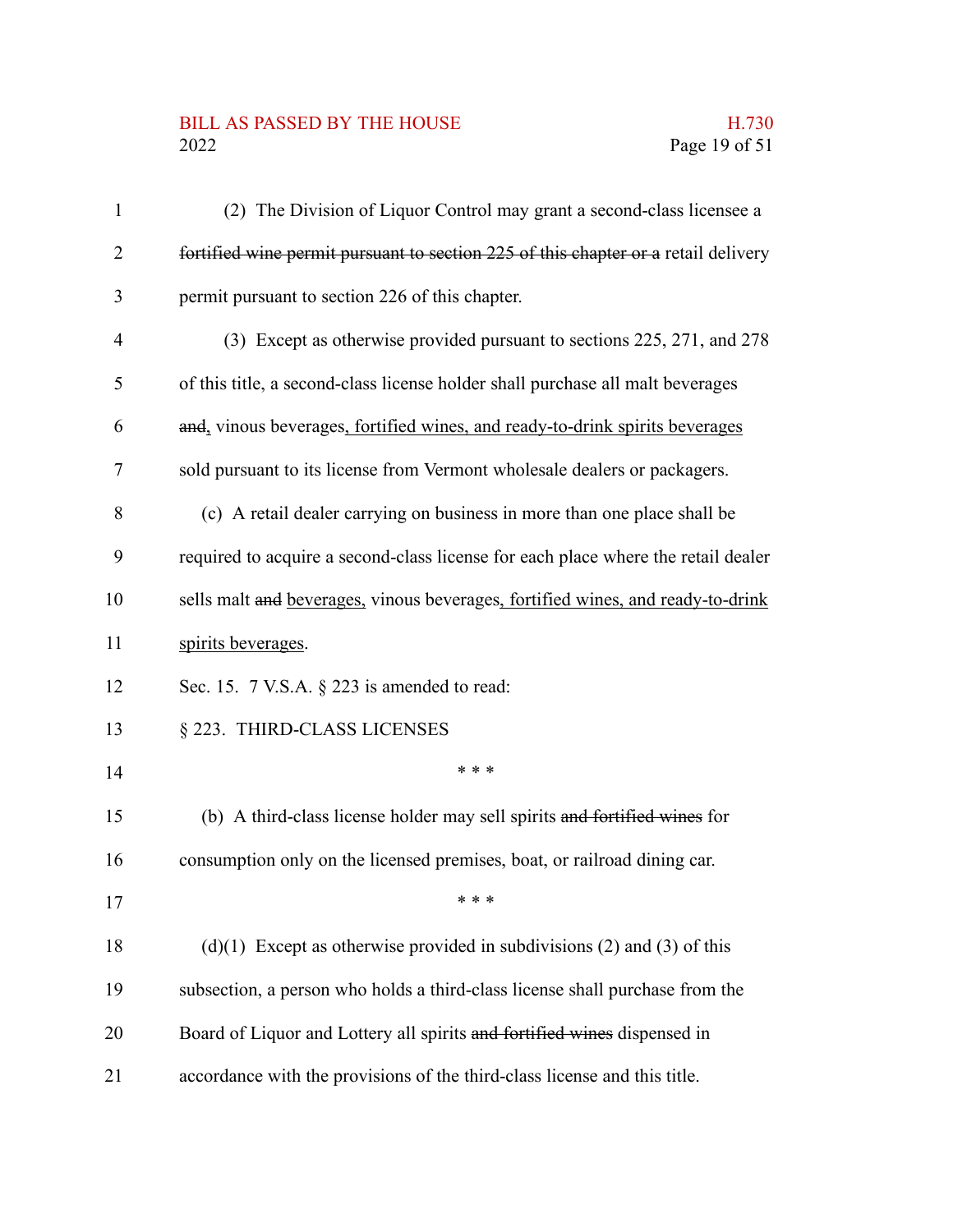### BILL AS PASSED BY THE HOUSE H.730<br>2022 Page 20 of 51

| $\mathbf{1}$   | * * *                                                                            |
|----------------|----------------------------------------------------------------------------------|
| $\overline{2}$ | (3) For a third-class license that is issued to a licensed manufacturer or       |
| 3              | rectifier of spirits or fortified wines, the licensee shall not be required to   |
| 4              | purchase from the Board of Liquor and Lottery spirits and fortified wines that   |
| 5              | it has manufactured or rectified before selling them pursuant to its third-class |
| 6              | license.                                                                         |
| 7              | * * *                                                                            |
| 8              | Sec. 16. $7$ V.S.A. $\S$ 224 is amended to read:                                 |
| 9              | § 224. FOURTH-CLASS LICENSES                                                     |
| 10             | * * *                                                                            |
| 11             | (b) At each licensed location, a fourth-class licensee may sell by the           |
| 12             | unopened container or distribute by the glass, with or without charge, alcoholic |
| 13             | beverages manufactured by the licensee.                                          |
| 14             | (1) A licensee may, for consumption at the licensed premises or                  |
| 15             | location, distribute the following amounts of alcoholic beverages to a retail    |
| 16             | customer:                                                                        |
| 17             | (A) not more than two ounces of malt beverages $\sigma_{f}$ vinous               |
| 18             | beverages, or ready-to-drink spirits beverages with a total of eight ounces; and |
| 19             | * * *                                                                            |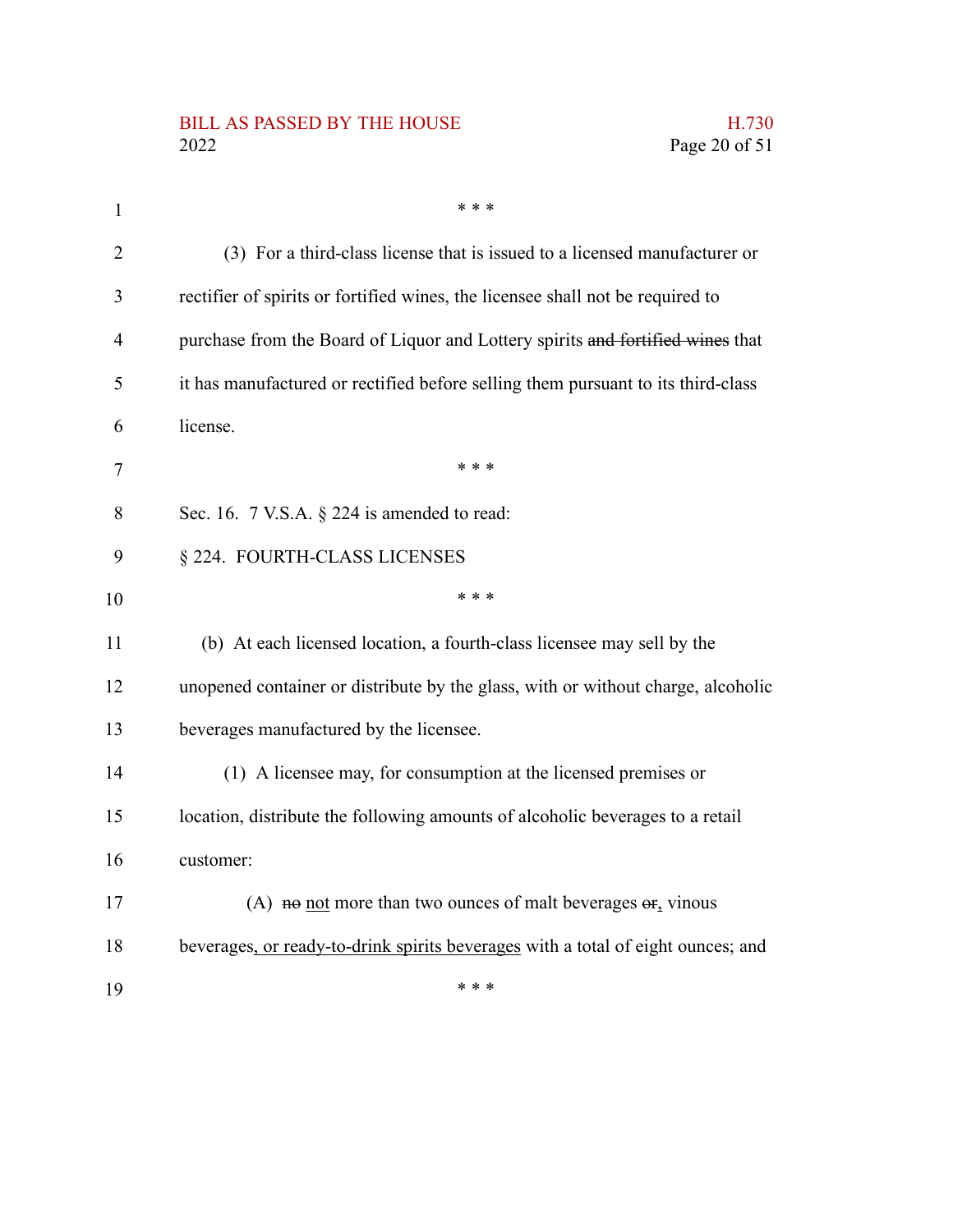# BILL AS PASSED BY THE HOUSE H.730<br>2022 Page 21 of 51

| $\mathbf{1}$   | Sec. 17. $7$ V.S.A. $\S$ 226 is amended to read:                                |
|----------------|---------------------------------------------------------------------------------|
| $\overline{2}$ | § 226. RETAIL DELIVERY PERMITS                                                  |
| 3              | * * *                                                                           |
| 4              | (b) A retail delivery permit holder may deliver malt beverages and, vinous      |
| 5              | beverages, and ready-to-drink spirits beverages sold from the licensed          |
| 6              | premises for consumption off the premises to an individual who is 21 years of   |
| 7              | age or older subject to the following requirements:                             |
| 8              | * * *                                                                           |
| 9              | (4) An employee of a retail delivery permit holder shall not be permitted       |
| 10             | to make deliveries of malt beverages $er_1$ vinous beverages, or ready-to-drink |
| 11             | spirits beverages pursuant to the permit unless he or she the employee has      |
| 12             | completed a training program approved by the Division pursuant to section       |
| 13             | 213 of this chapter.                                                            |
| 14             | (5) Malt beverages and, vinous beverages, and ready-to-drink spirits            |
| 15             | beverages delivered pursuant to a retail delivery permit shall be for personal  |
| 16             | use and not for resale.                                                         |
| 17             | Sec. 18. 7 V.S.A. § 228 is amended to read:                                     |
| 18             | § 228. SAMPLER FLIGHTS                                                          |
| 19             | * * *                                                                           |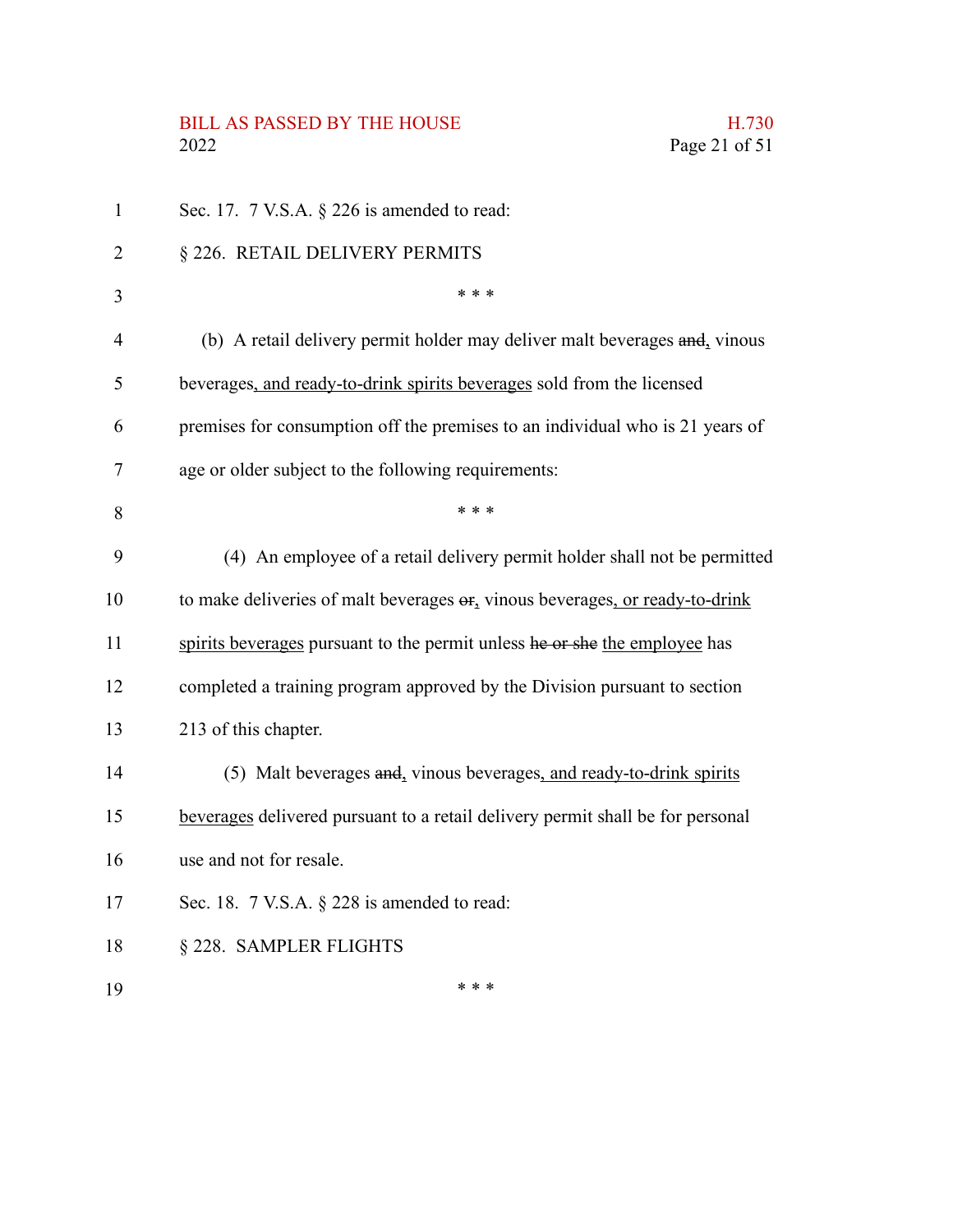# BILL AS PASSED BY THE HOUSE H.730<br>2022 Page 22 of 51

| $\mathbf{1}$ | (b) The holder of a first-class license may serve a sampler flight of up to        |
|--------------|------------------------------------------------------------------------------------|
| 2            | 12 ounces in the aggregate of vinous beverages or ready-to-drink spirits           |
| 3            | beverages to a single customer at one time.                                        |
| 4            | * * *                                                                              |
| 5            | (d) The holder of a first-class license may serve a sampler flight of up to        |
| 6            | four ounces in the aggregate of fortified wines to a single customer at one        |
| 7            | time.                                                                              |
| 8            | Sec. 19. 7 V.S.A. § 251 is amended to read:                                        |
| 9            | § 251. EDUCATIONAL SAMPLING EVENT PERMIT                                           |
| 10           | * * *                                                                              |
| 11           | (b) An educational sampling event permit holder is permitted to conduct an         |
| 12           | event that is open to the public at which malt beverages, vinous beverages,        |
| 13           | ready-to-drink spirits beverages, fortified wines, spirits, or all four are served |
| 14           | only for the purposes of marketing and educational sampling.                       |
| 15           | * * *                                                                              |
| 16           | (d) The permit holder shall ensure all the following:                              |
| 17           | (1) Attendees at the educational sampling event shall be required to pay           |
| 18           | an entry fee of no not less than \$5.00.                                           |
| 19           | $(2)(A)$ Malt beverages $\sigma$ , vinous beverages, or ready-to-drink spirits     |
| 20           | beverages for sampling shall be offered in glasses that contain no not more        |
| 21           | than two ounces of either beverage.                                                |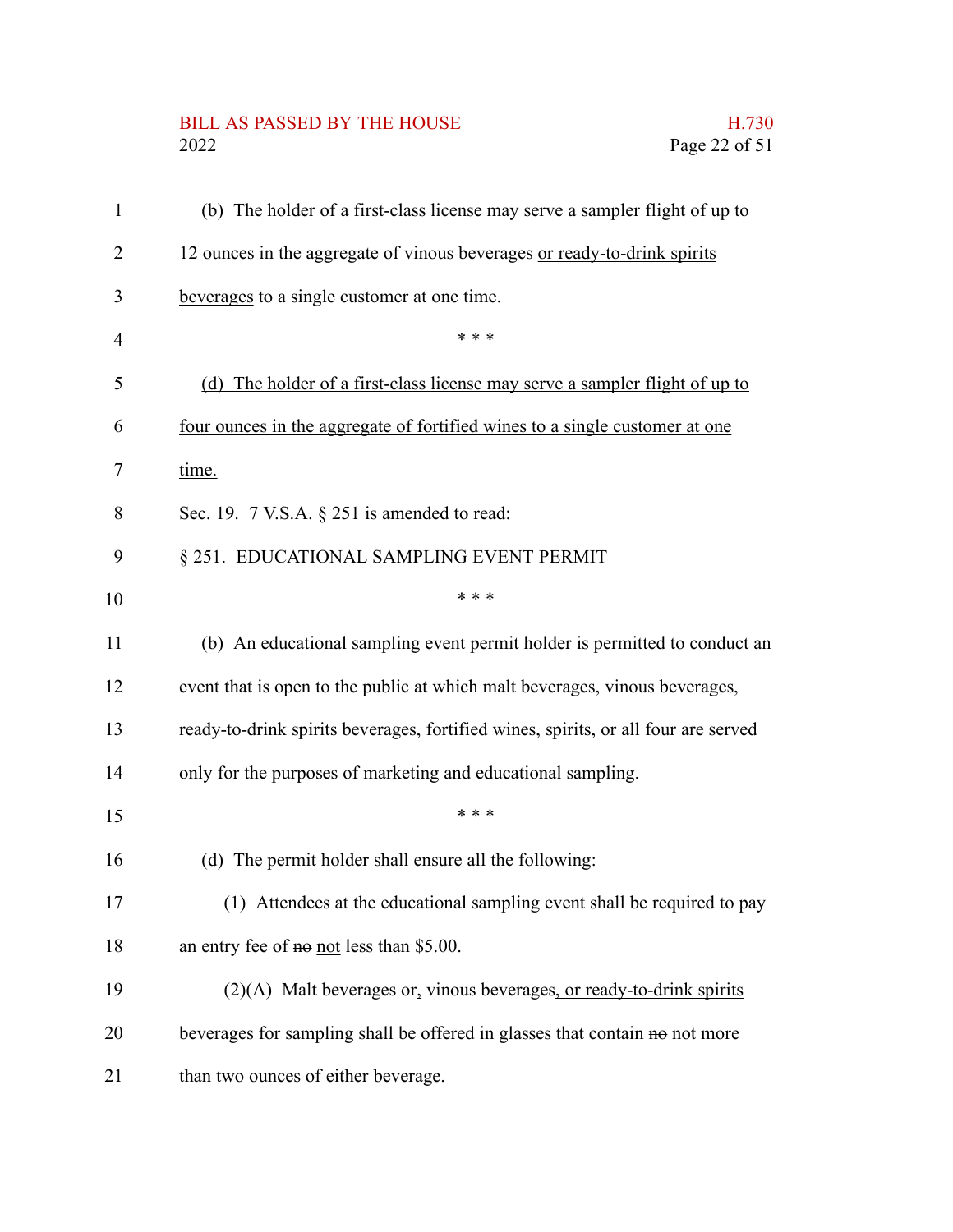|                | <b>BILL AS PASSED BY THE HOUSE</b><br>H.730<br>2022<br>Page 23 of 51              |
|----------------|-----------------------------------------------------------------------------------|
| $\mathbf{1}$   | * * *                                                                             |
| $\overline{2}$ | (f) Taxes for the alcoholic beverages served at the event shall be paid as        |
| 3              | follows:                                                                          |
| 4              | * * *                                                                             |
| 5              | (2) vinous beverages and ready-to-drink spirits beverages: \$0.55 per             |
| 6              | gallon served;                                                                    |
| 7              | * * *                                                                             |
| 8              | Sec. 20. 7 V.S.A. § 252 is amended to read:                                       |
| 9              | § 252. SPECIAL EVENT PERMITS                                                      |
| 10             | * * *                                                                             |
| 11             | $(b)(1)$ A special event permit holder may sell alcoholic beverages               |
| 12             | manufactured or rectified by the permit holder by the glass or the unopened       |
| 13             | bottle.                                                                           |
| 14             | (2) For purposes of tasting, a special event permit holder may distribute         |
| 15             | beverages manufactured or rectified by the permit holder with or without          |
| 16             | charge, provided the beverages are distributed:                                   |
| 17             | (A) by the glass; and                                                             |
| 18             | (B) in quantities of $\theta$ not more than two ounces per product and            |
| 19             | eight ounces total of malt beverages or, vinous beverages, or ready-to-drink      |
| 20             | spirits beverages and no not more than one ounce in total of spirits or fortified |
| 21             | wines to each individual.                                                         |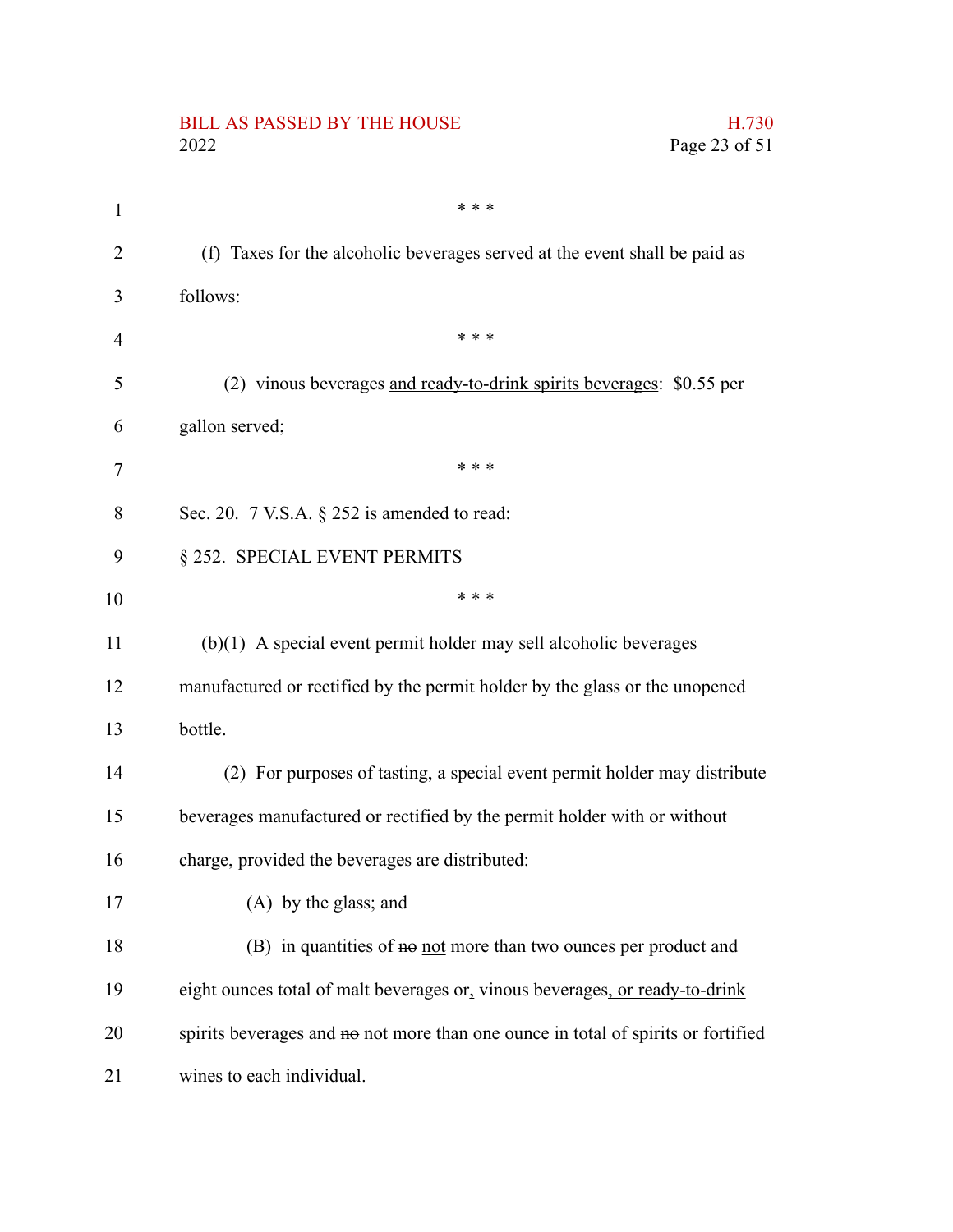## BILL AS PASSED BY THE HOUSE H.730<br>2022 Page 24 of 51

| $\mathbf{1}$ | * * *                                                                            |
|--------------|----------------------------------------------------------------------------------|
| 2            | Sec. 21. $7$ V.S.A. $\S$ 253 is amended to read:                                 |
| 3            | § 253. FESTIVAL PERMITS                                                          |
| 4            | * * *                                                                            |
| 5            | (b) A festival required to be permitted under this section is any event that is  |
| 6            | open to the public for which the primary purpose is to serve one or more of the  |
| 7            | following: malt beverages, vinous beverages, ready-to-drink spirits beverages,   |
| 8            | fortified wines, or spirits.                                                     |
| 9            | (c) A festival permit holder is permitted to conduct an event that is open to    |
| 10           | the public at which one or more of the following are served: malt beverages,     |
| 11           | vinous beverages, ready-to-drink spirits beverages, fortified wines, or spirits. |
| 12           | (d) The permit holder shall ensure the following:                                |
| 13           | * * *                                                                            |
| 14           | $(2)(A)$ Malt beverages for sampling shall be offered in glasses that            |
| 15           | contain not more than 12 ounces, with not more than 60 ounces served to any      |
| 16           | patron at one event.                                                             |
| 17           | (B) Vinous beverages or ready-to-drink spirits beverages for                     |
| 18           | sampling shall be offered in glasses that contain not more than five ounces      |
| 19           | with not more than 25 ounces served to any patron at one event.                  |
| 20           | * * *                                                                            |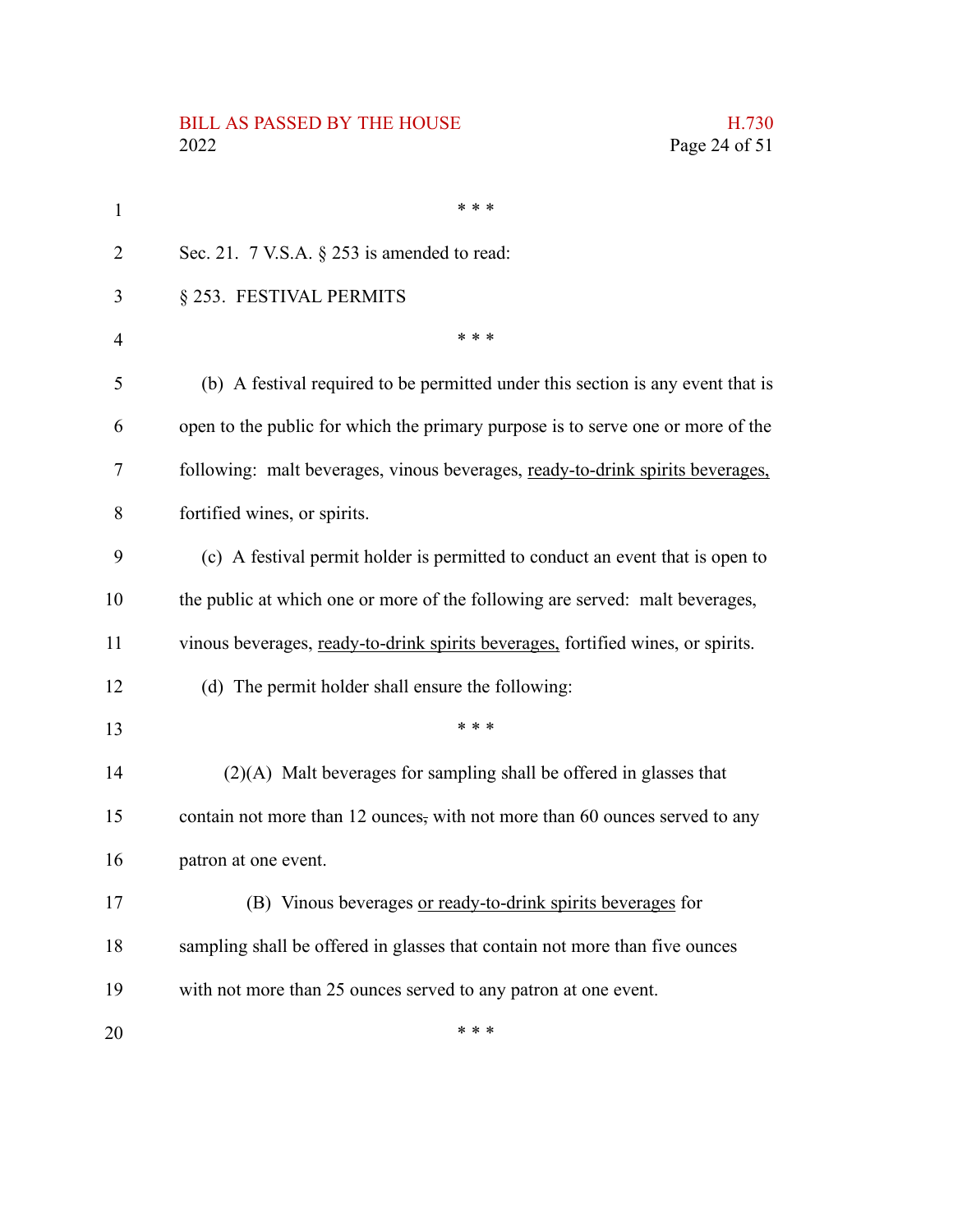## BILL AS PASSED BY THE HOUSE H.730<br>2022 Page 25 of 51

| $\mathbf{1}$ | (E) Patrons attending a festival where combinations of malt                        |
|--------------|------------------------------------------------------------------------------------|
| 2            | beverages, vinous beverages, ready-to-drink spirits beverages, fortified wines,    |
| 3            | or spirits are mutually sampled shall not be served more than a combined total     |
| 4            | of six U.S. standard drinks containing 3.6 fluid ounces or 84 grams of pure        |
| 5            | ethyl alcohol.                                                                     |
| 6            | * * *                                                                              |
| 7            | (e)(1) A festival permit holder may purchase invoiced volumes of malt $\theta$     |
| 8            | beverages, vinous beverages, or ready-to-drink spirits beverages directly from     |
| 9            | a manufacturer or packager licensed in Vermont or a manufacturer or packager       |
| 10           | that holds a federal Basic Permit or Brewers Notice or evidence of licensure in    |
| 11           | a foreign country that is satisfactory to the Board.                               |
| 12           | (2) The invoiced volumes of malt or beverages, vinous beverages, or                |
| 13           | ready-to-drink spirits beverages may be transported to the site and sold by the    |
| 14           | glass to the public by the permit holder or its employees and volunteers only      |
| 15           | during the event.                                                                  |
| 16           | (f) A festival permit holder shall be subject to the provisions of this title,     |
| 17           | including section 214 of this title, and the rules of the Board regarding the sale |
| 18           | of the alcoholic beverages and shall pay the tax on the malt or beverages,         |
| 19           | vinous beverages, or ready-to-drink spirits beverages pursuant to section 421      |
| 20           | of this title.                                                                     |
| 21           | * * *                                                                              |

21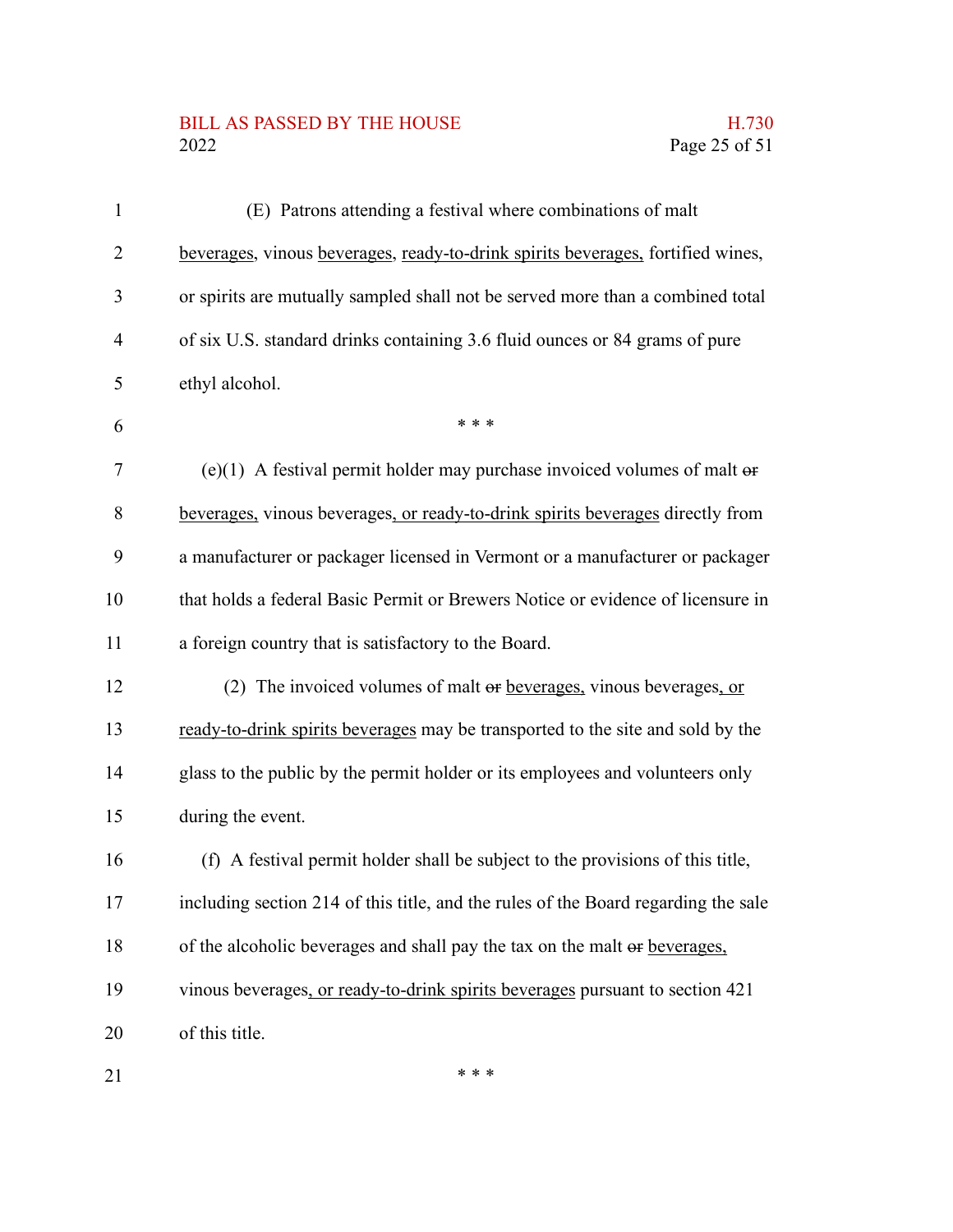# BILL AS PASSED BY THE HOUSE H.730<br>2022 Page 26 of 51

| 1  | Sec. 22. $7$ V.S.A. $\S$ 254 is amended to read:                                 |
|----|----------------------------------------------------------------------------------|
| 2  | § 254. SPECIAL VENUE SERVING PERMITS                                             |
| 3  | * * *                                                                            |
| 4  | (b) A permit holder may purchase malt or <u>beverages</u> , vinous beverages, or |
| 5  | ready-to-drink spirits beverages directly from a licensed retailer.              |
| 6  | * * *                                                                            |
| 7  | (d) A public library or museum may only be granted a permit pursuant to          |
| 8  | this section for an event held for a charitable or educational purpose at which  |
| 9  | malt and beverages, vinous beverages, and ready-to-drink spirits beverages       |
| 10 | will be served for a period of not more than six hours.                          |
| 11 | Sec. 23. $7$ V.S.A. $\S$ 255 is amended to read:                                 |
| 12 | § 255. RETAIL ALCOHOLIC BEVERAGE TASTING PERMITS                                 |
| 13 | * * *                                                                            |
| 14 | (b) The Division may grant the following alcoholic beverage tasting              |
| 15 | permits to the following types of licensees:                                     |
| 16 | (1) A second-class licensee.                                                     |
| 17 | (A) The permit authorizes the employees of the second-class licensee             |
| 18 | or of a designated manufacturer or rectifier to dispense to each customer of     |
| 19 | legal age on the licensee's premises malt or beverages, vinous beverages, or     |
| 20 | ready-to-drink spirits beverages by the glass not to exceed two ounces of each   |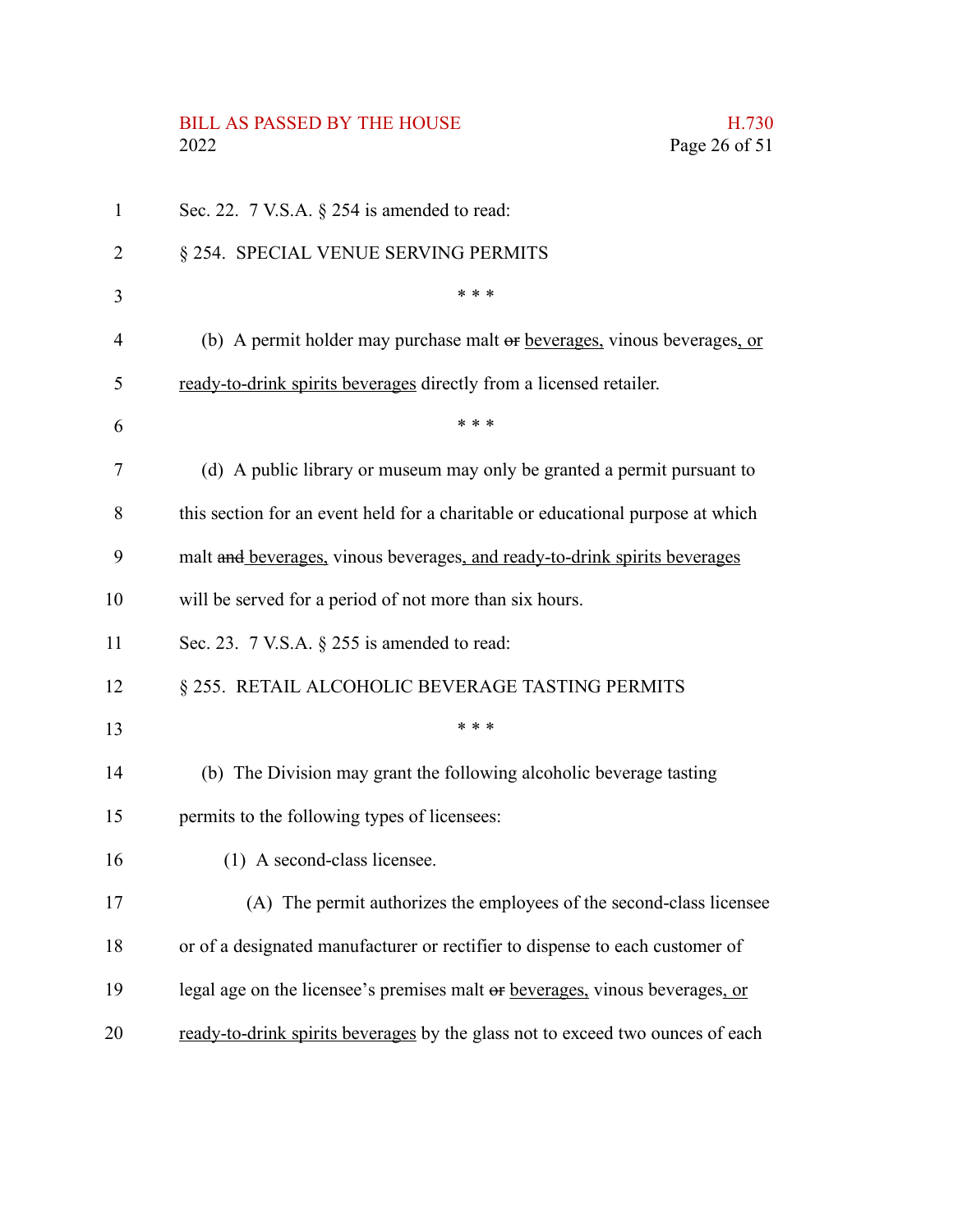## BILL AS PASSED BY THE HOUSE H.730<br>2022 Page 27 of 51

| $\mathbf{1}$ | beverage with a total of eight ounces of malt or beverages, vinous beverages,   |
|--------------|---------------------------------------------------------------------------------|
| 2            | or ready-to-drink spirits beverages.                                            |
| 3            | (B) Malt or beverages, vinous beverages, or ready-to-drink spirits              |
| 4            | beverages dispensed at the tasting event shall be from the inventory of the     |
| 5            | licensee or purchased from a wholesale dealer.                                  |
| 6            | * * *                                                                           |
| 7            | (2) A licensed manufacturer or rectifier of malt or beverages, vinous           |
| 8            | beverages, or ready-to-drink spirits beverages.                                 |
| 9            | (A) The permit authorizes the licensed manufacturer or rectifier to             |
| 10           | dispense to each customer of legal age for consumption on the premises of a     |
| 11           | second-class licensee beverages produced by the manufacturer or rectifier by    |
| 12           | the glass not to exceed two ounces of each beverage with a total of eight       |
| 13           | ounces of malt or beverages, vinous beverages, or ready-to-drink spirits        |
| 14           | beverages.                                                                      |
| 15           | * * *                                                                           |
| 16           | (3) A licensed wholesale dealer. The permit authorizes a licensed               |
| 17           | wholesale dealer to dispense malt or beverages, vinous beverages, fortified     |
| 18           | wines, or ready-to-drink spirits beverages for promotional purposes at the      |
| 19           | wholesale dealer's premises without charge to invited employees of first-,      |
| 20           | second-, and third-class licensees, provided the invited employees are of legal |
| 21           | age.                                                                            |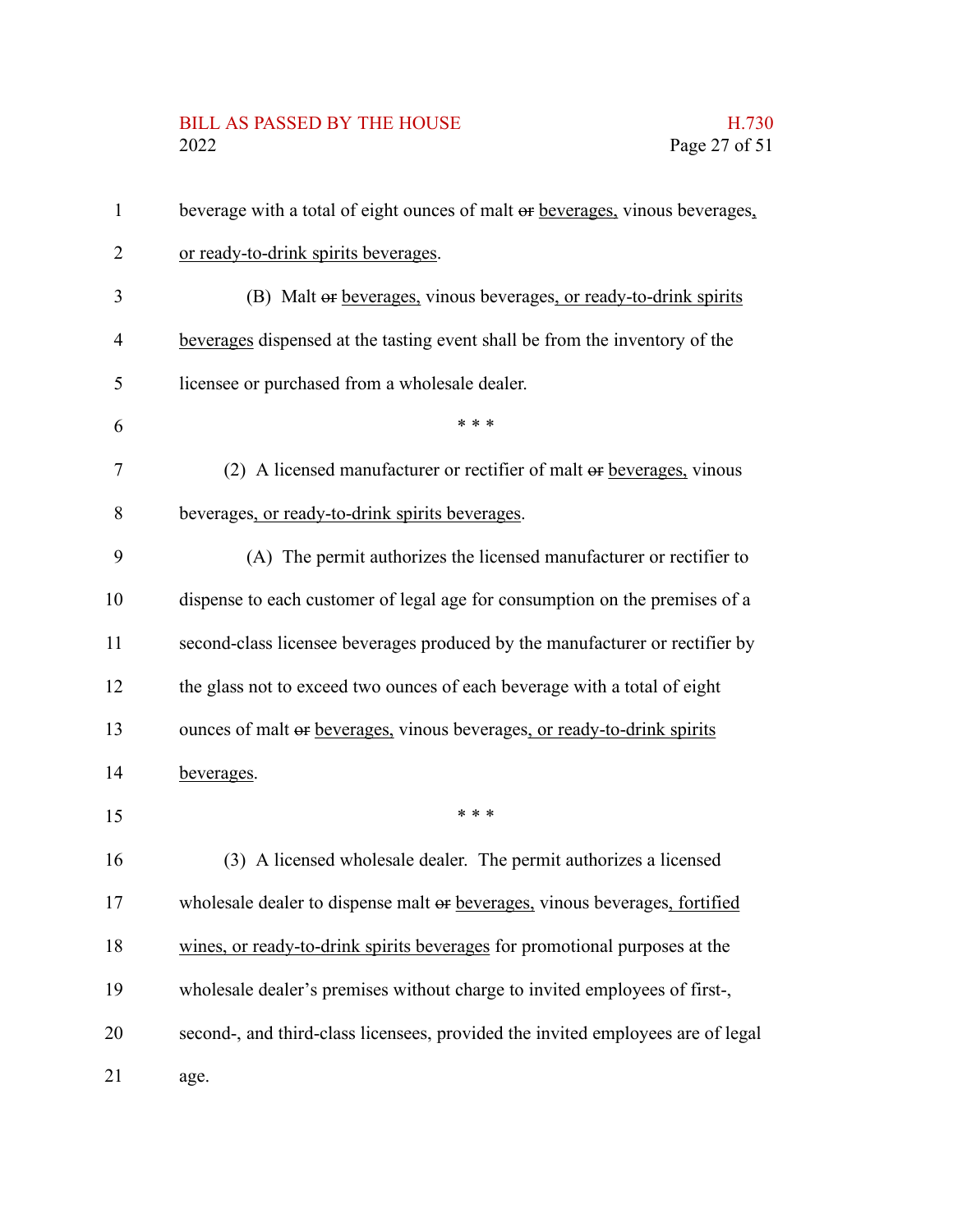# BILL AS PASSED BY THE HOUSE H.730<br>2022 Page 28 of 51

| $\mathbf{1}$ | (c) A vinous beverage, ready-to-drink spirits beverage, or malt beverage            |
|--------------|-------------------------------------------------------------------------------------|
| 2            | tasting event held pursuant to subsection (b) of this section, not including an     |
| 3            | alcoholic beverage tasting conducted on the premises of the manufacturer or         |
| 4            | rectifier, shall comply with the following:                                         |
| 5            | (1) continue for $\theta$ not more than six hours, with $\theta$ not more than six  |
| 6            | beverages to be offered at a single event, and no not more than two ounces of       |
| 7            | any single beverage and no not more than a total of eight ounces of malt or         |
| 8            | beverages, vinous beverages, or ready-to-drink spirits beverages to be              |
| 9            | dispensed to a customer;                                                            |
| 10           | * * *                                                                               |
| 11           | Sec. 24. $7$ V.S.A. $\S$ 256 is amended to read:                                    |
| 12           | § 256. PROMOTIONAL TASTINGS FOR LICENSEES                                           |
| 13           | $(a)(1)$ At the request of a first- or second-class licensee, a holder of a         |
| 14           | manufacturer's, rectifier's, or wholesale dealer's license may distribute           |
| 15           | without charge to the first- or second-class licensee's management and staff,       |
| 16           | provided they are of legal age, two ounces per person of vinous beverages,          |
| 17           | ready-to-drink spirits beverages, or one ounce per person of fortified wines, for   |
| 18           | the purpose of promoting the beverage.                                              |
| 19           | (2) At the request of a holder of a third-class license, a manufacturer or          |
| 20           | rectifier of spirits or fortified wines may distribute without charge to the third- |
| 21           | class licensee's management and staff, provided they are of legal age, one-         |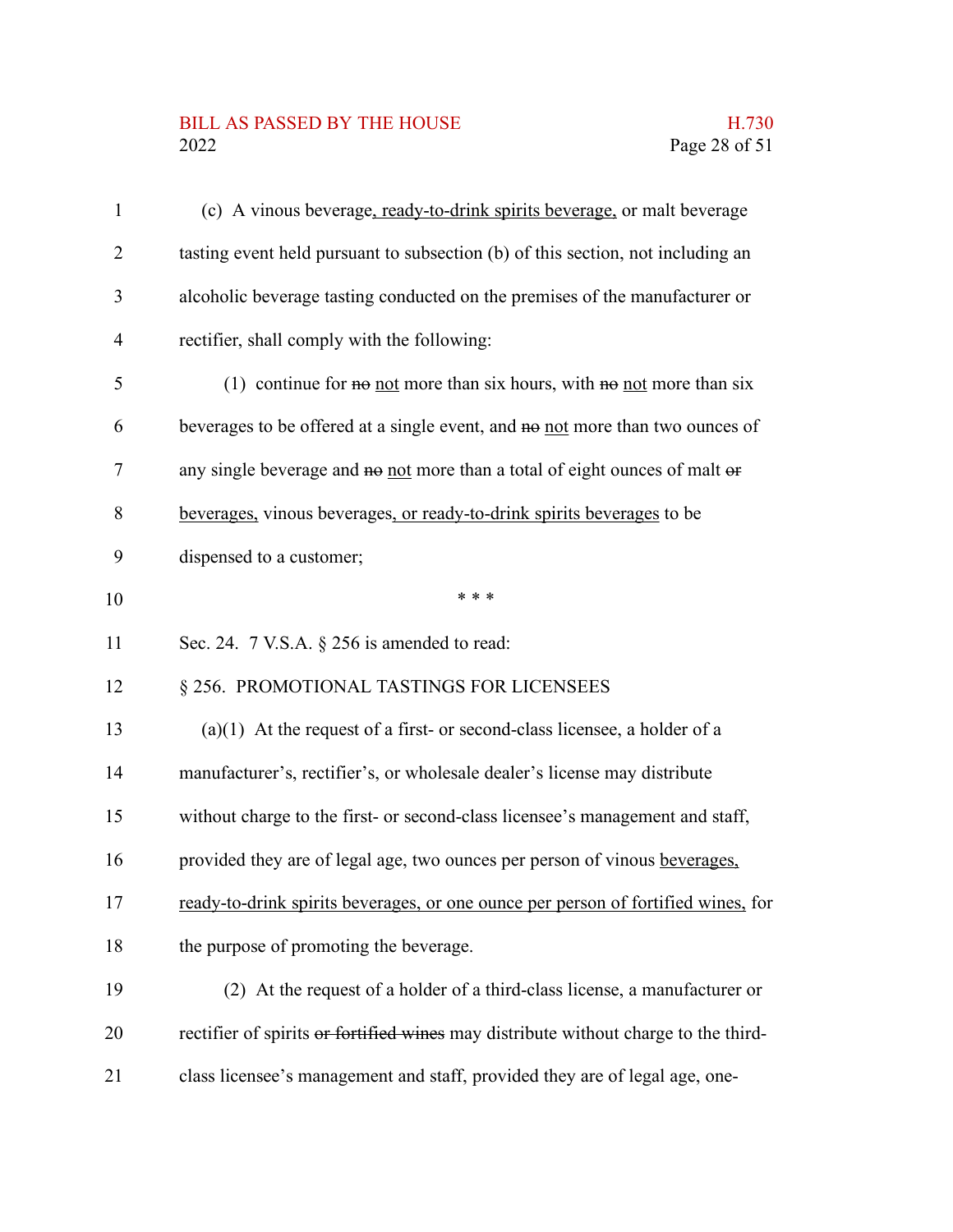## BILL AS PASSED BY THE HOUSE H.730<br>2022 Page 29 of 51

| $\mathbf{1}$   | quarter ounce of each beverage and not more than a total of one ounce to each     |
|----------------|-----------------------------------------------------------------------------------|
| $\overline{2}$ | individual for the purpose of promoting the beverage.                             |
| 3              | $(b)(1)$ At the request of a holder of a wholesale dealer's license, a first-     |
| $\overline{4}$ | class licensee may dispense malt or beverages, vinous beverages, fortified        |
| 5              | wines, or ready-to-drink spirits beverages for promotional purposes without       |
| 6              | charge to invited management and staff of first-, second-, or third-class         |
| 7              | licensees, provided they are of legal age.                                        |
| 8              | * * *                                                                             |
| 9              | $(c)(1)$ Upon receipt of a first- or second-class application by the Division, a  |
| 10             | holder of a wholesale dealer's license may dispense malt or beverages, vinous     |
| 11             | beverages, fortified wines, or ready-to-drink spirits beverages for promotional   |
| 12             | purposes without charge to invited management and staff of the business that      |
| 13             | has applied for a first- or second-class license, provided they are of legal age. |
| 14             | * * *                                                                             |
| 15             | (4) No malt or beverages, vinous beverages, fortified wines, or ready-to-         |
| 16             | drink spirits beverages shall be left behind at the conclusion of the tasting.    |
| 17             | * * *                                                                             |
| 18             | Sec. 25. $7$ V.S.A. $\S$ 257 is amended to read:                                  |
| 19             | § 257. TASTINGS FOR PRODUCT QUALITY ASSURANCE                                     |
| 20             | * * *                                                                             |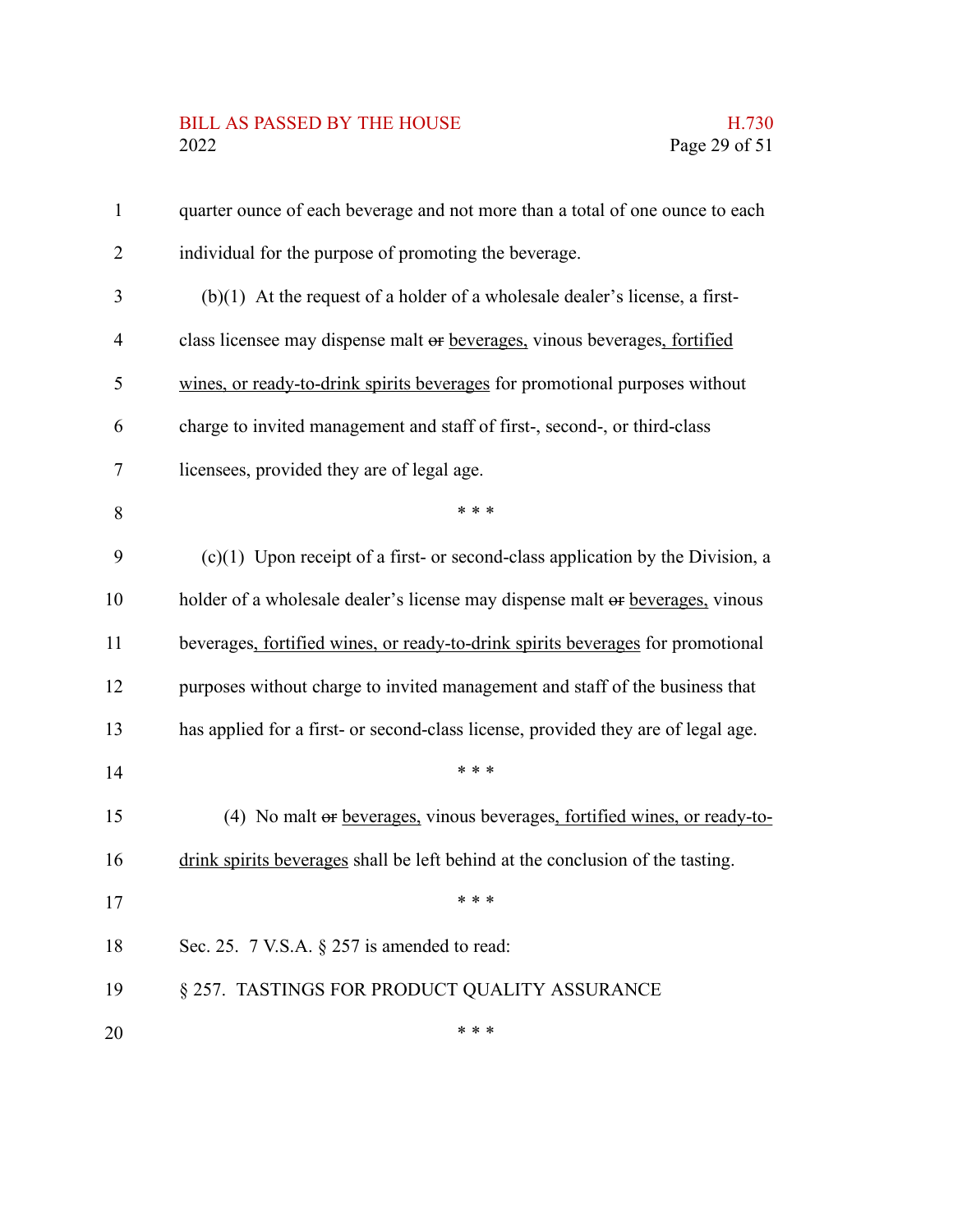# BILL AS PASSED BY THE HOUSE H.730<br>2022 Page 30 of 51

| $\mathbf{1}$   | (b) Each sample of malt beverages $\Theta$ <sub>r</sub> vinous beverages, or ready-to-drink |
|----------------|---------------------------------------------------------------------------------------------|
| 2              | spirits beverages shall be no not larger than two ounces, and each sample of                |
| 3              | spirits or fortified wines shall be no not larger than one-quarter ounce.                   |
| $\overline{4}$ | * * *                                                                                       |
| 5              | Sec. 26. $7$ V.S.A. $\S 271$ is amended to read:                                            |
| 6              | § 271. MANUFACTURER'S OR RECTIFIER'S LICENSE                                                |
| 7              | $(a)(1)$ The Board of Liquor and Lottery may grant a manufacturer's or                      |
| 8              | rectifier's license upon application and payment of the fee provided in section             |
| 9              | 204 of this title that permits the license holder to operate a facility that                |
| 10             | manufactures or rectifies:                                                                  |
| 11             | (A) malt beverages;                                                                         |
| 12             | (B) vinous beverages and fortified wines; or                                                |
| 13             | (C) spirits and fortified wines ready-to-drink spirits beverages.                           |
| 14             | * * *                                                                                       |
| 15             | (b) Except as otherwise provided in section 224 of this title and subsections               |
| 16             | $(d)$ – $(f)$ of this section:                                                              |
| 17             | (1) spirits and fortified wine may be manufactured for sale to the Board                    |
| 18             | of Liquor and Lottery or for export, or both; and                                           |
| 19             | (2) malt beverages and, vinous beverages, fortified wines, and ready-to-                    |
| 20             | drink spirits beverages may be manufactured or rectified for sale to packagers              |
| 21             | or wholesale dealers, or for export, or both.                                               |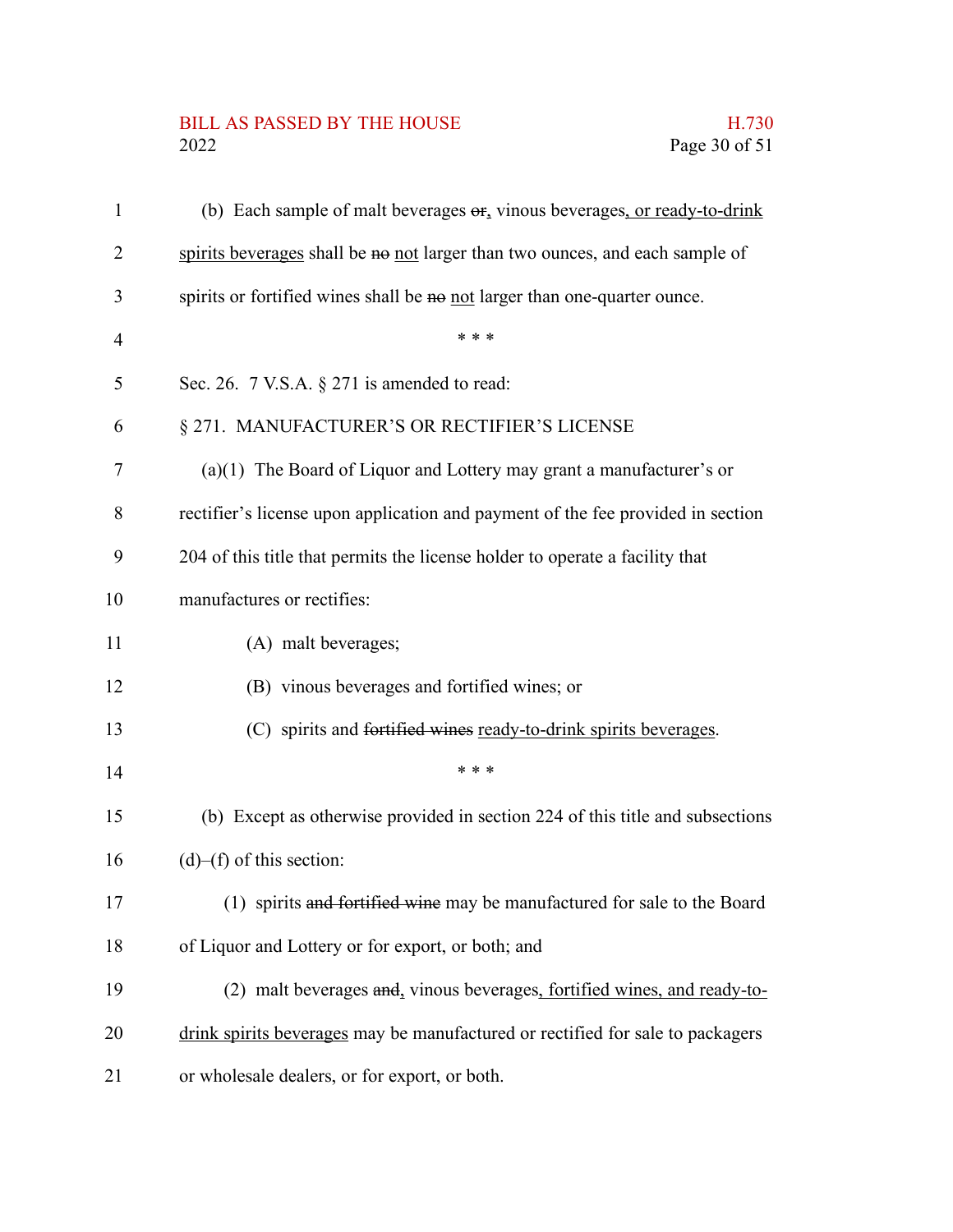## BILL AS PASSED BY THE HOUSE H.730<br>2022 Page 31 of 51

| $\mathbf{1}$ | (c) A licensed manufacturer of vinous beverages or fortified wines, or            |
|--------------|-----------------------------------------------------------------------------------|
| 2            | both, may receive from another manufacturer licensed in or outside this State     |
| 3            | bulk shipments of vinous beverages to rectify with the licensee's own product,    |
| 4            | provided that the vinous beverages or fortified wines produced by the licensed    |
| 5            | manufacturer may contain no not more than 25 percent imported vinous              |
| 6            | beverages.                                                                        |
| 7            | * * *                                                                             |
| 8            | Sec. 27. $7$ V.S.A. $\S$ 273 is amended to read:                                  |
| 9            | § 273. WHOLESALE DEALER'S LICENSE                                                 |
| 10           | * * *                                                                             |
| 11           | (b) A wholesale dealer's license holder may distribute or sell malt               |
| 12           | beverages or, vinous beverages, fortified wines, or ready-to-drink spirits        |
| 13           | beverages to first- and second-class licensees and holders of educational         |
| 14           | sampling event permits.                                                           |
| 15           | * * *                                                                             |
| 16           | Sec. 28. $7$ V.S.A. $\S$ 274 is amended to read:                                  |
| 17           | § 274. CERTIFICATE OF APPROVAL FOR DISTRIBUTION OF MALT                           |
| 18           | OR BEVERAGES, VINOUS BEVERAGES, FORTIFIED WINES,                                  |
| 19           | OR READY-TO DRINK SPIRITS BEVERAGES                                               |
| 20           | (a) The Board of Liquor and Lottery may grant to a manufacturer or                |
| 21           | distributor of malt or beverages, vinous beverages, fortified wines, or ready-to- |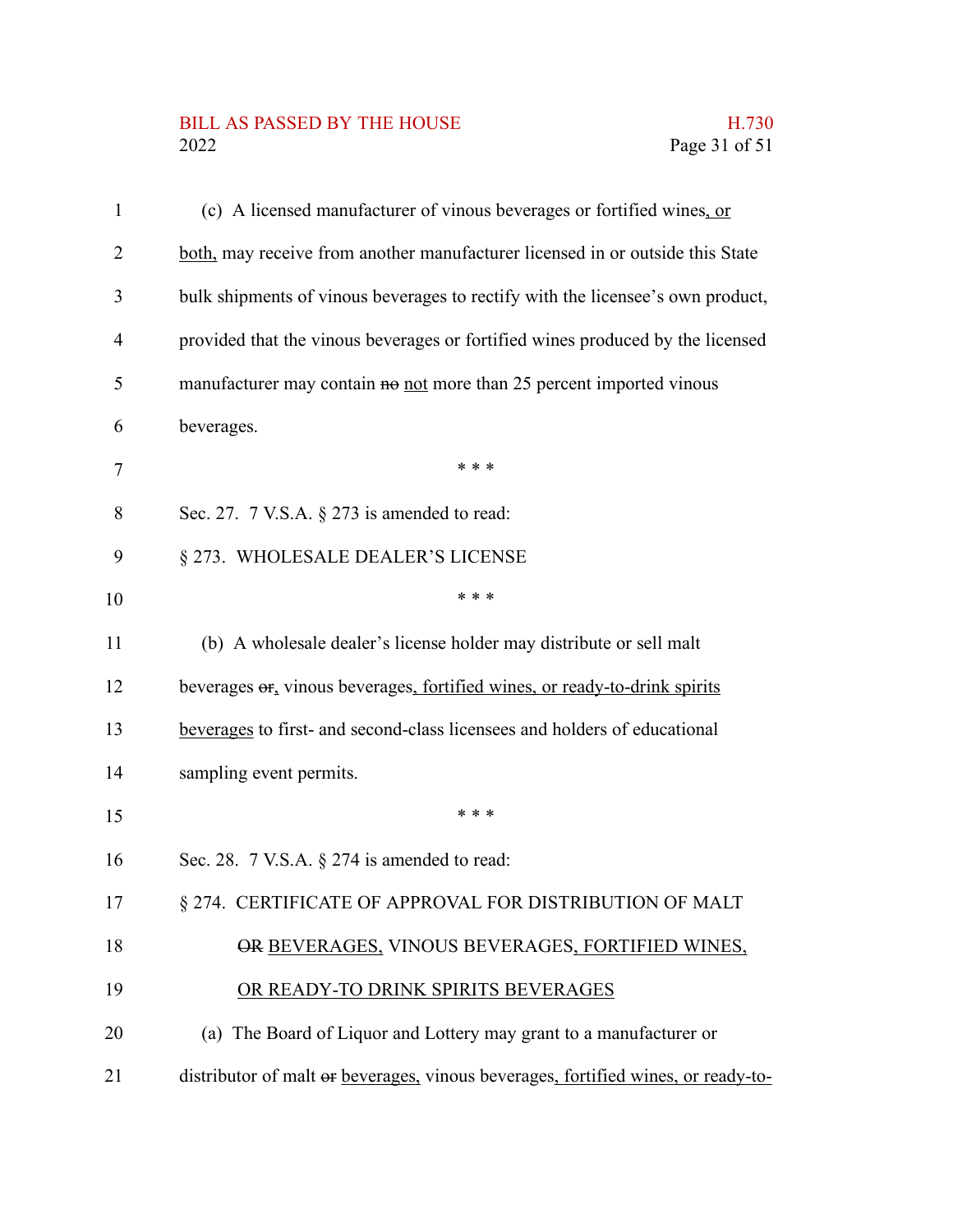# BILL AS PASSED BY THE HOUSE H.730<br>2022 Page 32 of 51

| $\mathbf{1}$   | drink spirits beverages that is not licensed under the provisions of this title a   |
|----------------|-------------------------------------------------------------------------------------|
| $\overline{2}$ | certificate of approval if the manufacturer or distributor does all of the          |
| 3              | following:                                                                          |
| $\overline{4}$ | * * *                                                                               |
| 5              | (b) A certificate of approval shall permit the holder to export malt or             |
| 6              | beverages, vinous beverages, fortified wines, or ready-to-drink spirits             |
| $\tau$         | beverages or sell malt or beverages, vinous beverages, fortified wines, or          |
| $\, 8$         | ready-to-drink spirits beverages to holders of packagers' or wholesale dealers'     |
| 9              | licenses issued under section 272 or 273 of this title, or both.                    |
| 10             | (c) A holder of a packager's or a wholesale dealer's license issued under           |
| 11             | this title shall not purchase within or outside the State, or import or cause to be |
| 12             | imported into the State, any malt or beverages, vinous beverages, fortified         |
| 13             | wines, or ready-to-drink spirits beverages unless the person, manufacturer, or      |
| 14             | distributor from which the beverages are obtained holds a valid certificate of      |
| 15             | approval or packager's license.                                                     |
| 16             | * * *                                                                               |
| 17             | Sec. 29. $7$ V.S.A. $\S 275$ is amended to read:                                    |
| 18             | § 275. SOLICITOR'S LICENSE                                                          |
| 19             | * * *                                                                               |
| 20             | (b) A solicitor's license holder may, by canvassing or interviewing holders         |
| 21             | of licenses issued under the provisions of this title:                              |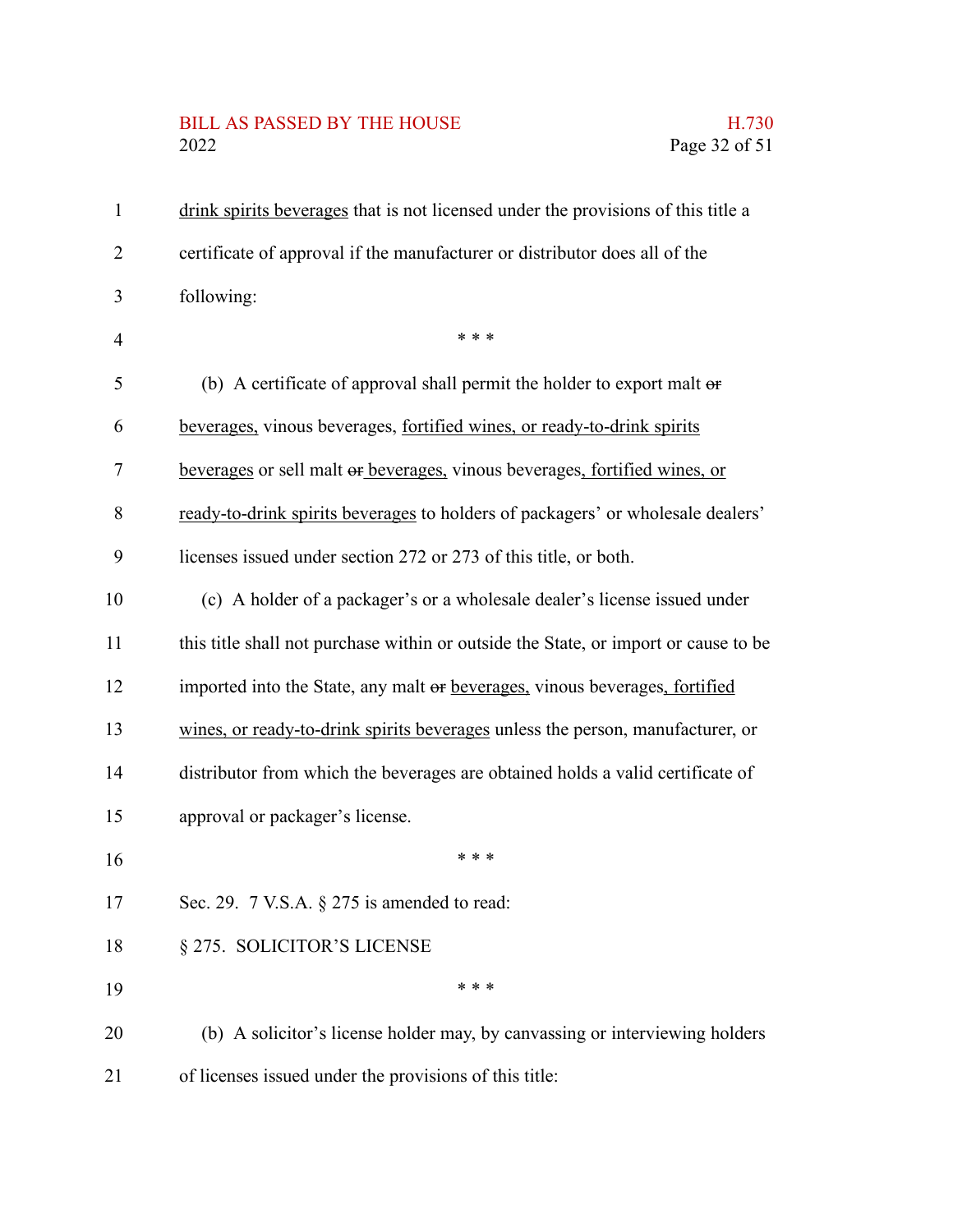## BILL AS PASSED BY THE HOUSE H.730<br>2022 Page 33 of 51

| $\mathbf{1}$   | (1) solicit orders for and promote the sale of malt or beverages, vinous            |
|----------------|-------------------------------------------------------------------------------------|
| $\overline{2}$ | beverages, fortified wines, or ready-to-drink spirits beverages; and                |
| 3              | (2) promote the sale of spirits and fortified wines.                                |
| $\overline{4}$ | * * *                                                                               |
| 5              | (d) A person who solicits, or attempts to solicit, orders for malt $\theta$         |
| 6              | beverages, vinous beverages, fortified wines, or ready-to-drink spirits             |
| 7              | beverages; or promotes, or attempts to promote, the sale of malt or vinous          |
| 8              | beverages, ready-to-drink spirits beverages, spirits, or fortified wines by         |
| 9              | canvassing or interviewing a holder of a license issued under the provisions of     |
| 10             | this title, without having first obtained a solicitor's license as provided in this |
| 11             | section, or who makes a false or fraudulent statement or representation in an       |
| 12             | application for the license or in connection with an application shall be           |
| 13             | imprisoned not more than six months or fined not more than \$500.00, or both.       |
| 14             | Sec. 30. $7$ V.S.A. $\S 277$ is amended to read:                                    |
| 15             | § 277. MALT AND, VINOUS, AND READY-TO-DRINK SPIRITS                                 |
| 16             | BEVERAGE CONSUMER SHIPPING LICENSE                                                  |
| 17             | (a)(1) A manufacturer or rectifier of malt $\Theta$ r beverages, vinous beverages,  |
| 18             | or ready-to-drink spirits beverages licensed in Vermont may be granted an in-       |
| 19             | state consumer shipping license by filing with the Division of Liquor Control       |
| 20             | an application in a form required by the Commissioner accompanied by a copy         |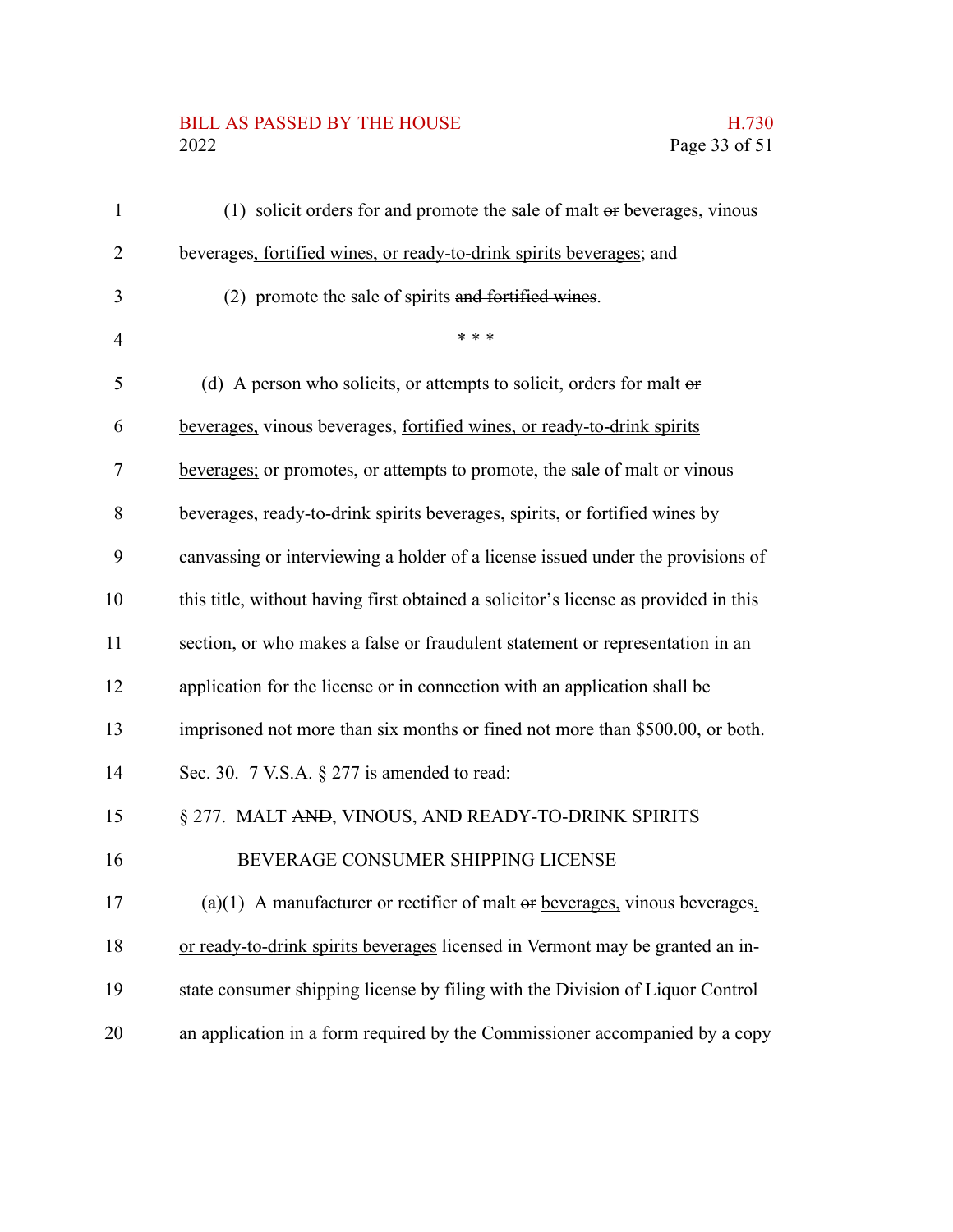## BILL AS PASSED BY THE HOUSE H.730<br>2022 Page 34 of 51

| 1              | of the applicant's current Vermont manufacturer's license and the fee provided                     |
|----------------|----------------------------------------------------------------------------------------------------|
| 2              | in section 204 of this title.                                                                      |
| 3              | * * *                                                                                              |
| $\overline{4}$ | (b)(1) A manufacturer or rectifier of malt $\Theta$ reformation beverages,                         |
| 5              | or ready-to-drink spirits beverages licensed in another state that operates a                      |
| 6              | brewery $\Theta$ <sub>r</sub> winery, or distillery in the United States and holds valid state and |
| 7              | federal permits and licenses may be granted an out-of-state consumer shipping                      |
| 8              | license by filing with the Division of Liquor Control an application in a form                     |
| 9              | required by the Commissioner accompanied by copies of the applicant's                              |
| 10             | current out-of-state manufacturer's license and the fee provided in section 204                    |
| 11             | of this title.                                                                                     |
| 12             | * * *                                                                                              |
| 13             | $(c)(1)$ A consumer shipping license granted pursuant to this section shall                        |
| 14             | permit the licensee to ship malt or beverages, vinous beverages, or ready-to-                      |
| 15             | drink spirits beverages produced by the licensee to private residents for                          |
| 16             | personal use and not for resale.                                                                   |
| 17             | (2) A licensee shall not ship more than 12 cases of malt beverages                                 |
| 18             | containing no not more than 36 gallons of malt beverages or no not more than                       |
| 19             | 12 cases of vinous beverages or ready-to-drink spirits beverages containing no                     |
| 20             | not more than 29 gallons of vinous beverages or ready-to-drink spirits                             |
| 21             | beverages to any one Vermont resident in any calendar year.                                        |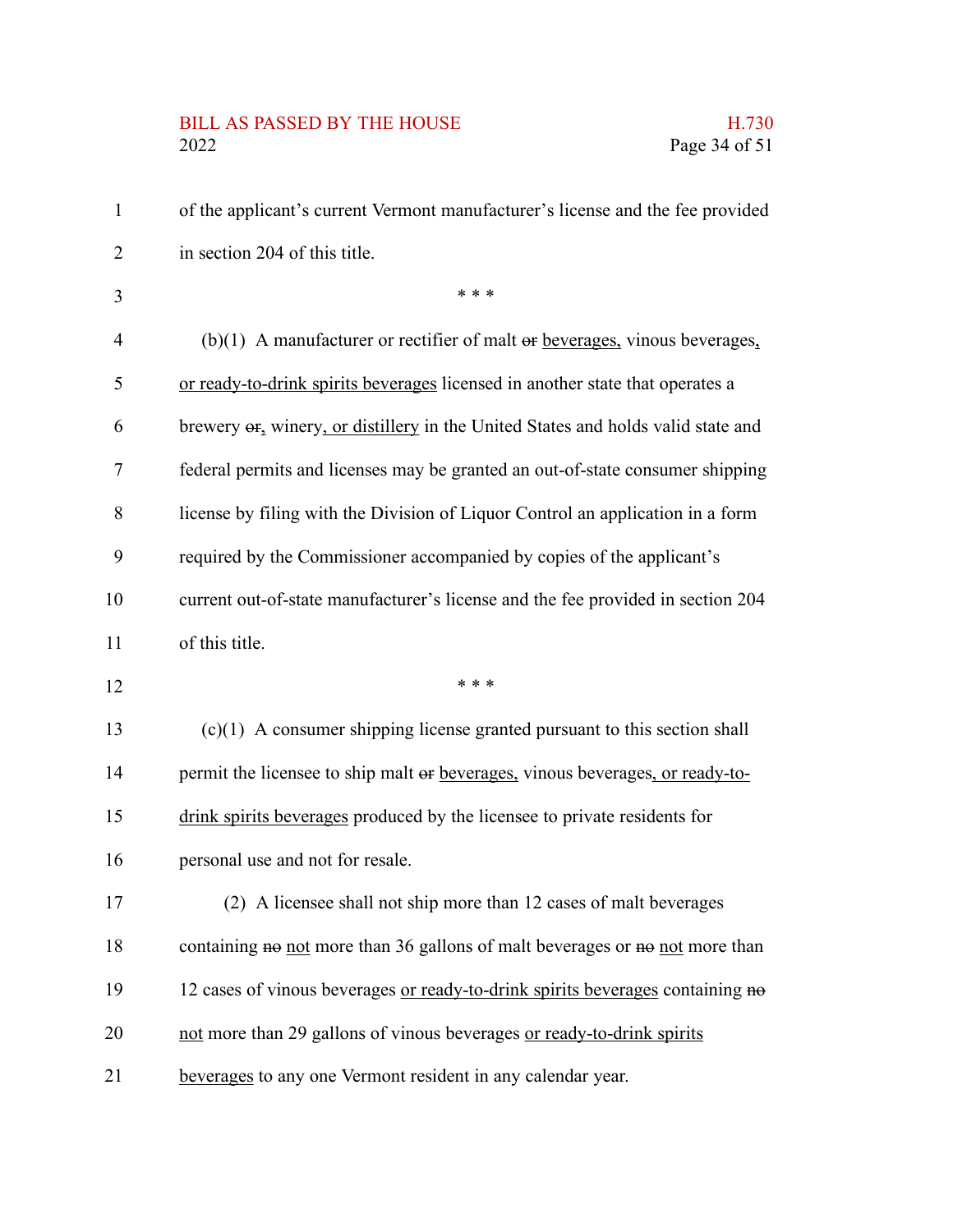# BILL AS PASSED BY THE HOUSE H.730<br>2022 Page 35 of 51

| 1              | * * *                                                                           |
|----------------|---------------------------------------------------------------------------------|
| $\overline{2}$ | Sec. 31. $7$ V.S.A. $\S$ 279 is amended to read:                                |
| 3              | § 279. CONSUMER AND RETAIL SHIPPING LICENSES; GENERAL                           |
| $\overline{4}$ | <b>REQUIREMENTS</b>                                                             |
| 5              | A holder of a shipping license granted pursuant to section 277 or 278 of this   |
| 6              | subchapter shall comply with all of the following:                              |
| 7              | * * *                                                                           |
| 8              | (4) Report at least twice per year to the Division if a holder of a             |
| 9              | consumer shipping license and once per year if a holder of a retail shipping    |
| 10             | license in a manner and form required by the Commissioner all the following     |
| 11             | information:                                                                    |
| 12             | (A) the total amount of malt $\Theta$ beverages, vinous beverages, or           |
| 13             | ready-to-drink spirits beverages shipped into or within the State during the    |
| 14             | preceding six months if a holder of a consumer shipping license or during the   |
| 15             | preceding 12 months if a holder of a retail shipping license;                   |
| 16             | * * *                                                                           |
| 17             | (5) Pay to the Commissioner of Taxes the tax required pursuant to               |
| 18             | section 421 of this title on the malt or beverages, vinous beverages, or ready- |
| 19             | to-drink spirits beverages shipped pursuant to this subchapter and comply with  |
| 20             | the provisions of 32 V.S.A. chapter 233, 24 V.S.A. § 138, and any other legally |
| 21             | authorized local sales taxes. Delivery in this State shall be deemed to         |

Page 35 of 51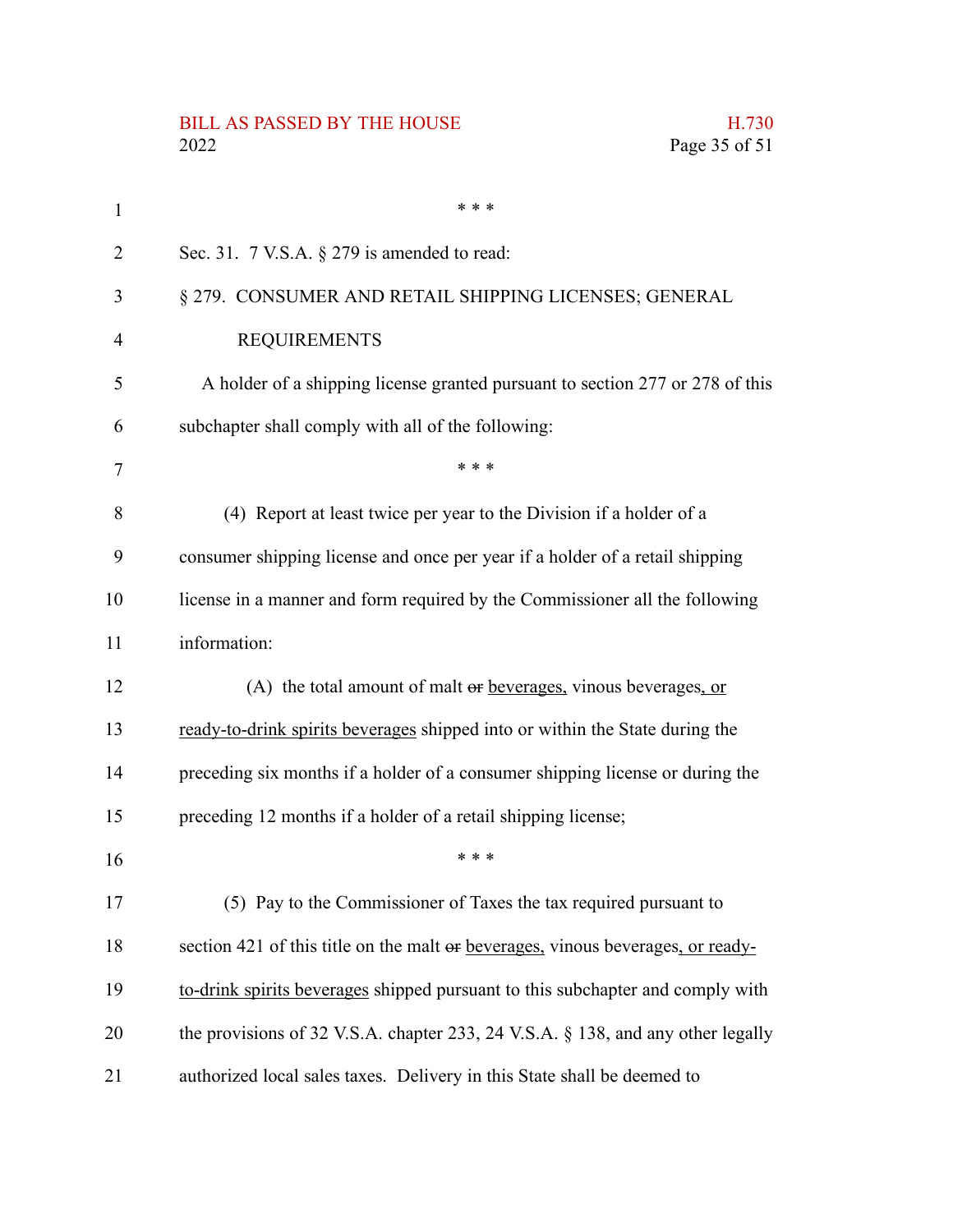# BILL AS PASSED BY THE HOUSE H.730<br>2022 Page 36 of 51

| $\mathbf{1}$   | constitute a sale in this State at the place of delivery and shall be subject to all |
|----------------|--------------------------------------------------------------------------------------|
| $\overline{2}$ | appropriate taxes levied by the State of Vermont.                                    |
| 3              | * * *                                                                                |
| $\overline{4}$ | Sec. 32. 7 V.S.A. § 280 is amended to read:                                          |
| 5              | § 280. COMMON CARRIERS; REQUIREMENTS                                                 |
| 6              | (a) A common carrier shall not deliver malt or beverages, vinous                     |
| $\overline{7}$ | beverages, or ready-to-drink spirits beverages pursuant to this chapter until it     |
| 8              | has complied with the training provisions in section 213 of this title and been      |
| 9              | certified by the Division of Liquor Control.                                         |
| 10             | (b) No employee of a certified common carrier may deliver malt or                    |
| 11             | beverages, vinous beverages, or ready-to-drink spirits beverages until that          |
| 12             | employee completes the training required pursuant to subsection 213(c) of this       |
| 13             | title.                                                                               |
| 14             | (c) A certified common carrier shall deliver only malt or beverages, vinous          |
| 15             | beverages, or ready-to-drink spirits beverages that have been shipped by the         |
| 16             | holder of a license issued under section 277 or 278 of this subchapter or vinous     |
| 17             | beverages that have been shipped by the holder of a vinous beverage storage          |
| 18             | license issued under section 283 of this subchapter.                                 |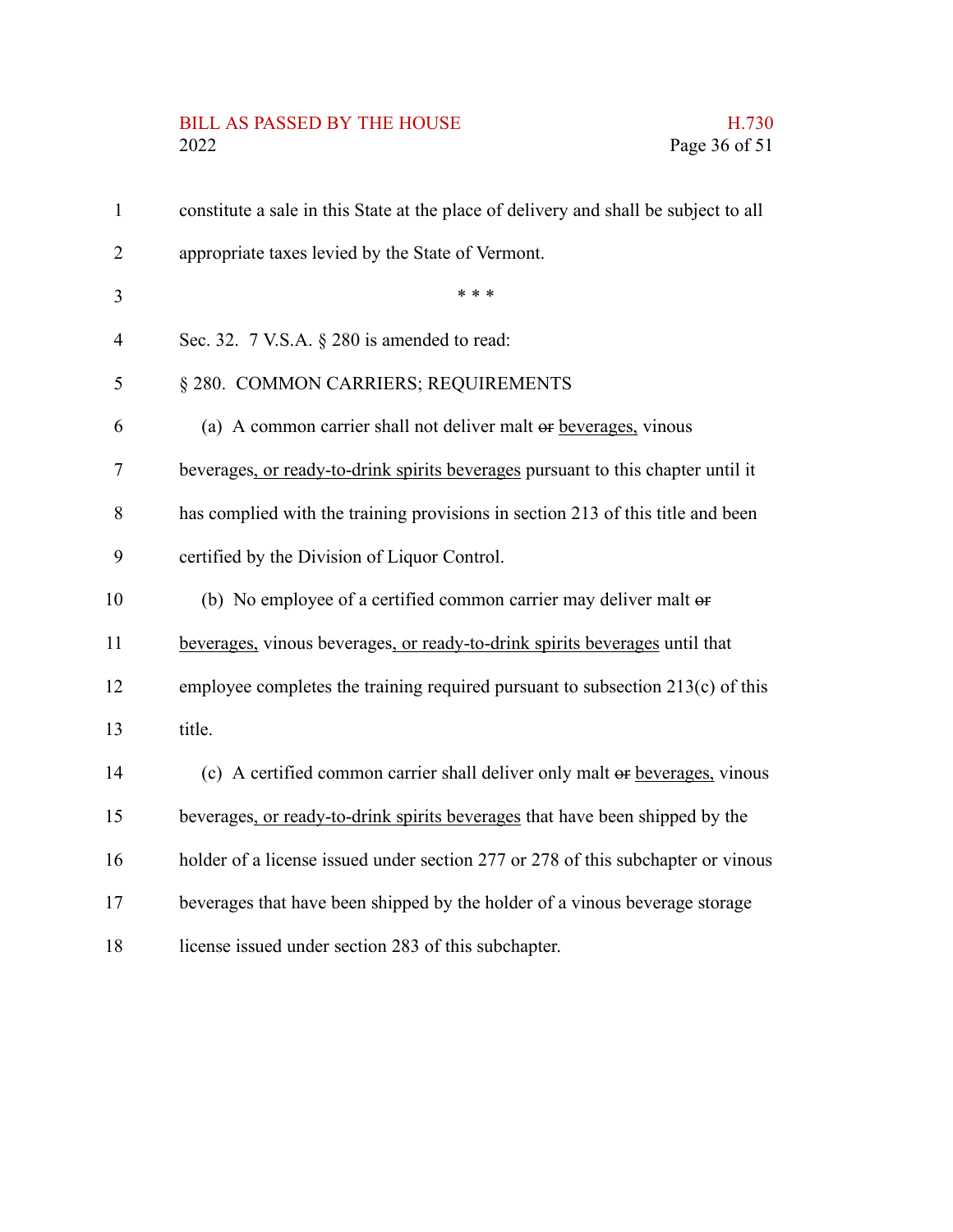Sec. 33. 7 V.S.A.  $\S$  281 is amended to read: § 281. PROHIBITIONS (a)(1) Except as otherwise provided in section 226 of this title, direct shipments of malt or beverages, vinous beverages, or ready-to-drink spirits beverages are prohibited if the shipment is not specifically authorized and in compliance with sections 277–280 of this subchapter. (2) Any person who knowingly makes, participates in, imports, or receives a direct shipment of malt or beverages, vinous beverages, or ready-todrink spirits beverages from a person who does not hold a license, permit, or certificate pursuant to sections 226 or 277–280 of this title may be fined not more than \$2,500.00 or imprisoned not more than one year, or both. (b) The holder of a license issued pursuant to section 277 or 278 of this title or a common carrier that ships malt or beverages, vinous beverages, or ready-to-drink spirits beverages to an individual under 21 years of age shall be fined not less than \$1,000.00 or more than \$3,000.00 or imprisoned not more than two years, or both. \* \* \* 1 2 3 4 5 6 7 8 9 10 11 12 13 14 15 16 17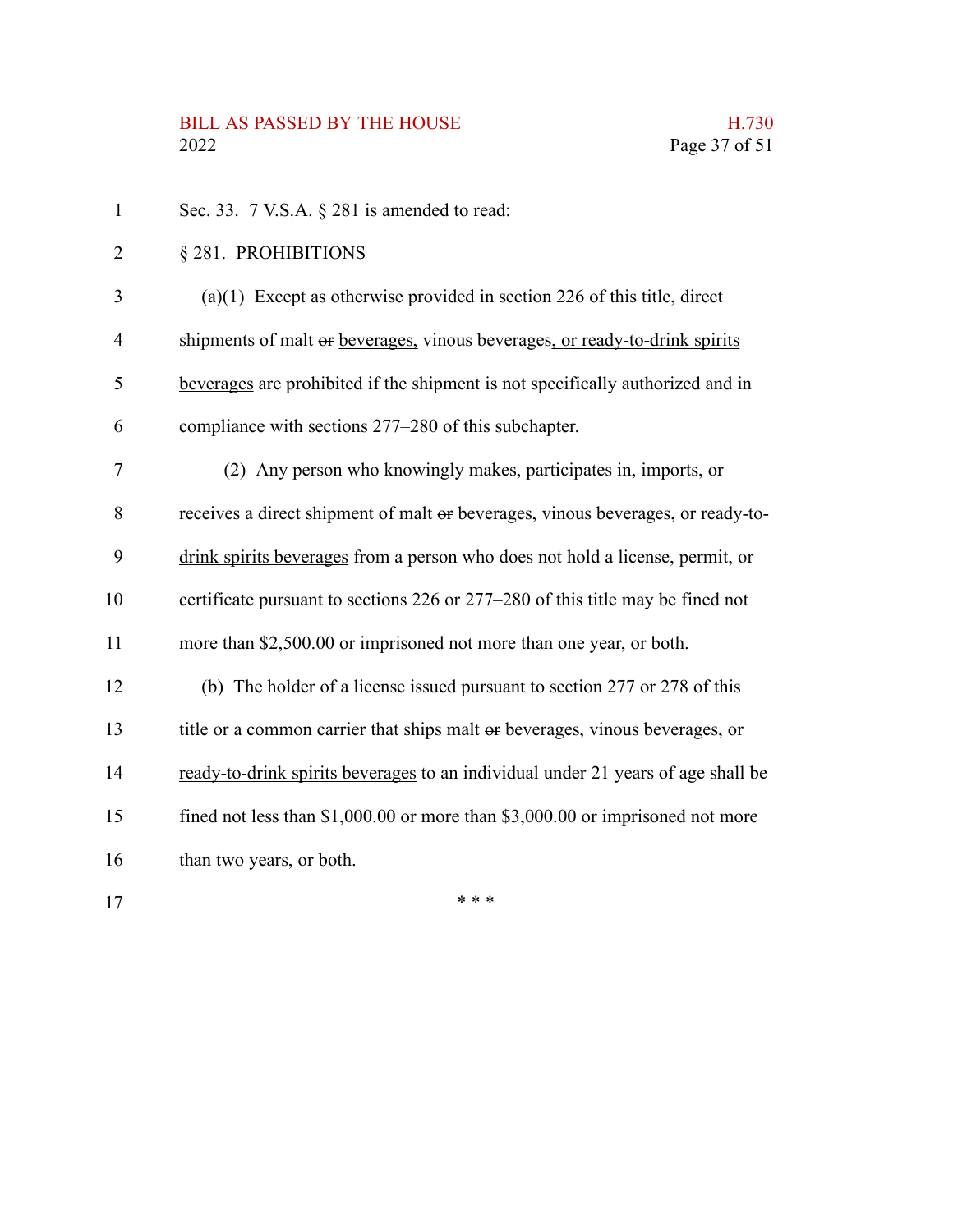# BILL AS PASSED BY THE HOUSE H.730<br>2022 Page 38 of 51

| $\mathbf{1}$ | Sec. 34. $7$ V.S.A. $\S$ 421 is amended to read:                                  |
|--------------|-----------------------------------------------------------------------------------|
| 2            | § 421. TAX ON MALT AND BEVERAGES, VINOUS BEVERAGES,                               |
| 3            | FORTIFIED WINES, AND READY-TO-DRINK SPIRITS                                       |
| 4            | <b>BEVERAGES</b>                                                                  |
| 5            | $(a)(1)$ Every packager and wholesale dealer shall pay to the Commissioner        |
| 6            | of Taxes the sum of 26 and one-half cents per gallon for every gallon or its      |
| 7            | equivalent of malt beverages containing not more than six percent of alcohol      |
| 8            | by volume at 60 degrees Fahrenheit sold by them to retailers in the State and     |
| 9            | the sum of 55 cents per gallon for each gallon of the following beverages sold    |
| 10           | by them to retailers of the State:                                                |
| 11           | $(A)$ malt beverages containing more than six percent of alcohol by               |
| 12           | volume at 60 degrees Fahrenheit and each gallon of;                               |
| 13           | (B) vinous beverages sold by them to retailers in the State and                   |
| 14           | fortified wines; and                                                              |
| 15           | (C) ready-to-drink spirits beverages.                                             |
| 16           | (2) A manufacturer or rectifier of malt or beverages, vinous beverages,           |
| 17           | fortified wines, or ready-to-drink spirits beverages shall pay the taxes required |
| 18           | by this subsection to the Commissioner of Taxes for all malt and beverages,       |
| 19           | vinous beverages, fortified wines, and ready-to-drink spirits beverages           |
| 20           | manufactured or rectified by them and sold at retail.                             |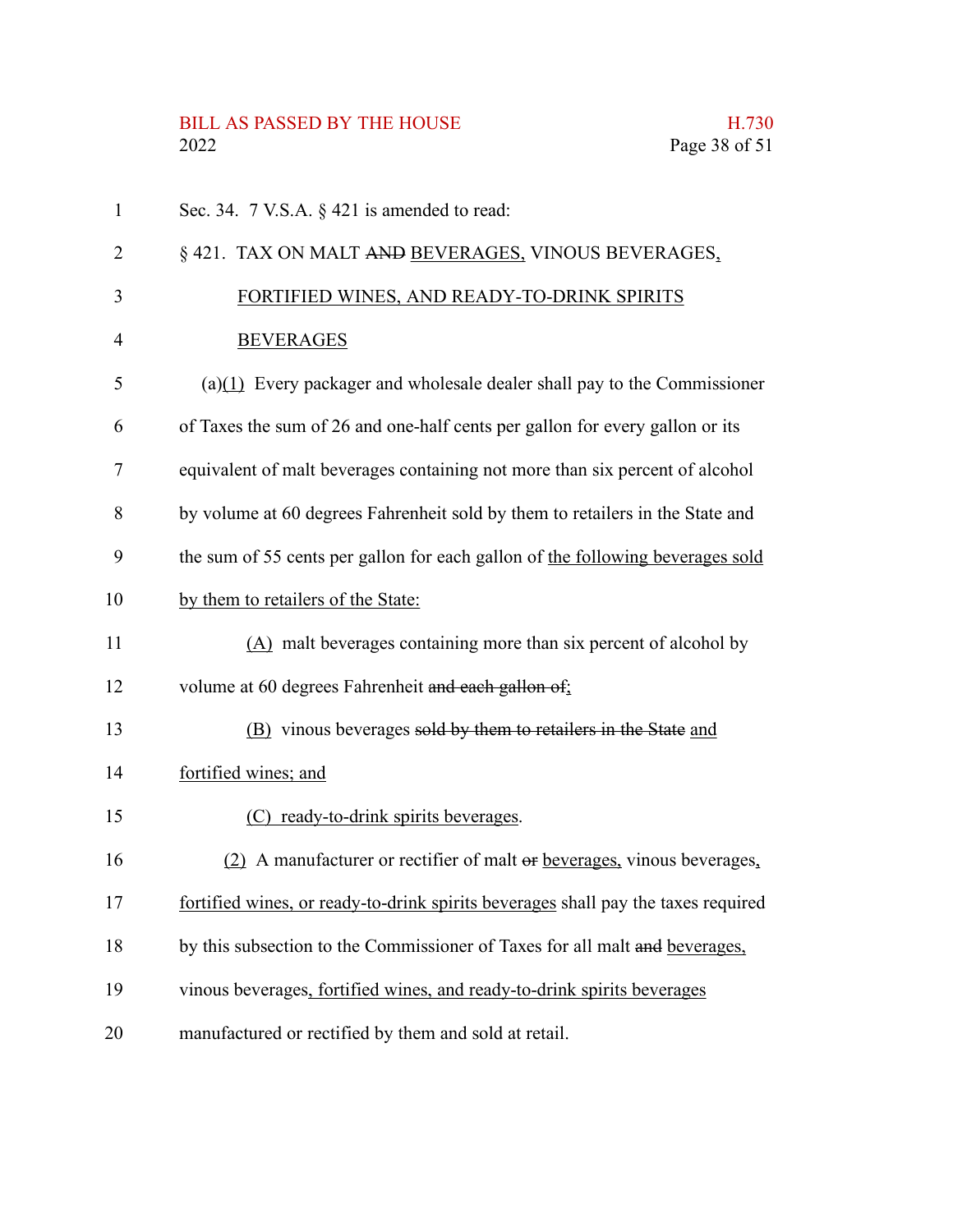## BILL AS PASSED BY THE HOUSE H.730<br>2022 Page 39 of 51

| $\mathbf{1}$   | (b) A packager or wholesale dealer may sell malt or beverages, vinous             |
|----------------|-----------------------------------------------------------------------------------|
| $\overline{2}$ | beverages, fortified wines, or ready-to-drink spirits beverages to any duly       |
| 3              | authorized agency of the U.S. Armed Forces on any U.S. Armed Forces'              |
| $\overline{4}$ | installation presently existing in the State or which that may in the future be   |
| 5              | established as though to a retail dealer but without the payment of the           |
| 6              | gallonage tax, subject to the filing of the returns as provided in subsection (c) |
| 7              | of this section.                                                                  |
| 8              | $(c)(1)$ For the purpose of ascertaining the amount of tax, on the filing dates   |
| 9              | set out in subdivision (2) of this subsection according to tax liability, each    |
| 10             | packager, wholesale dealer, manufacturer, or rectifier shall transmit to the      |
| 11             | Commissioner of Taxes, upon a form prepared and furnished by the                  |
| 12             | Commissioner, a statement or return under oath or affirmation showing the         |
| 13             | quantity of malt and beverages, vinous beverages, fortified wines, and ready-     |
| 14             | to-drink spirits beverages sold by the packager, wholesale dealer,                |
| 15             | manufacturer, or rectifier during the preceding filing period, and report any     |
| 16             | other information requested by the Commissioner accompanied by payment of         |
| 17             | the tax required by this section. The amount of tax computed under subsection     |
| 18             | (a) of this section shall be rounded to the nearest whole cent. At the same time  |
| 19             | this form is due, each packager, wholesale dealer, manufacturer, or rectifier     |
| 20             | also shall transmit to the Commissioner in electronic format a separate report    |
| 21             | showing the description, quantity, and price of malt and beverages, vinous        |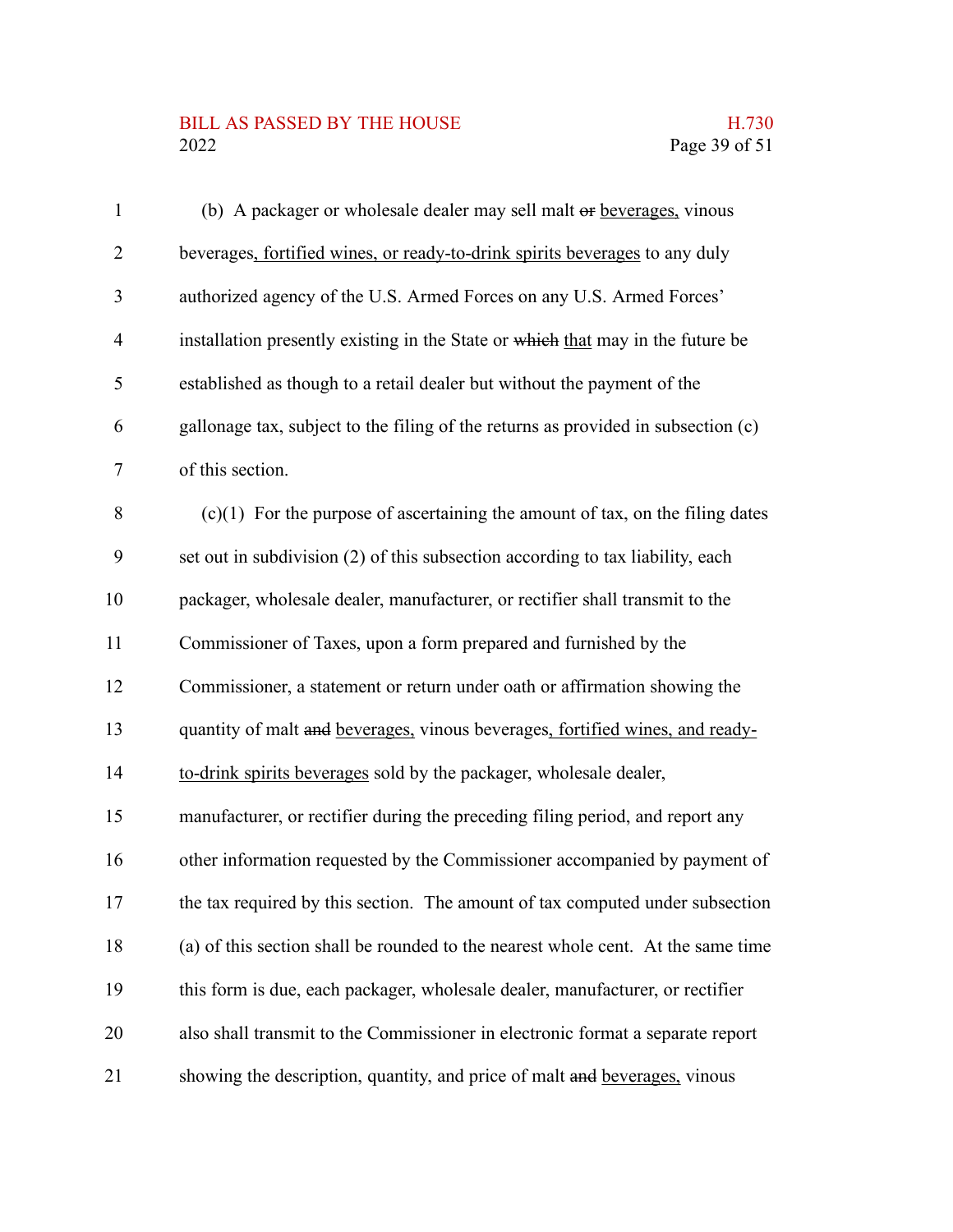## BILL AS PASSED BY THE HOUSE H.730<br>2022 Page 40 of 51

| $\mathbf{1}$   | beverages, fortified wines, and ready-to-drink spirits beverages sold by the      |
|----------------|-----------------------------------------------------------------------------------|
| $\overline{2}$ | packager, wholesale dealer, manufacturer, or rectifier to each retail dealer as   |
| 3              | defined in section 2 of this title; provided, however, for direct sales to retail |
| 4              | dealers by manufacturers or rectifiers of vinous beverages or ready-to-drink      |
| 5              | spirits beverages, the report required by this subsection may be submitted in a   |
| 6              | nonelectronic format.                                                             |
| $\tau$         | * * *                                                                             |
| 8              | Sec. 35. 7 V.S.A. § 422 is amended to read:                                       |
| 9              | § 422. TAX ON SPIRITS AND FORTIFIED WINES                                         |
| 10             | (a) A tax of five percent is assessed on the gross revenue from the sale of       |
| 11             | spirits and fortified wines in the State of Vermont by the Board of Liquor and    |
| 12             | Lottery or the retail sale of spirits and fortified wines in Vermont by a         |
| 13             | manufacturer or rectifier of spirits or fortified wines, in accordance with the   |
| 14             | provisions of this title.                                                         |
| 15             | (b) The retail sales of spirits and fortified wines made by a manufacturer or     |
| 16             | rectifier at a fourth-class or farmers' market license location shall be included |
| 17             | in the gross revenue of a seller under this section, but only to the extent that  |
| 18             | the sales are of the manufacturer's or rectifier's own products, and not          |
| 19             | products purchased from other manufacturers and rectifiers.                       |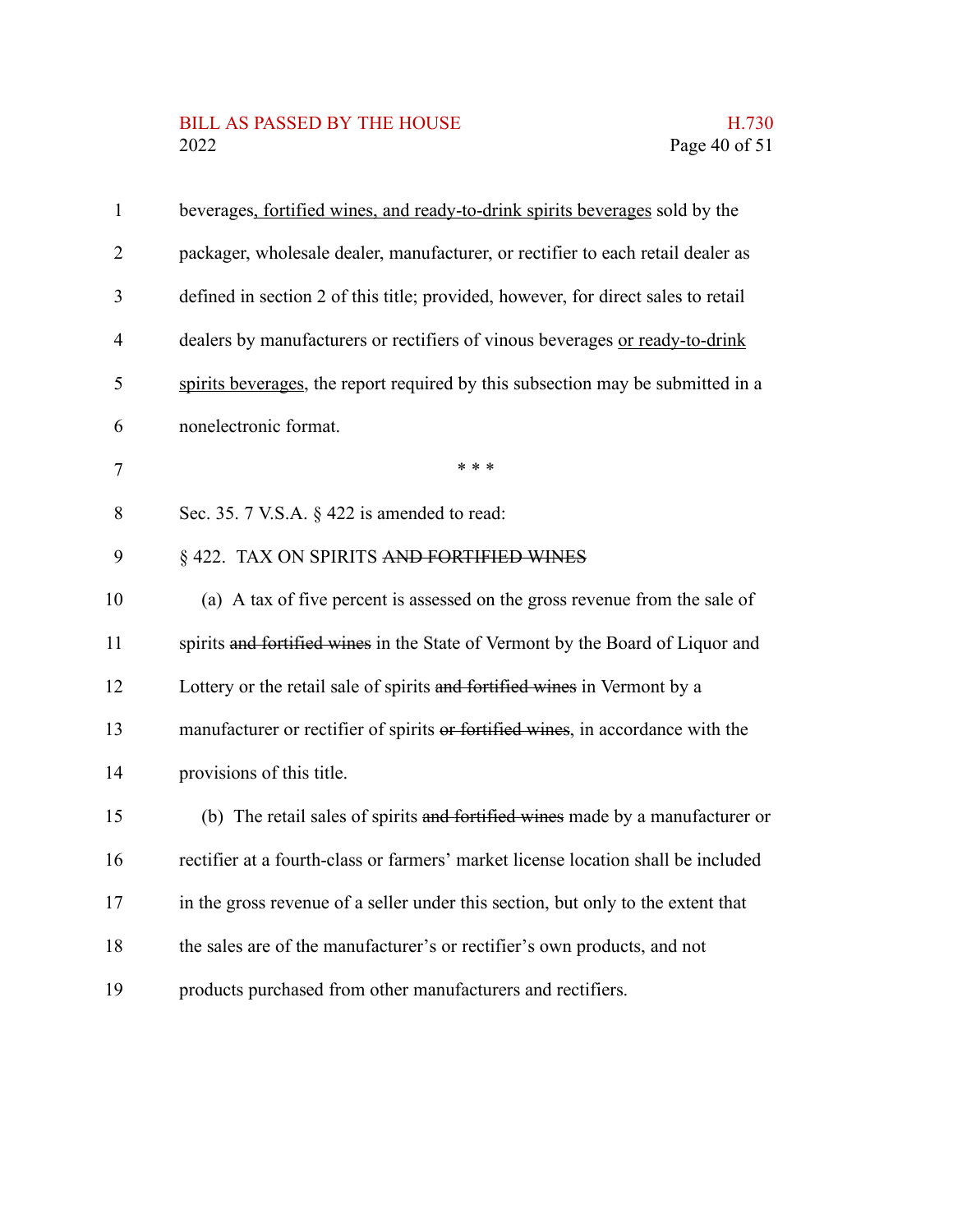# BILL AS PASSED BY THE HOUSE H.730<br>2022 Page 41 of 51

| $\mathbf{1}$   | Sec. 36. 7 V.S.A. § 423 is amended to read:                                       |
|----------------|-----------------------------------------------------------------------------------|
| $\overline{2}$ | $§$ 423. RULES                                                                    |
| 3              | * * *                                                                             |
| 4              | (b) Notwithstanding subsection (a) of this section, where the spirits and         |
| 5              | fortified wines tax liability of a manufacturer or rectifier under section 422 of |
| 6              | this title for the immediately preceding full calendar year has been (or would    |
| 7              | have been in cases when the business was not operating for the entire year)       |
| 8              | \$1,000.00 or less, the tax imposed on the manufacturer or rectifier by           |
| 9              | section 422 of this title shall be due and payable in one annual payment on or    |
| 10             | before the 25th day of January. Where the spirits and fortified wines tax         |
| 11             | liability of a manufacturer or rectifier under section 422 of this title for the  |
| 12             | immediately preceding full calendar year has been (or would have been in          |
| 13             | cases when the business was not operating for the entire year) more than          |
| 14             | \$1,000.00, the tax imposed on the manufacturer or rectifier by section 422 of    |
| 15             | this title shall be due and payable in quarterly installments on or before the    |
| 16             | 25th day of the calendar month succeeding the quarter ending the last day of      |
| 17             | March, June, September, and December of each year.                                |
| 18             | Sec. 37. 7 V.S.A. $\S$ 651 is amended to read:                                    |
| 19             | § 651. SOLICITING ORDERS                                                          |
| 20             | A person who, for himself or herself or as agent, takes or solicits orders for    |
| 21             | the sale of malt or beverages, vinous beverages, fortified wines, or ready-to-    |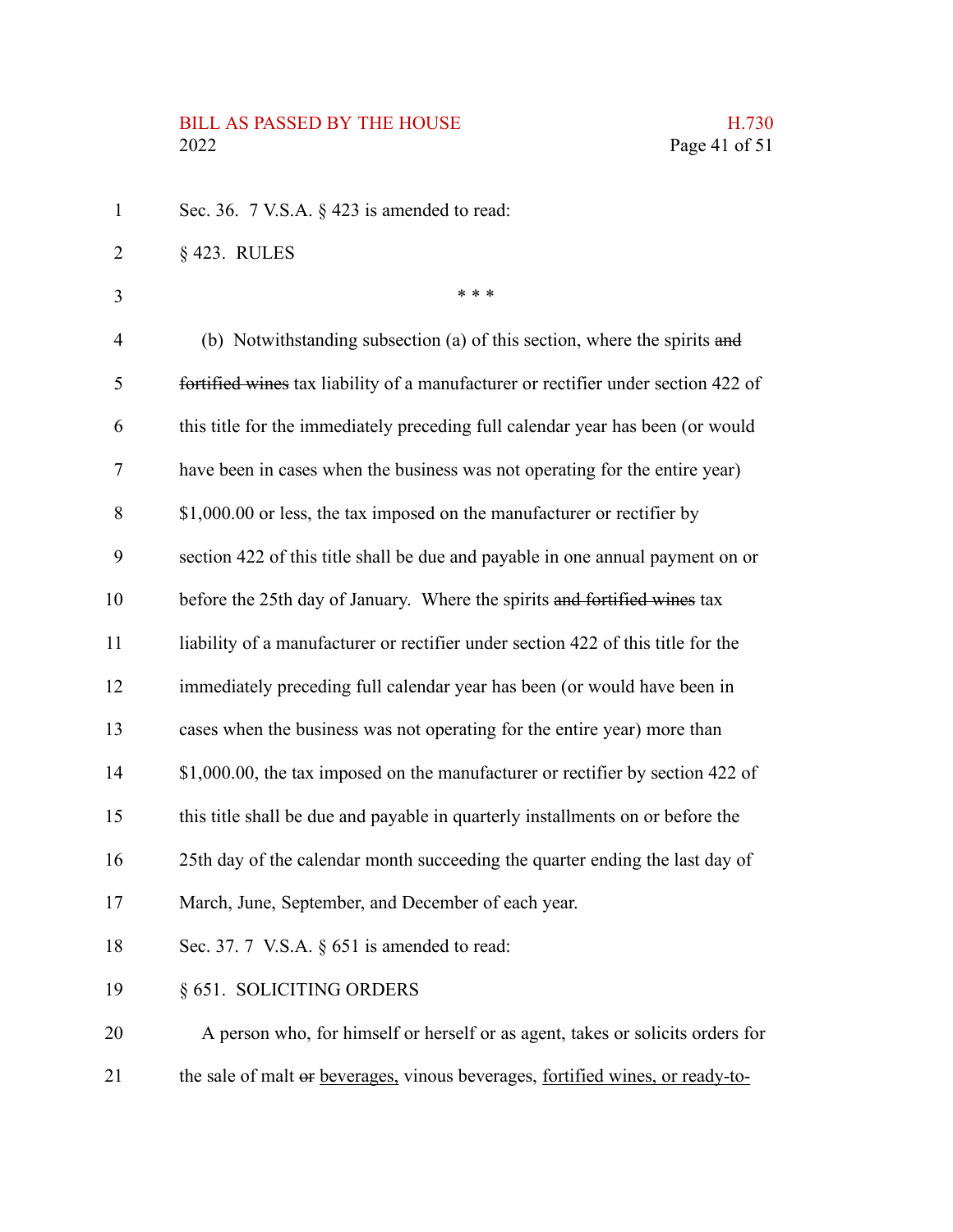## BILL AS PASSED BY THE HOUSE H.730<br>2022 Page 42 of 51

| $\mathbf{1}$   | drink spirits beverages, except for licensees or from agencies of the          |
|----------------|--------------------------------------------------------------------------------|
| 2              | U.S. Armed Forces as specified in section 421 of this title, or of spirits or  |
| 3              | fortified wines shall be imprisoned not more than six months or fined not more |
| $\overline{4}$ | than $$500.00$ nor less than $$100.00$ , or both.                              |
| 5              | Sec. 38. $7$ V.S.A. $\S$ 656 is amended to read:                               |
| 6              | § 656. PERSON 16 YEARS OF AGE OR OLDER AND UNDER 21 YEARS                      |
| 7              | OF AGE MISREPRESENTING AGE, PROCURING, POSSESSING,                             |
| 8              | OR CONSUMING ALCOHOLIC BEVERAGES; CIVIL                                        |
| 9              | <b>VIOLATION</b>                                                               |
| 10             | (a) Prohibited conduct; offense.                                               |
| 11             | (1) Prohibited conduct. A person 16 years of age or older and under 21         |
| 12             | years of age shall not:                                                        |
| 13             | (A) Falsely represent his or her the person's age for the purpose of           |
| 14             | procuring or attempting to procure malt or vinous beverages, ready-to-drink    |
| 15             | spirits beverages, spirits, or fortified wines from any licensee, State liquor |
| 16             | agency, or other person or persons.                                            |
| 17             | (B) Possess malt or vinous beverages, ready-to-drink spirits                   |
| 18             | beverages, spirits, or fortified wines for the purpose of consumption by       |
| 19             | himself or herself the person or other minors, except in the regular           |
| 20             | performance of duties as an employee of a licensee licensed to sell alcoholic  |
| 21             | liquor.                                                                        |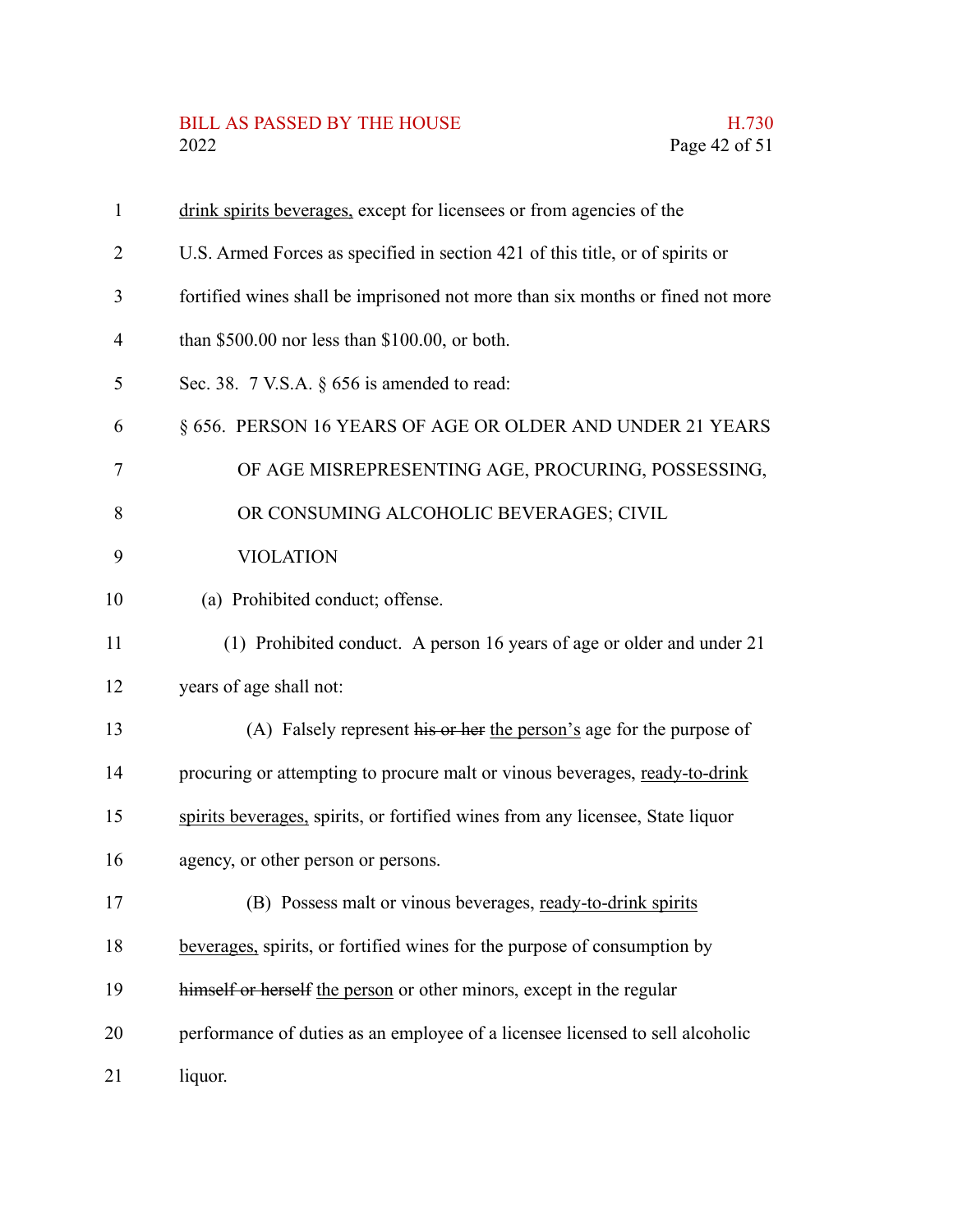## BILL AS PASSED BY THE HOUSE H.730<br>2022 Page 43 of 51

| 1              | (C) Consume malt or vinous beverages, ready-to-drink spirits                        |
|----------------|-------------------------------------------------------------------------------------|
| $\overline{2}$ | beverages, spirits, or fortified wines. A violation of this subdivision may be      |
| 3              | prosecuted in a jurisdiction where the minor has consumed malt or vinous            |
| $\overline{4}$ | beverages, fortified wines, ready-to-drink spirits beverages, spirits, or fortified |
| 5              | wines or in a jurisdiction where the indicators of consumption are observed.        |
| 6              | * * *                                                                               |
| 7              | Sec. 39. $7$ V.S.A. $\S$ 701 is amended to read:                                    |
| 8              | § 701. DEFINITIONS                                                                  |
| 9              | Except as otherwise provided pursuant to section 752 of this chapter, as            |
| 10             | used in this chapter:                                                               |
| 11             | (1) "Certificate of approval" means an authorization by the Board of                |
| 12             | Liquor and Lottery pursuant to section 274 of this title to a manufacturer or       |
| 13             | distributor of malt beverages $er_1$ vinous beverages, fortified wines, or both,    |
| 14             | ready-to-drink spirits beverages not licensed under the provisions of this title,   |
| 15             | to sell those beverages to holders of a packager's or wholesale dealer's license    |
| 16             | issued by the Board pursuant to section 272 or 273 of this title.                   |
| 17             | (2) "Franchise" or "agreement" shall mean means one or more of the                  |
| 18             | following:                                                                          |
| 19             | * * *                                                                               |
| 20             | (B) a relationship that has been in existence for at least one year in              |
| 21             | which the wholesale dealer is granted the right to offer and sell the brands of     |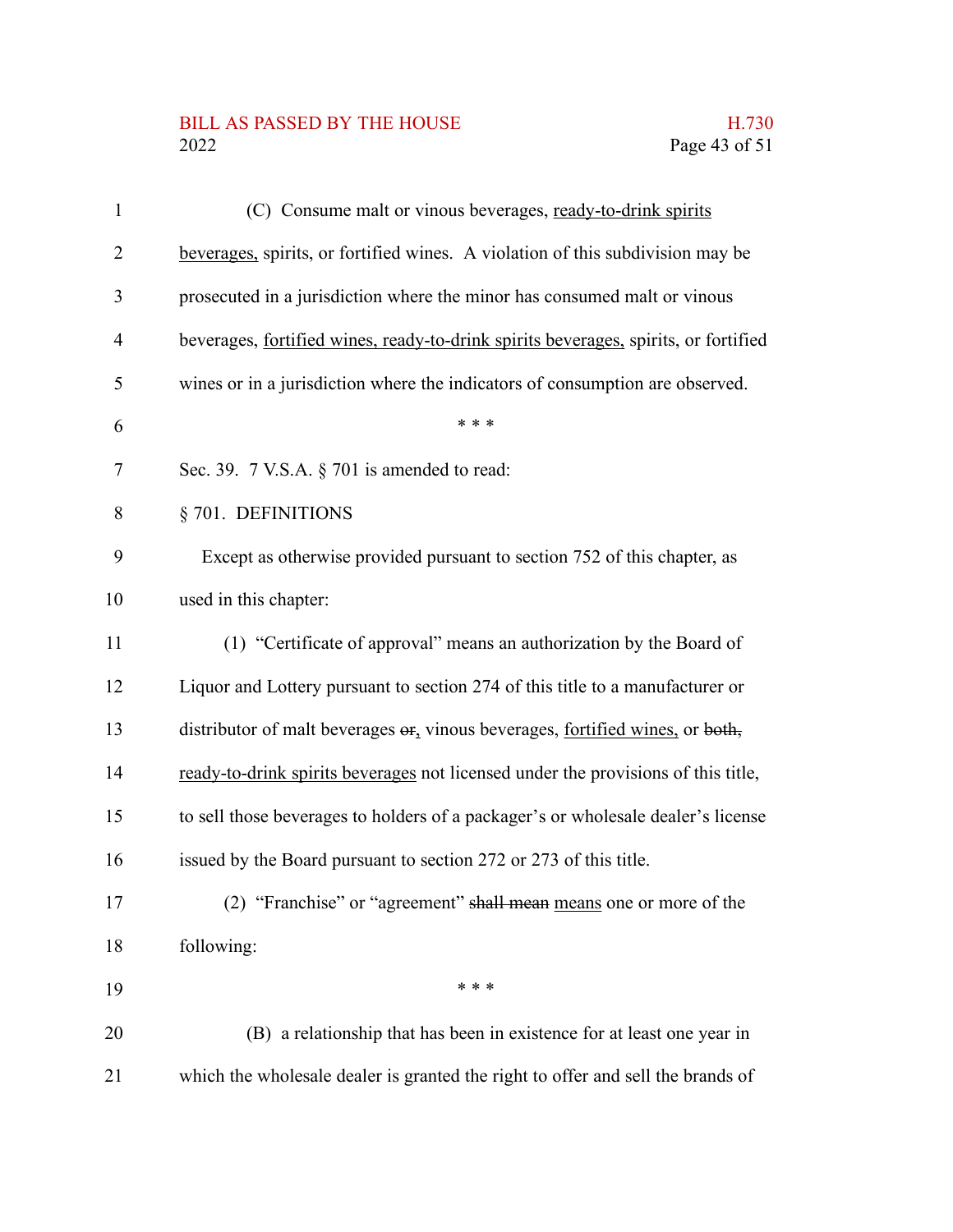# BILL AS PASSED BY THE HOUSE H.730<br>2022 Page 44 of 51

| $\mathbf{1}$ | malt beverages or, vinous beverages, fortified wines, or ready-to-drink spirits               |
|--------------|-----------------------------------------------------------------------------------------------|
| 2            | beverages offered by the certificate of approval holder or manufacturer;                      |
| 3            | * * *                                                                                         |
| 4            | (E) a relationship that has been in existence for at least one year in                        |
| 5            | which the wholesale dealer's business is substantially reliant on the certificate             |
| 6            | of approval holder or manufacturer for the continued supply of malt beverages                 |
| 7            | or, vinous beverages, fortified wines, or ready-to-drink spirits beverages; or                |
| 8            | * * *                                                                                         |
| 9            | (3) "Franchisee" means any malt beverages $\sigma_{f_2}$ vinous beverages,                    |
| 10           | fortified wines, or ready-to-drink spirits beverages wholesale dealer to whom a               |
| 11           | franchise or agreement as defined in this section is granted or offered, or any               |
| 12           | malt beverages or, vinous beverages, fortified wines, or ready-to-drink spirits               |
| 13           | beverages certificate of approval holder or manufacturer who is a party to a                  |
| 14           | franchise or agreement as defined in this section.                                            |
| 15           | (4) "Franchisor" means any malt beverages $\sigma$ <sub>r</sub> vinous beverages,             |
| 16           | fortified wines, or ready-to-drink spirits beverages certificate of approval                  |
| 17           | holder or manufacturer who enters into any franchise or agreement with a malt                 |
| 18           | beverages $\Theta$ <sub>r</sub> vinous beverages, or fortified wines wholesale dealer, or any |
| 19           | malt beverages or, vinous beverages, or fortified wines certificate of approval               |
| 20           | holder or manufacturer who is a party to a franchise or agreement as defined in               |
| 21           | this section.                                                                                 |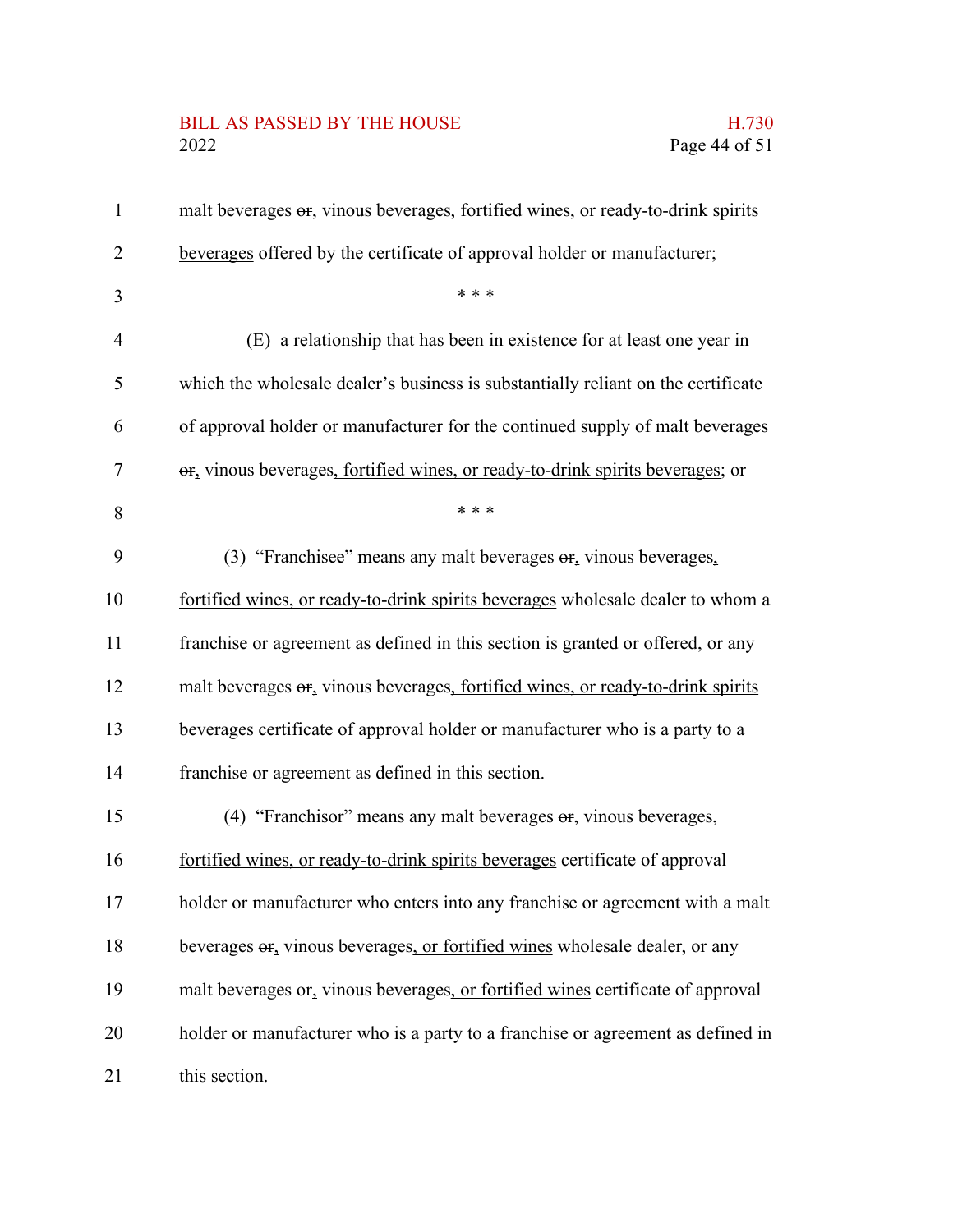#### BILL AS PASSED BY THE HOUSE **H.730** 2022 Page 45 of 51 \* \* \* Sec. 40. 7 V.S.A. § 702 is amended to read: § 702. PROHIBITED ACTS BY MANUFACTURER OR CERTIFICATE OF APPROVAL HOLDER A manufacturer or certificate of approval holder shall not do any of the following: \* \* \* (2) Induce or coerce, or attempt to induce or coerce, any wholesale dealer to do any illegal act or thing by threatening to cancel or terminate the wholesale dealer's malt beverages or, vinous beverages, fortified wines, or ready-to-drink spirits beverages franchise agreement. (3) Fail or refuse to deliver promptly to a wholesale dealer after the receipt of its order any malt beverages or, vinous beverages, fortified wines, or ready-to-drink spirits beverages when the product is available for immediate sale. If a manufacturer or certificate of approval holder believes in good faith that it does not have a sufficient amount of a product available for immediate sale to satisfy the demand of a wholesale dealer and its other customers, it shall allocate the available product between the wholesale dealer and its other customers in a fair and equitable manner. 1 2 3 4 5 6 7 8 9 10 11 12 13 14 15 16 17 18 19

20

\* \* \*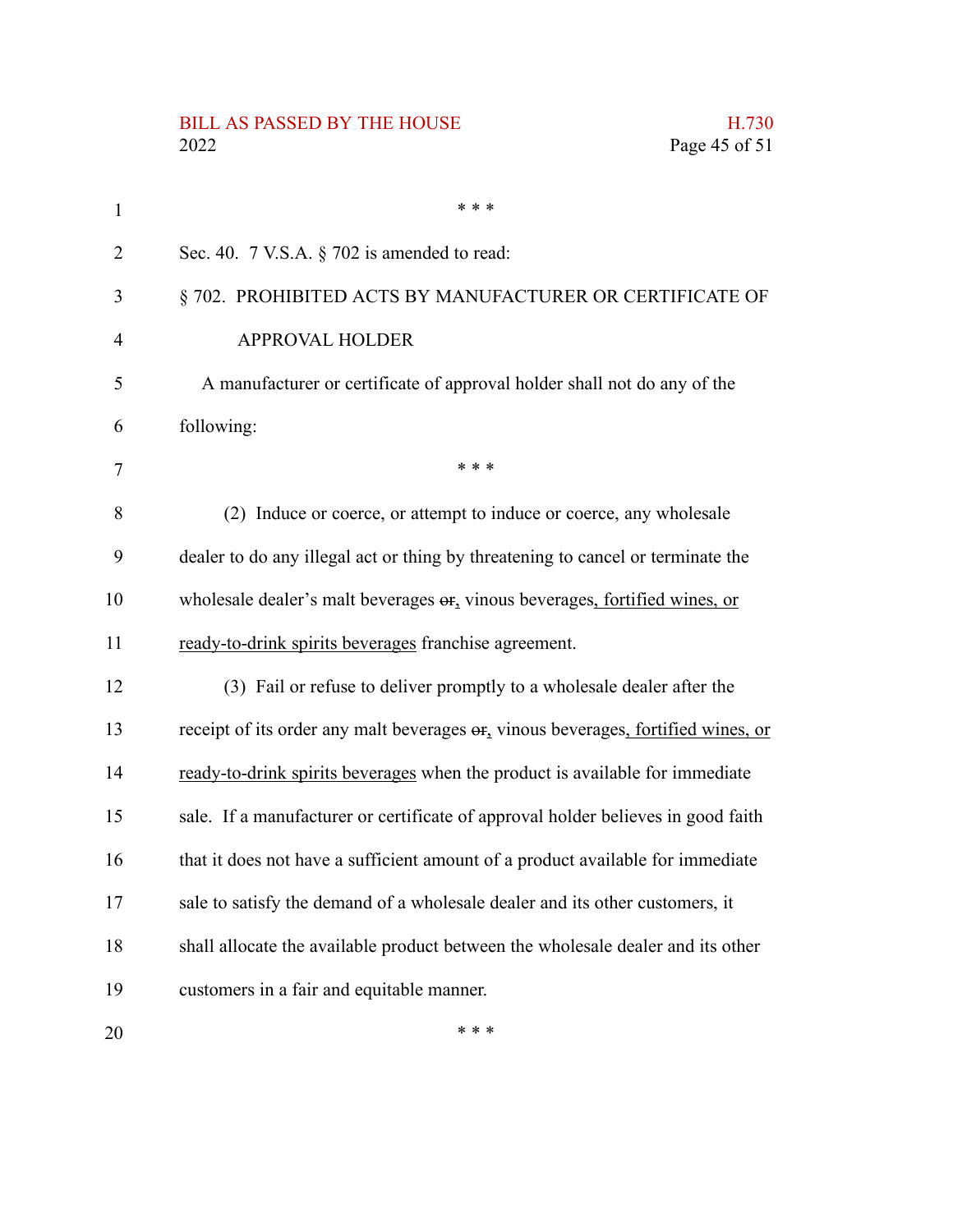#### BILL AS PASSED BY THE HOUSE **H.730** 2022 Page 46 of 51

- Sec. 41. 7 V.S.A. § 705 is amended to read: § 705. EXCLUSIVE TERRITORIES No certificate of approval holder or manufacturer, who designates a sales territory for which a wholesale dealer shall be primarily responsible or in which a wholesale dealer is required to concentrate its efforts, shall enter into any franchise or agreement with any other wholesale dealer for the purpose of establishing an additional franchisee for its brand or brands of malt beverages or, vinous beverages, fortified wines, or ready-to-drink spirits beverages in the territory being primarily served or concentrated upon by the first licensed wholesale dealer. Sec. 42. 7 V.S.A. § 706 is amended to read: § 706. SALE TO RETAILERS BY FRANCHISEES No franchisee that is granted a sales territory for which the franchisee shall be primarily responsible or in which the franchisee is required to concentrate its efforts shall make any sale or delivery of malt beverages or, vinous beverages, fortified wines, or ready-to-drink spirits beverages to any retail licensee whose place of business is not within the sales territory granted to the franchisee. Sec. 43. 10 V.S.A. § 1521 is amended to read: § 1521. DEFINITIONS 1 2 3 4 5 6 7 8 9 10 11 12 13 14 15 16 17 18 19 20
- For the purpose of As used in this chapter: 21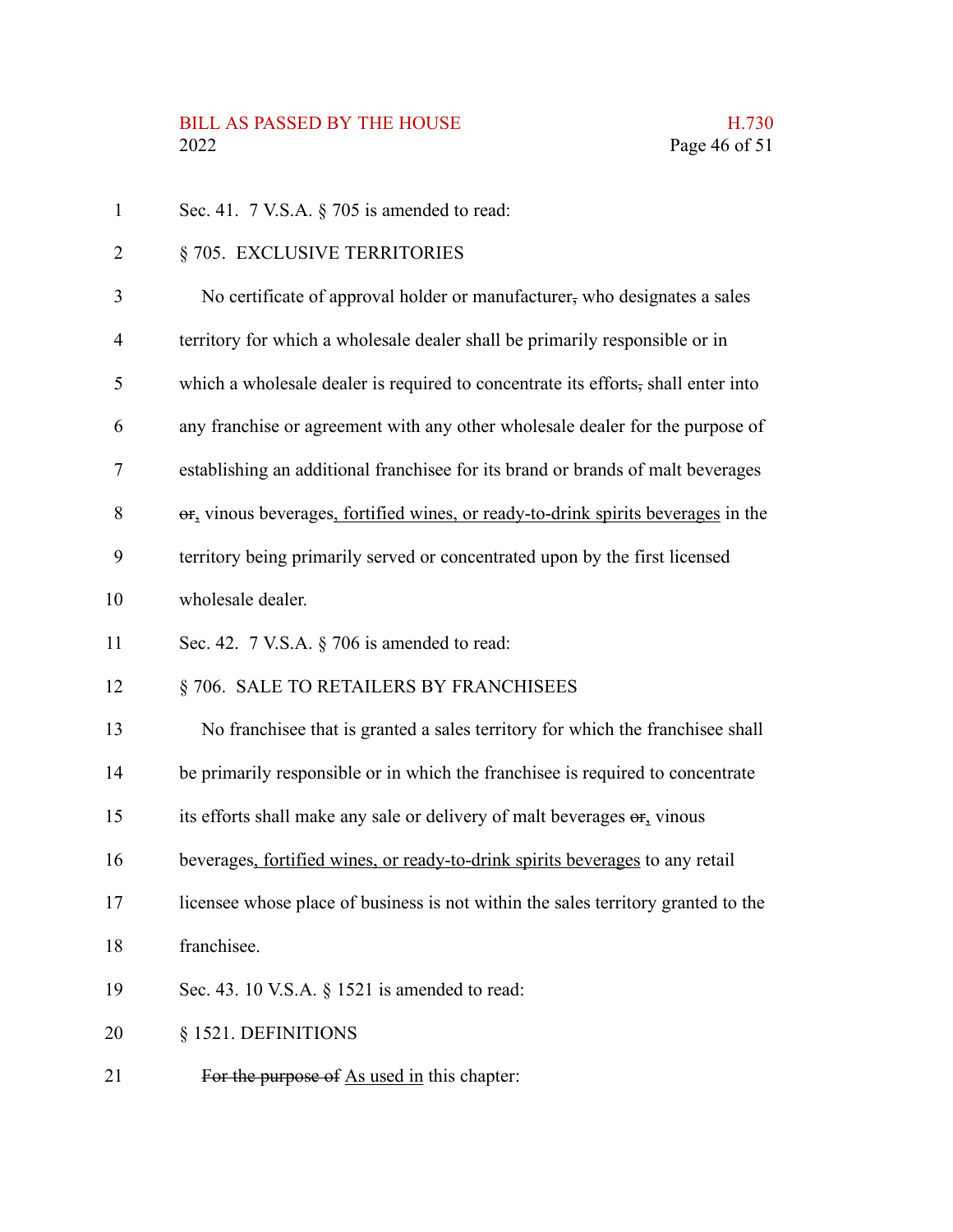# BILL AS PASSED BY THE HOUSE H.730<br>2022 Page 47 of 51

| 1              | (1) "Beverage" means beer or other malt beverages and mineral waters,         |
|----------------|-------------------------------------------------------------------------------|
| $\overline{2}$ | mixed wine drink, soda water and carbonated soft drinks in liquid form and    |
| 3              | intended for human consumption. As of January 1, 1990 "beverage" also shall   |
| 4              | mean "Beverage" also means liquor and ready-to-drink spirits beverage.        |
| 5              | * * *                                                                         |
| 6              | Sec. 44. REPEAL                                                               |
| 7              | 7 V.S.A. § 225 (fortified wine permits) is repealed.                          |
|                | Sec. 44a. TRANSFER TO GENERAL FUND                                            |
|                | (a) In fiscal year 2023, a minimum of $$20,400,000.00$ shall be transferred   |
|                | from the Liquor Control Enterprise Fund to the General Fund. The amount       |
|                | transferred pursuant to this subsection shall include any amounts transferred |
|                | pursuant to the fiscal year 2023 annual budget bill.                          |
|                | (b) In fiscal year 2024, a minimum of $$21,200,000.00$ shall be transferred   |
|                | from the Liquor Control Enterprise Fund to the General Fund.                  |
|                | (c) It is the intent of the General Assembly that for each year after fiscal  |
|                | year 2024 the amounts transferred from the Liquor Control Enterprise Fund to  |
|                | the General Fund shall annually increase according to the growth rate of      |
|                | liquor tax revenues in the most recent January Consensus Revenue Forecast.    |
| 8              | *** DLL Criminal Background Checks ***                                        |
| 9              | Sec. 45. 7 V.S.A. § 215 is added to read:                                     |

10 § 215. AUTHORITY FOR CRIMINAL BACKGROUND CHECKS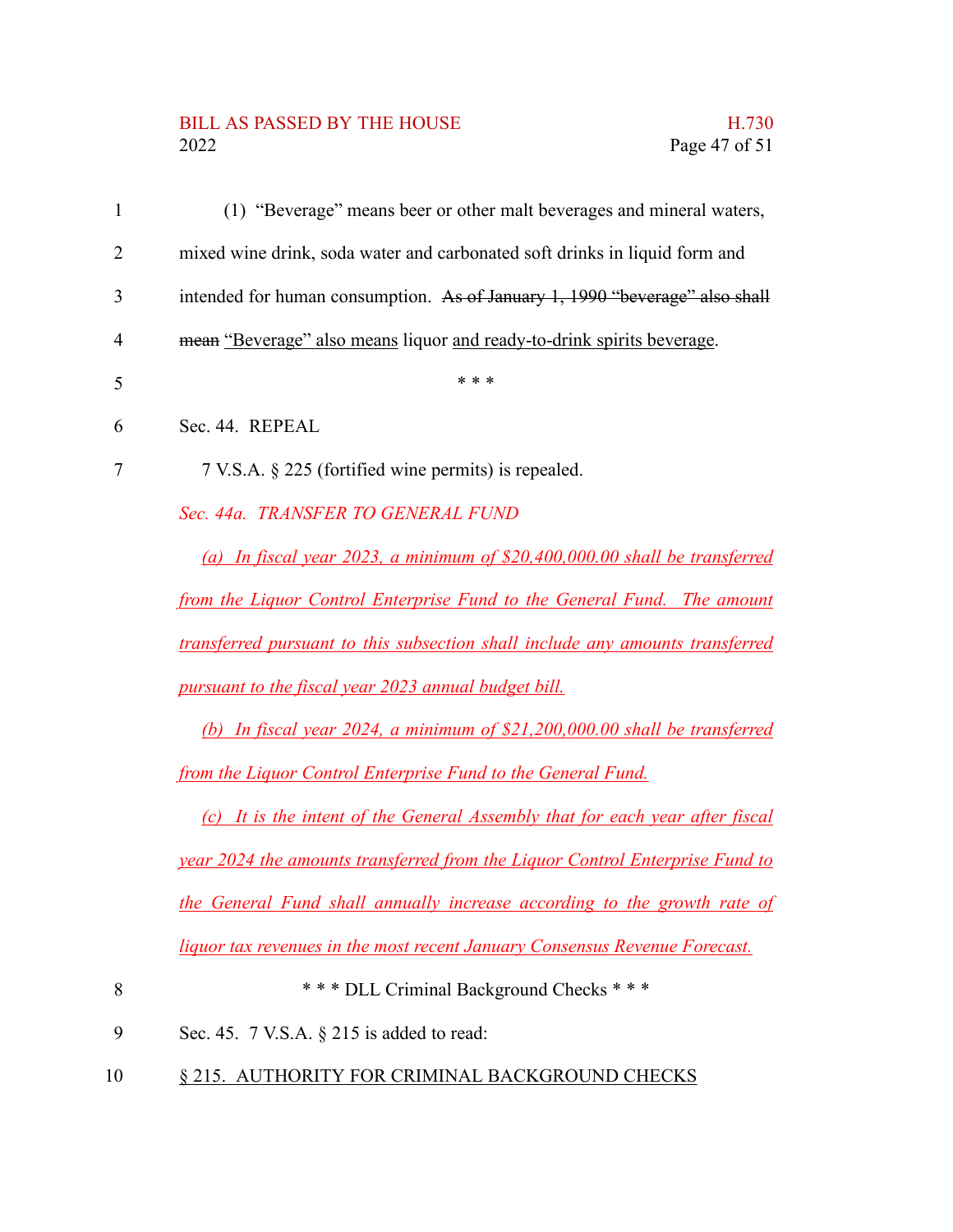## BILL AS PASSED BY THE HOUSE H.730<br>2022 Page 48 of 51

| 1              | Subject to the approval of the Board, the Commissioner shall establish a        |
|----------------|---------------------------------------------------------------------------------|
| $\overline{2}$ | user agreement with the Vermont Crime Information Center in accordance          |
| 3              | with 20 V.S.A. chapter 117 for the purpose of obtaining Vermont criminal        |
| 4              | history records, out-of-state criminal history records, and criminal history    |
| 5              | records from the Federal Bureau of Investigation to review applications for     |
| 6              | any liquor or tobacco license issued under this title.                          |
| 7              | Sec. 46. 31 V.S.A. $\S$ 655 is amended to read:                                 |
| 8              | § 655. DUTIES OF THE COMMISSIONER                                               |
| 9              | * * *                                                                           |
| 10             | (b) The Commissioner shall:                                                     |
| 11             | * * *                                                                           |
| 12             | Subject to the approval of the Board, establish a user agreement with<br>(7)    |
| 13             | the Vermont Crime Information Center in accordance with 20 V.S.A. chapter       |
| 14             | 117 for the purpose of obtaining Vermont criminal history records, out-of-state |
| 15             | criminal history records, and criminal history records from the Federal Bureau  |
| 16             | of Investigation to review applications for any Lottery sales agent license     |
| 17             | issued under this title.                                                        |
| 18             | *** Appointment of One Deputy Commissioner ***                                  |
| 19             | Sec. 47. 7 V.S.A. § 101 is amended to read:                                     |
| 20             | § 101. COMPOSITION OF DEPARTMENT; COMMISSIONER OF                               |
| 21             | LIQUOR AND LOTTERY; BOARD OF LIQUOR AND LOTTERY                                 |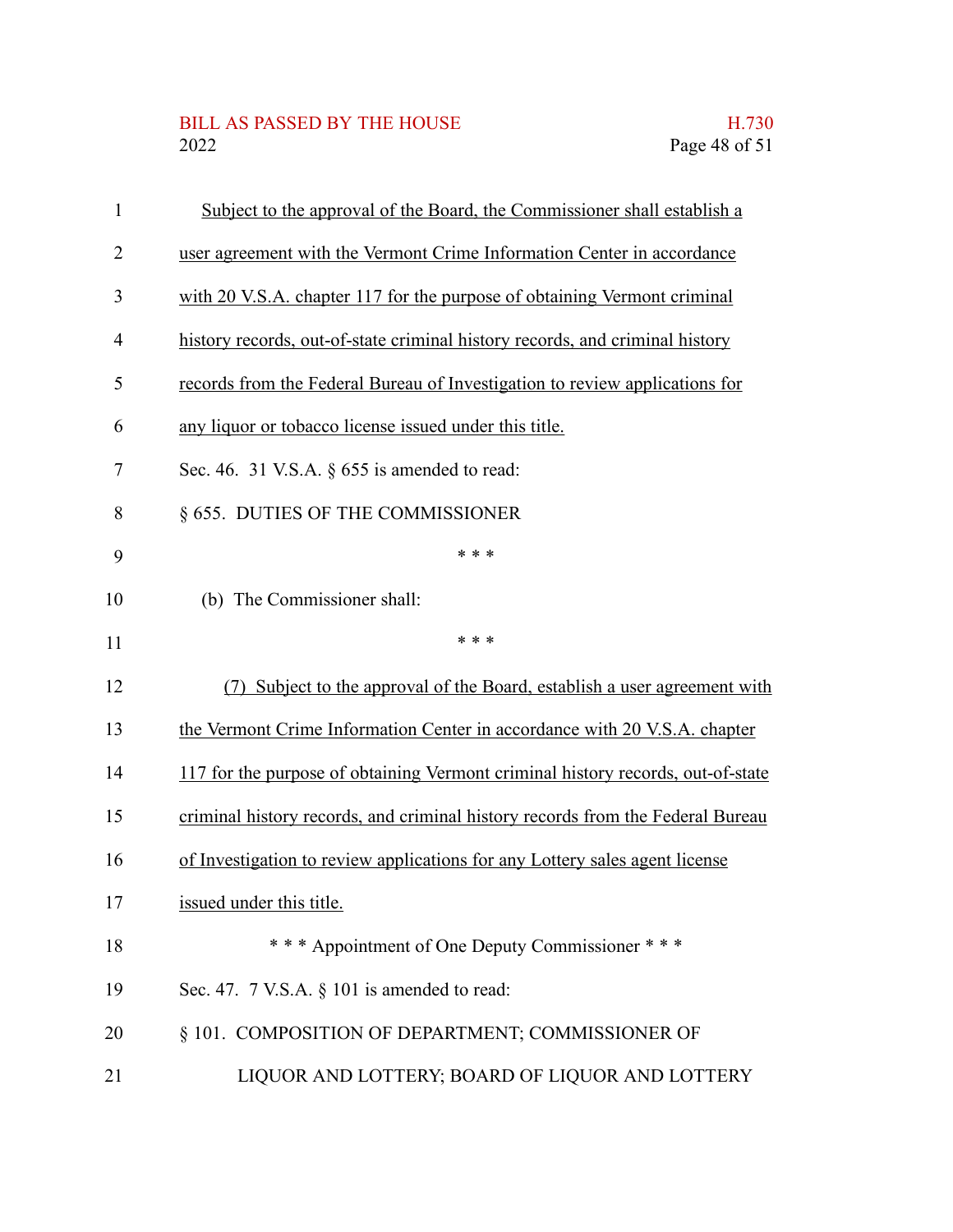## BILL AS PASSED BY THE HOUSE H.730<br>2022 Page 49 of 51

| $\mathbf{1}$   | (a)(1) The Department of Liquor and Lottery, created by $3$ V.S.A. $\S$ 212,      |
|----------------|-----------------------------------------------------------------------------------|
| 2              | shall administer the laws relating to alcoholic beverages, tobacco, and the State |
| 3              | Lottery. It shall include the Commissioner of Liquor and Lottery and the          |
| $\overline{4}$ | Board of Liquor and Lottery.                                                      |
| 5              | * * *                                                                             |
| 6              | (3)(A) The Department of Liquor and Lottery shall be under the                    |
| 7              | immediate supervision and direction of the Commissioner of Liquor and             |
| 8              | Lottery.                                                                          |
| 9              | * * *                                                                             |
| 10             | (D) The Commissioner, with the approval of the Governor, may                      |
| 11             | appoint a Deputy Commissioner of Liquor Control and Lottery to supervise          |
| 12             | and direct the Division of Liquor Control and a Deputy Commissioner of the        |
| 13             | State Lottery to supervise and direct the Division of Lottery. Both The Deputy    |
| 14             | Commissioners Commissioner shall be exempt from the classified service and        |
| 15             | shall serve at the pleasure of the Commissioner.                                  |
| 16             | * * *                                                                             |
| 17             | *** Expansion of Rare Spirits Raffle ***                                          |
| 18             | Sec. 48. $7$ V.S.A. $\S$ 5 is amended to read:                                    |
| 19             | § 5. DIVISION OF LIQUOR CONTROL; RAFFLES FOR RIGHT TO                             |
| 20             | PURCHASE RARE AND UNUSUAL PRODUCTS SPIRITS                                        |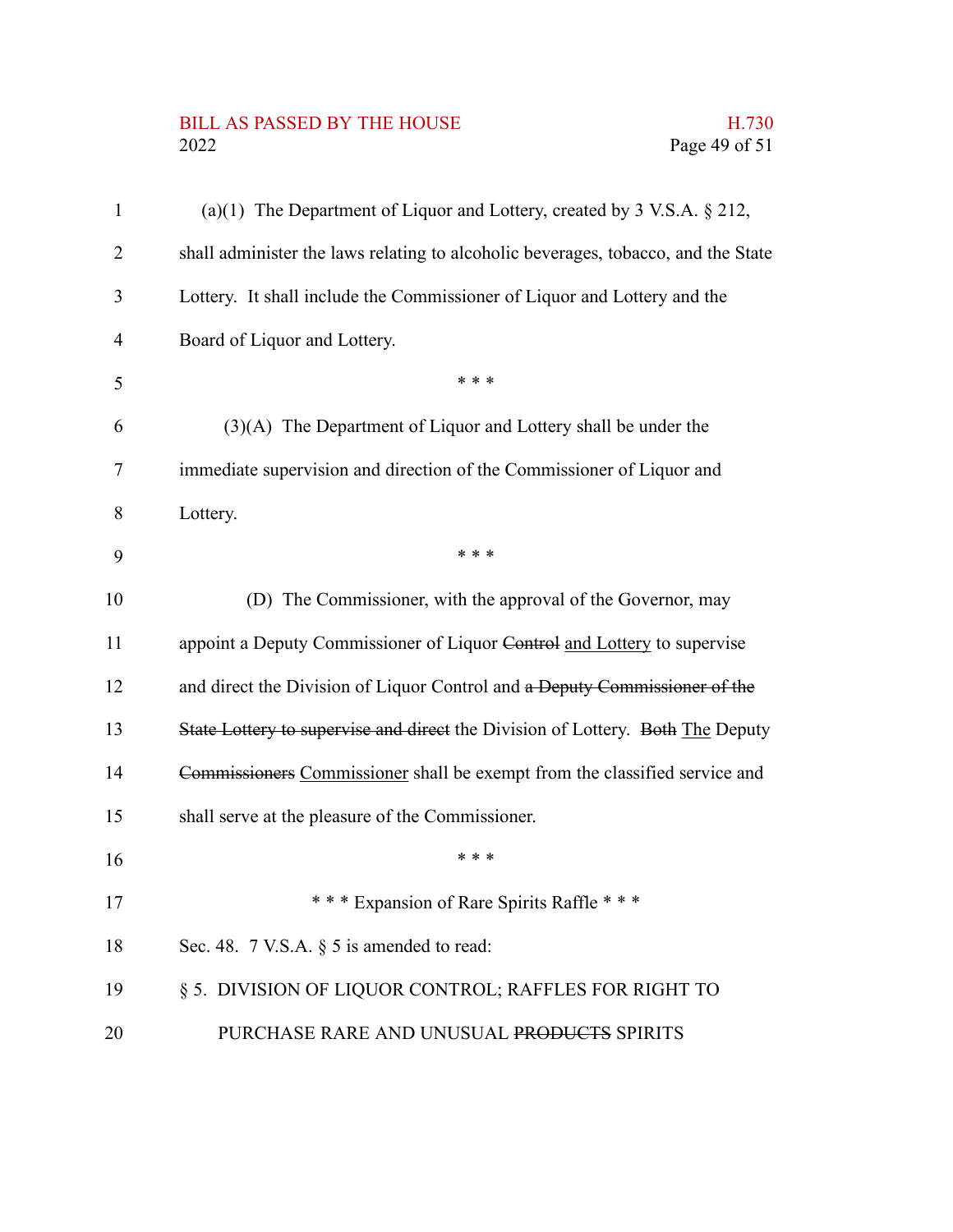## BILL AS PASSED BY THE HOUSE H.730<br>2022 Page 50 of 51

| $\mathbf{1}$   | (a) Notwithstanding any provision of 13 V.S.A. chapter 51 to the contrary,          |
|----------------|-------------------------------------------------------------------------------------|
| $\overline{2}$ | the Division of Liquor Control may conduct raffles for the right to purchase        |
| 3              | certain rare and unusual spirits and fortified wines that are acquired by the       |
| 4              | Board of Liquor and Lottery. A raffle conducted pursuant to this section shall      |
| 5              | meet the following requirements:                                                    |
| 6              | (1) Tickets to enter the raffle shall only be available for purchase to a           |
| 7              | member of the general public, or to a third-class licensee by and through an        |
| 8              | authorized agent, who is 21 years of age or older.                                  |
| 9              | * * *                                                                               |
| 10             | *** Staggered Licenses ***                                                          |
| 11             | Sec. 49. TRANSITIONAL PROVISION; STAGGERED LICENSE                                  |
| 12             | <b>RENEWAL</b>                                                                      |
| 13             | The Department of Liquor and Lottery may extend the expiration date and             |
| 14             | stagger the issuance or renewal of permits, licenses, and certificates that are set |
| 15             | to expire in the years 2022 and 2023. Permits, licenses, and certificates that      |
| 16             | are renewed on April 30, 2022 shall remain valid for one year or until a later      |
| 17             | renewal date designated by the Department.                                          |
| 18             | * * * Effective Dates * * *                                                         |
| 19             | Sec. 50. EFFECTIVE DATES                                                            |
| 20             | (a) This section and Sec. 49 (transitional provision; staggered license             |
| 21             | renewal) shall take effect on passage.                                              |